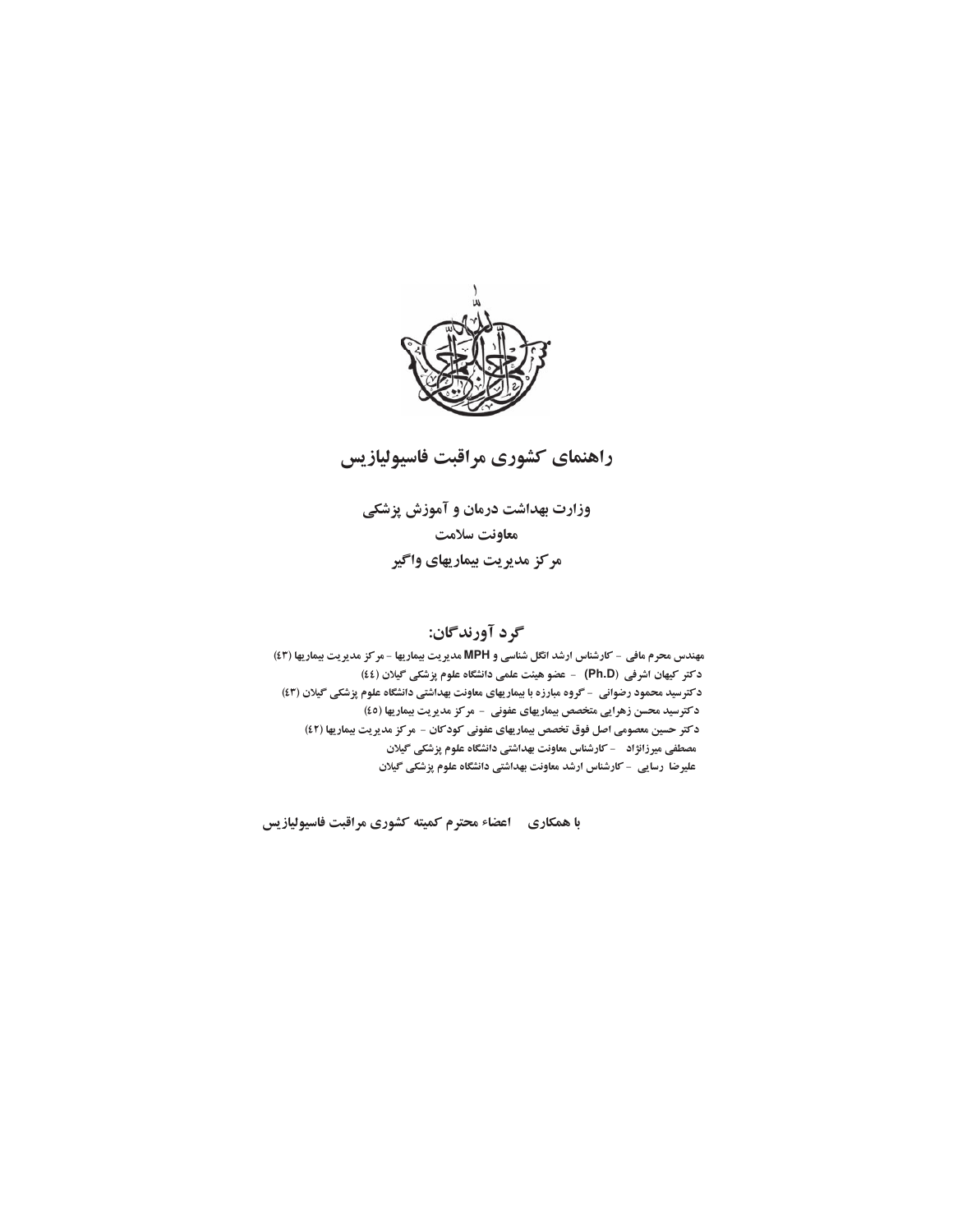|                                                                                                                                                                                                                            | شاىكى: ٠-١۴١–١٩٥–٩۶۴–٩٧٨<br>ISBN: 978-964-519-141-0 |
|----------------------------------------------------------------------------------------------------------------------------------------------------------------------------------------------------------------------------|-----------------------------------------------------|
| راهنماى كشورى مراقبت فاسيوليازيس                                                                                                                                                                                           | نام كتاب:                                           |
| مهندس محرم مافی- دکتر کیهان اشرفی- دکتر سیدمحمود                                                                                                                                                                           | تاليف:                                              |
| رضوانی- دکتر سید محسن زهرایی- دکتر حسین                                                                                                                                                                                    |                                                     |
| معصومیاصل- مصطفی میرزانژاد- مهندس علیرضا رسایی                                                                                                                                                                             |                                                     |
| انديشمند                                                                                                                                                                                                                   | ناشر:                                               |
| اول- ۱۳۹۱                                                                                                                                                                                                                  | تاريخ و نوبت چاپ:                                   |
|                                                                                                                                                                                                                            | شمارگان:                                            |
| ۰ ريال                                                                                                                                                                                                                     | قيمت:                                               |
| : راهنمای کشوری مراقبت فاسیولیاریس/ گردآورندگان محرم مافی… [و دیگران]؛ با<br>همکاری اعضای محترم کمیته کشوری مراقبت فاسیولیاریس؛ [به سفارش] وزارت<br>بهداشت درمان و آموزش پزشکی، معاونت سلامت، مرکز مدیریت بیماریهای واگیر. | عنوان و نام پدیدآور                                 |
|                                                                                                                                                                                                                            |                                                     |
| : تهران: اندیشمند، ۱۳۹۱.                                                                                                                                                                                                   | مشخصات نشر                                          |
| : ۸۸ ص.: مصور، نمودار.                                                                                                                                                                                                     | مشخصات ظاهرى                                        |
| : رايگان:0-141-15-964-978                                                                                                                                                                                                  | شابک                                                |
| : فييا                                                                                                                                                                                                                     | وضعيت فهرست                                         |
| <sup>:</sup> گردآورندگان محرم مافی، کیهان اشرفی، سیدمحمود رضوانی، محسن زهرایی، حسین<br>معصومی صل، مصطفی میرزانژاد، علیرضا رسایی.                                                                                           | يادداشت                                             |
| كتابنامه.                                                                                                                                                                                                                  | يادداشت                                             |
| : فاسيولياز                                                                                                                                                                                                                | موضوع                                               |
| : مافی، محرم، ۱۳۴۳                                                                                                                                                                                                         | شناسه افزوده                                        |
| : ایران. وزارت بهداشت، درمان و آموزش پزشکی. مرکز مدیریت بیماریها                                                                                                                                                           | شناسه افزوده                                        |
| : ایران. وزارت بهداشت، درمان و آموزش پزشکی. کمیته کشوری مراقبت فاسیولیازیس                                                                                                                                                 | شناسه افزوده                                        |
| : ١٣٩١ هد اف/RCA۴٨                                                                                                                                                                                                         | رده بندی کنگره                                      |
| $918/95$ :                                                                                                                                                                                                                 | رده بندی دیویی                                      |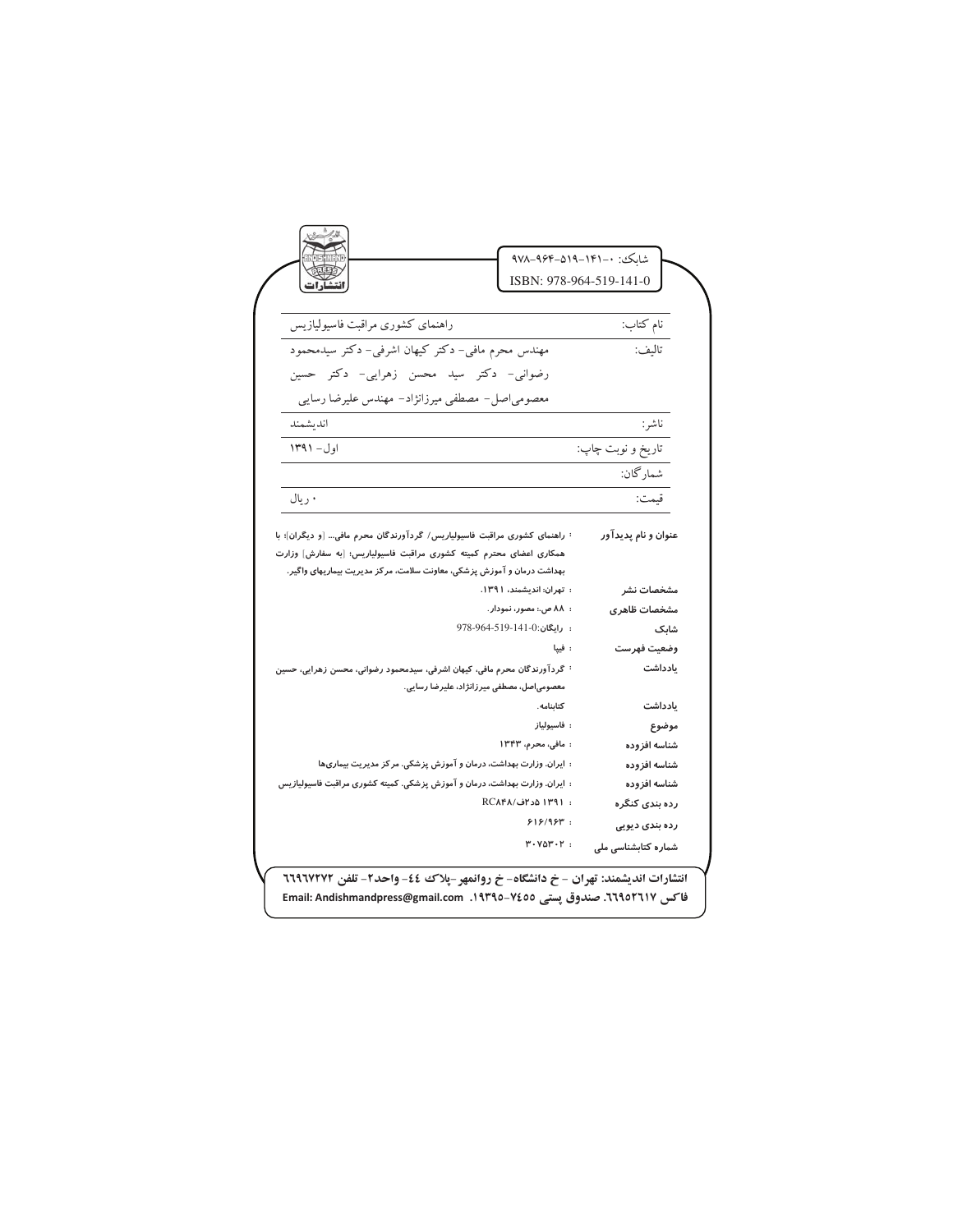ليست اعضاي كميته فني كشوري مراقبت فاسيوليازيس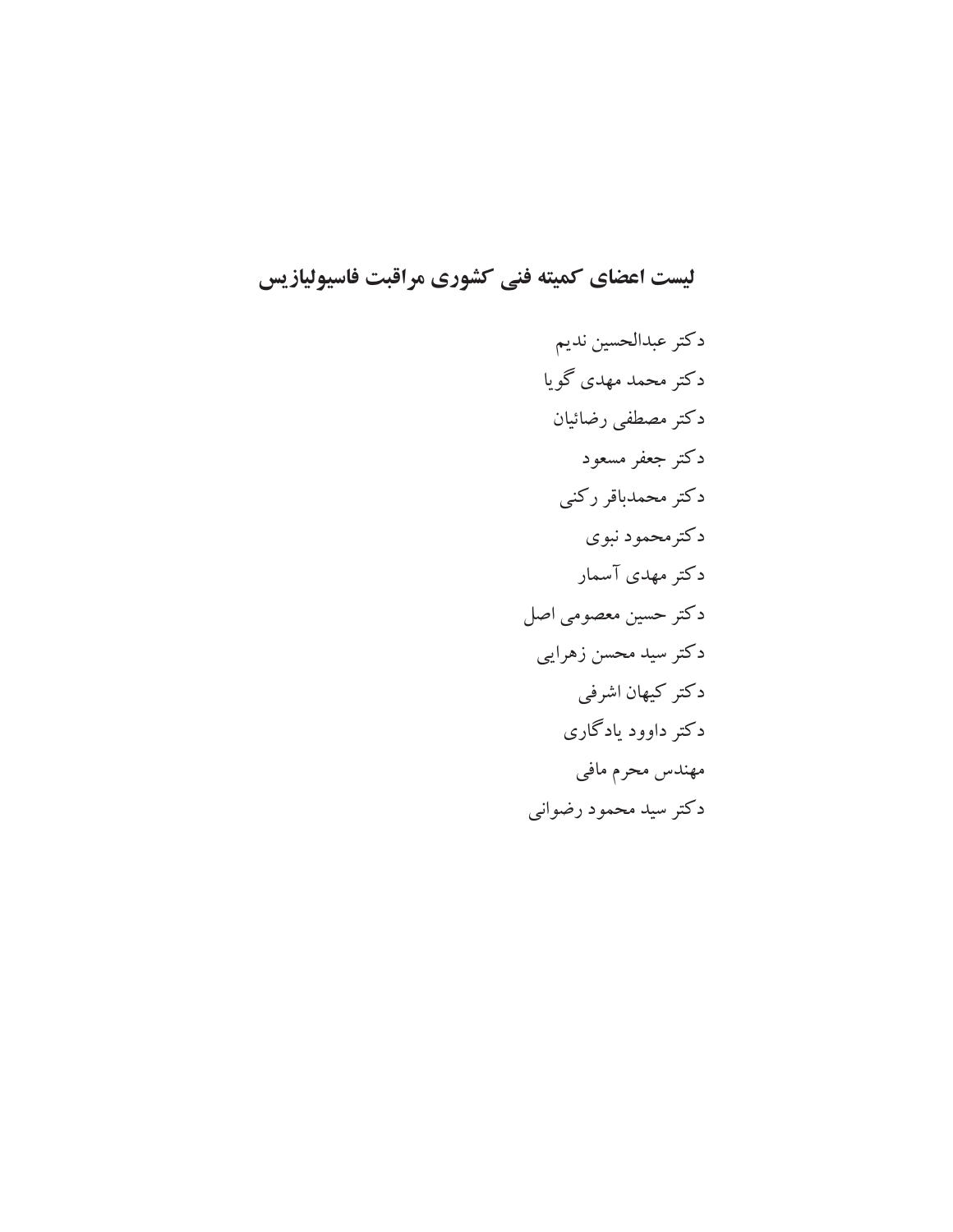|      | فهرست                                     |
|------|-------------------------------------------|
| صفحه | فهرست مطالب                               |
| ٧    | ۱- فصل اول (کلیات بیماری)                 |
| ٨    | تعريف بيماري                              |
| ٨    | اهميت بيماري                              |
| ۱۱   | عامل بيمارى                               |
| ۱۴   | ناقل بيماري                               |
| ۱۶   | مخزن                                      |
| ۱۷   | انتشار جغرافیایی فاسیولیازیس در جهان      |
| ۲۳   | انتشار فاسیولیازیس در جمهوری اسلامی ایران |
| 26   | سیر تکامل انگلهای فاسیولا                 |
| ٣٠   | چگونگی ابتلای انسان به فاسیولیازیس        |

| $\mathsf{r}\mathsf{v}$ | فصل دوم (مراقبت بالینی و درمان فاسیولیازیس) |  |  |  |  |  |
|------------------------|---------------------------------------------|--|--|--|--|--|
|------------------------|---------------------------------------------|--|--|--|--|--|

| بیماریزایی و تظاهرات بالینی                       | ٣٨ |
|---------------------------------------------------|----|
| مراحل کلینیکی مختلف در افراد آلوده به فاسیولیازیس | ۳۹ |
| فاسيوليازيس نابجا                                 | ۴۱ |
| تشخيص فاسيوليازيس                                 | ۴۲ |
| الف-تشخيص باليني                                  | ۴۲ |
| ب- تشخیص آزمایشگاهی                               | ۴۲ |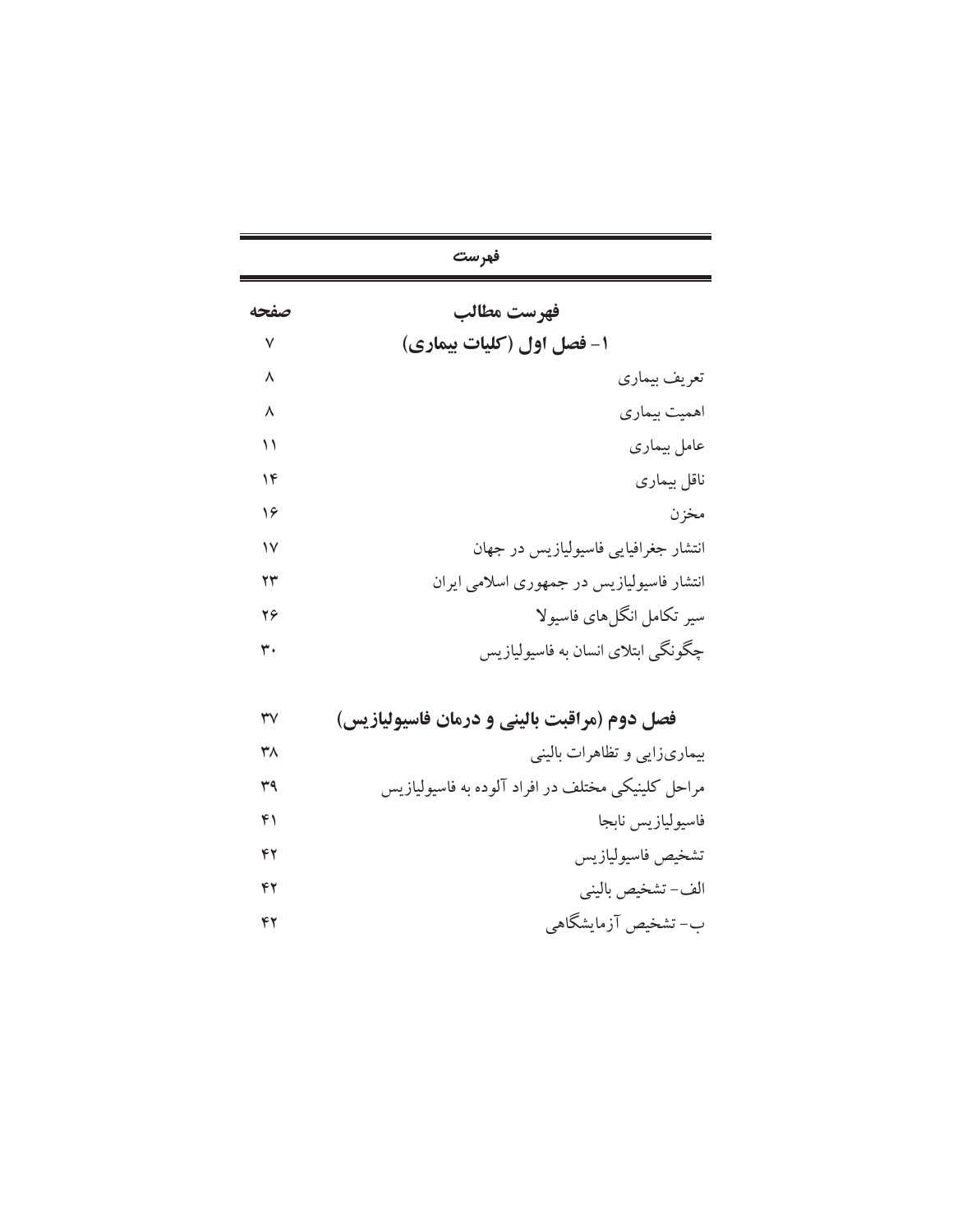|    | فهرست                                                        |
|----|--------------------------------------------------------------|
| ۴۶ | یافته های آزمایشگاهی مهم در تشخیص فاسیولیازیس                |
| ۴٧ | موارد کاربردی مهم در تشخیص فاسیولیازیس در فاز حاد و مزمن     |
| ۴۹ | تشخیص های افتراقی                                            |
| ۵۰ | درمان                                                        |
| ۵۲ | پیگیری و مراقبت پس از درمان                                  |
| ۵٣ | معیارها و ملاکهای مهم درمانی در بیماران مبتلا به فاسیولیازیس |
| ۵۵ | ملاک ها و معیارهای مهم شکست درمان                            |
|    |                                                              |
| ۵V | فصل سوم (مراقبت اپیدمیولوژیک فاسیولیازیس)                    |
| ٣٠ | تعاريف بيماري                                                |
| ٣. | طبقه بندی موارد فاسیولیازیس بر اساس نظریه کمیته کشوری        |
| ۲۵ | طبقه بندى جديداپيدميولوژيك فاسيوليازيس انساني                |
| ۳۲ | اقدامات پیشگیری و کنترل فاسیولیازیس                          |
| ٣٢ | اقدامات لازم در همه گیری ها                                  |
| ٣٣ | اهداف کلبی و اختصاصبی برنامه کنترل فاسیولیازیس در ایران      |
| ٣٣ | استراتژیهای برنامه کنترل فاسیولیازیس در ایران                |
| ٣۴ | شرح وظايف سطوح مختلف نظام سلامت در برنامه مراقبت             |
|    | فاسيوليازيس                                                  |
| ٣۶ | فرم های ثبت و جمع آوری و گزارش داده های برنامه مراقبت        |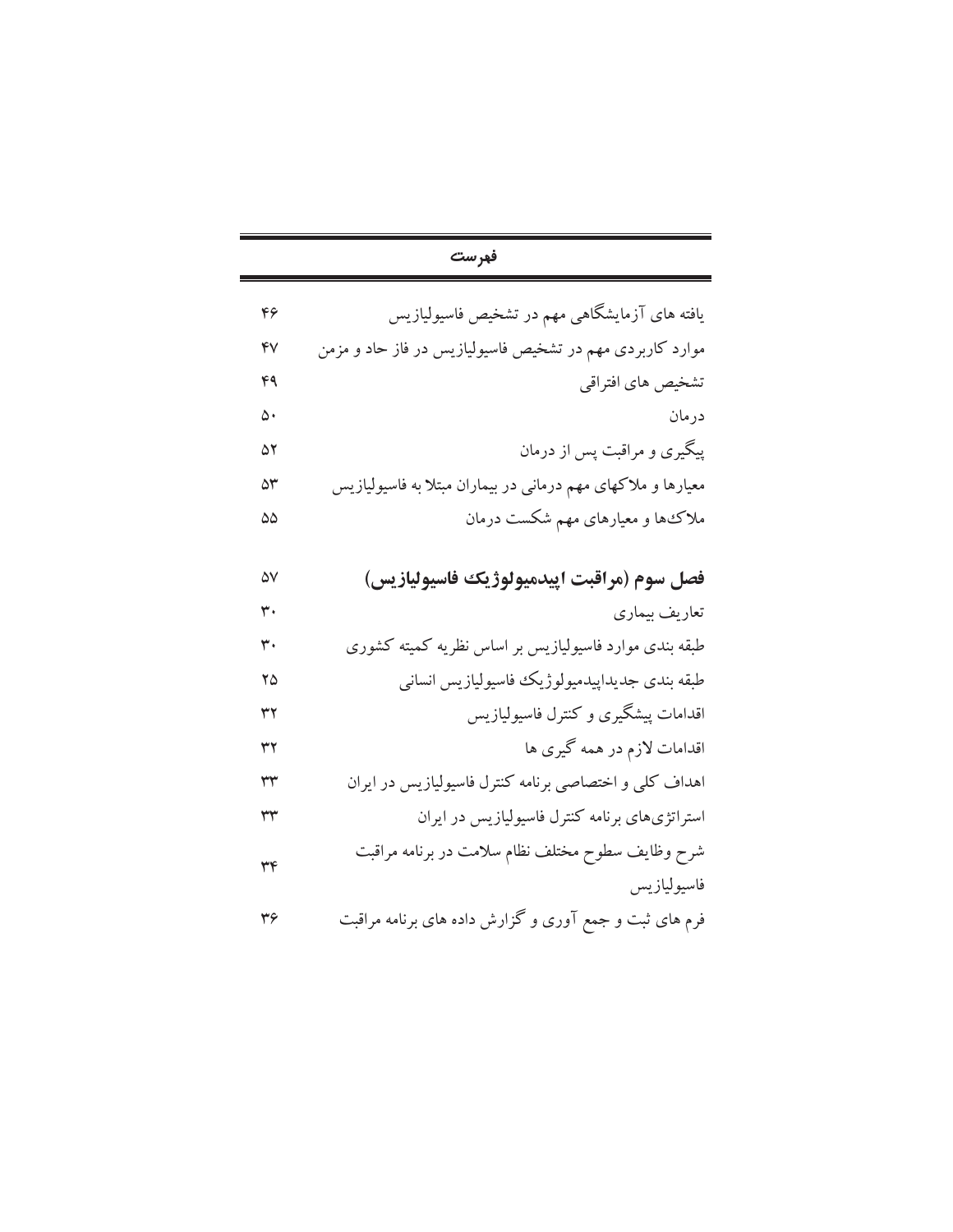| فهرست |                                           |  |
|-------|-------------------------------------------|--|
|       | فاسيوليازيس                               |  |
| ۳۹    | فرم بیماریابی فاسیولیازیس انسانی          |  |
| ۴۰    | فرم بررسي اپيدميولوژيک فاسيوليازيس        |  |
| ۴۱    | فرم گزارش خلاصه اطلاعات موارد فاسیولیازیس |  |
| ۴۲    | منابع                                     |  |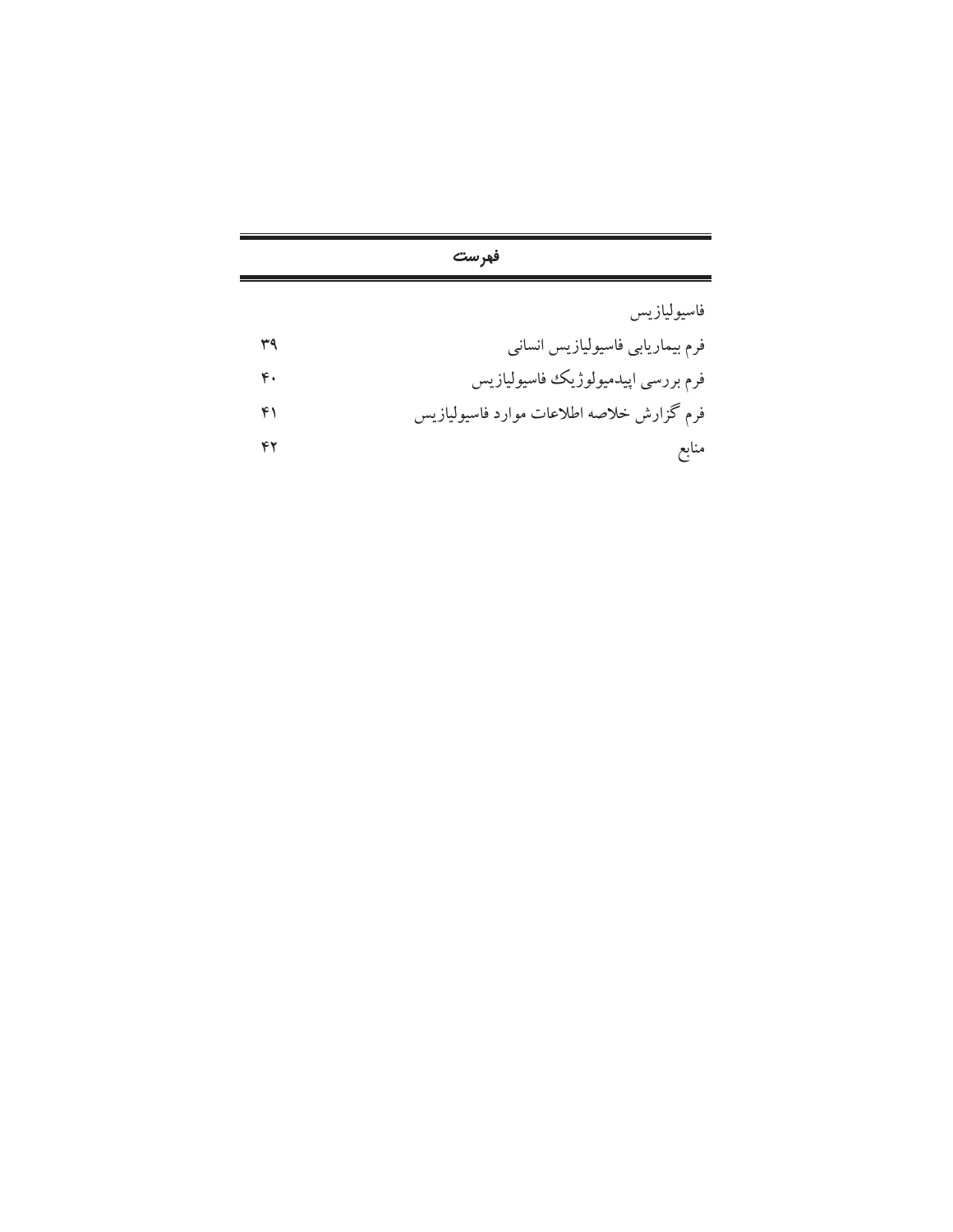## ىشگفتار

بیماریهای انگلبی کرمی از مشکلات مهم بهداشتی ایران و اغلب کشورهای جهان هستند و مبارزه با آنها همیشه بخش عمده ای از هزینه برنامه های توسعه ملي را به خود اختصاص داده است.

در حالی که انتشار و انتقال بسیاری از عفونت های کرمی روده ای از جمله فاسیولا ها را می توان با رفع کمبودهای موجود در تسهیلات بهسازی محیط،دفع بهداشتی فضولات انسانی و تامین آب آشامیدنی سالم با هزینه نسبتا کمی تحت کنترل در آورد ولی متاسفانه عدم تخصیص منابع مالی و ناکافي بودن برنامه هاي آموزشي در جهت افزايش آگاهي مردم به چگونگي راه انتقال و پیشگیری فردی از این آلودگی ها،سبب گردیده است تا خسارات بهداشتی و اقتصادی این عفونت ها مانع بزرگی در راه موفقیت کامل برنامه های توسعه ملی کشور ما در آید.

از طرف دیگر با توسعه ارتباطات،دنیا کوچکتر شده است و انگل ها بویژه انگل های منتقله از طریق مصرف مواد غذایی،سریعتر از پیش می توانند از یک نقطه به نقطه دیگری از جهان منتقل شوند ودر برخی موارد نیز الگوی اجتماعی ما محیط مطلوبتری را برای انگل ها فراهم آورده است. روش های مختلف تشخیصی و درمانی بیماریهای انگلی نیز مثل سایر عفونت ها دستخوش تغییر و تحول می گردد و لذا لازم است تا پزشکان و همه

#### $\checkmark$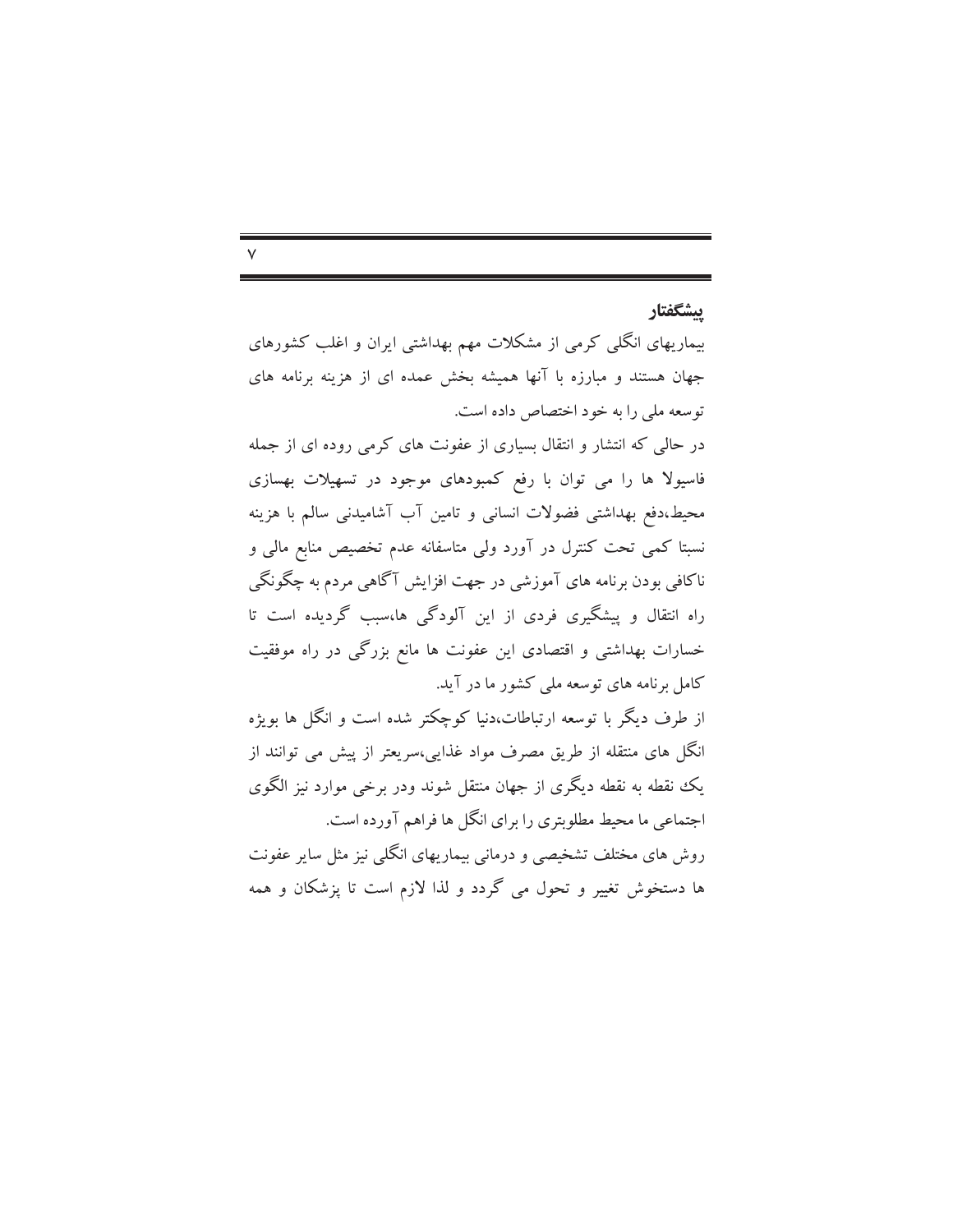| ۰ |  |
|---|--|
|   |  |
|   |  |

پرسنل شاغل در برنامه های نظام سلامت معلومات خود را در این زمینه ها بصورت مستمر افزايش دهند.

بیماری فاسیولیازیس یکی بیماریهای مهم انگلی است که به وسیله دو گونه ترماتود کبدی از جنس فاسیولا به نام فاسیولا هیاتیکا و فاسیولا ژیگانتیکا در انسانها و دامها به وجود می آید.این انگل در اکثر نقاط دنیا و به ویژه مناطقی که پرورش گوسفند،گاو و گاومیش در آن رواج دارد مشاهده می شود عفونت با این انگل درانسان ها نیز مثل دام ها به شکل مزمن،تحت حاد و حاد تظاهر می کند در ایران فاسیولیازیس تاریخچهای طولانی داشته و همواره به عنوان یک مشکل مهم بهداشتی در اغلب استانها بویژه استانهای شمالی کشور مورد توجه قرار داشته است

با توجه اجرای برنامه مراقبت بیماری فاسیولیازیس در نظام شبکه بهداشتی کشور،جهت استفاده بهینه کلیه کارکنان بهداشتی درمانی،راهنمای کشوری مراقبت فاسیولیازیس با همکاری کلیه صاحب نظران و اساتید و اعضاء کمیته فنی کشوری و تیم کارشناسی ستاد معاونت بهدشتی دانشگاه علوم پزشکی گیلان و کارشناسان مسئول سایر دانشگاههای علوم پزشکی سراسر کشور تدوين شده است.

امیدوارم نتایج حاصل از اجرای صحیح و دقیق این دستورالعمل،موجب دستیابی به کنترل و پیشگیری بیماری در نقاط مختلف کشور گردد و مورد

| ۰ |
|---|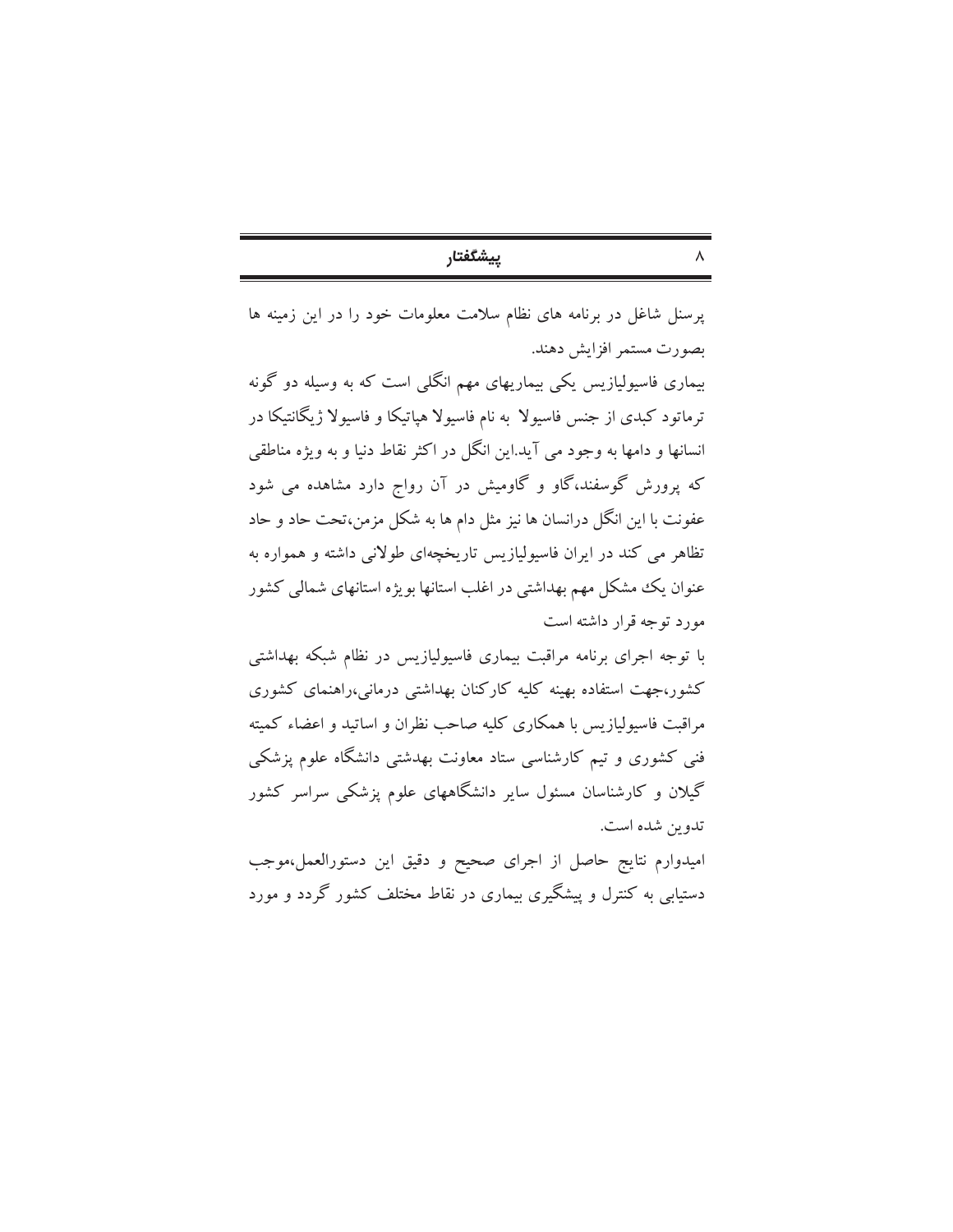# $\mathbf{q}$

استفاده کلیه کارشناسان و پزشکان و همچنین برنامه ریزان و پرسنل فنی سطوح مختلف نظام شبکه بهداشت و درمان کشورقرار گیرد. از کلیه همکاران عزیزم که در تهیه این راهنما تلاش نمودند ودر اجرای دقیق آن همکاری خواهند داشت تشکر می نمایم.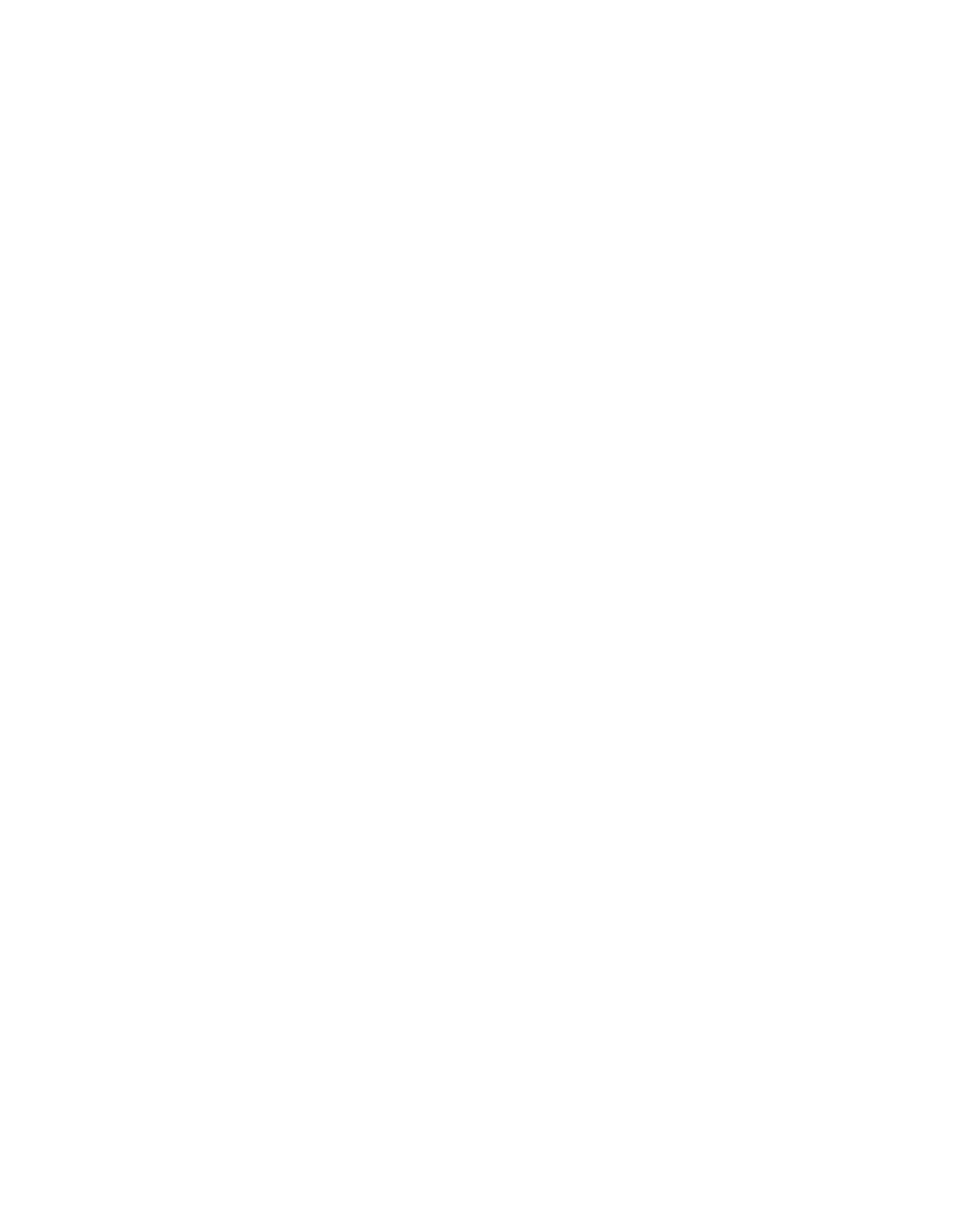$\mathcal{M}$ 

فصل اول

كليات بيماري فاسيوليازيس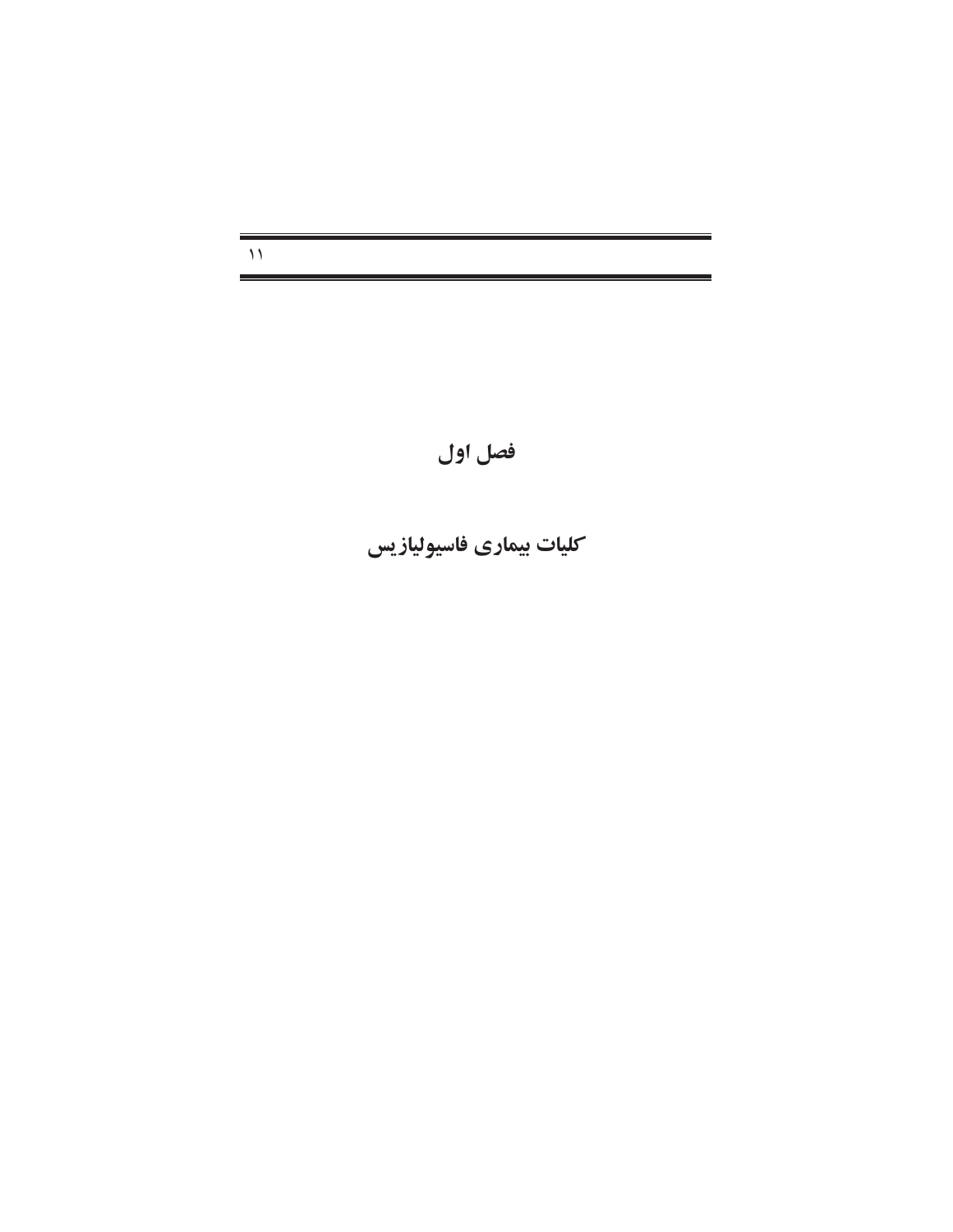| كليات بيمارى فاسيوليازيس |  |  |  |
|--------------------------|--|--|--|
|--------------------------|--|--|--|

# تعريف بيماري

 $\gamma$ 

فاسیولیازیس به عفونت ناشی از ابتلای انسانها و دامها به انگلهای جنس فاسیولا (فاسیولا هیاتیکا و فاسیولا ژیگانتیکا) اطلاق میشود. انگلهای فاسیولا کرمهای برگی شکل از رده ترماتودها میباشند که انگل طبیعی حیوانات نشخوارکننده از جمله گوسفند، بز، گاو، گاومیش و … می باشند. این کرمها مراحل اولیه رشد خود را در بافت کبد طی کرده و پس از بلوغ جنسی، در مجاری صفراوی کبد مستقر میشوند و منجر به آسیب کبدی، بزرگی کبد، ضایعات بافتی این عضو و همچنین بروز درد در ناحیه راست یک چهارم فوقانی شکم، واکنشهای آلرژیک از جمله کهیر و افزایش ائوزینوفیلها می شوند. استقرار طولانی مدت انگل در مجاری صفراوی منجر به فیبروز آن و در نتیجه انسداد این مجاری و ایجاد پرقان انسدادی میشود. آلودگی خارج کبدی با این انگل، به خصوص نوع فاسیولا ژیگانتیکا، ممکن است سبب ضایعات جلدی و یا گرفتاری سایر نقاط بدن به ویژه احشاء شکمي گردد.

# اهميت بيماري

در سال@ای اخیر اهمیت عفونتهای ترماتودی منتقله به وسیله غذا و لزوم پایهریزی اقدامات کنترلی در مقابل آنها، مورد تأکید سازمان جهانی بهداشت قرار گرفته است و فاسپولیازیس و سایر ترماتودهای منتقله به وسیله غذا به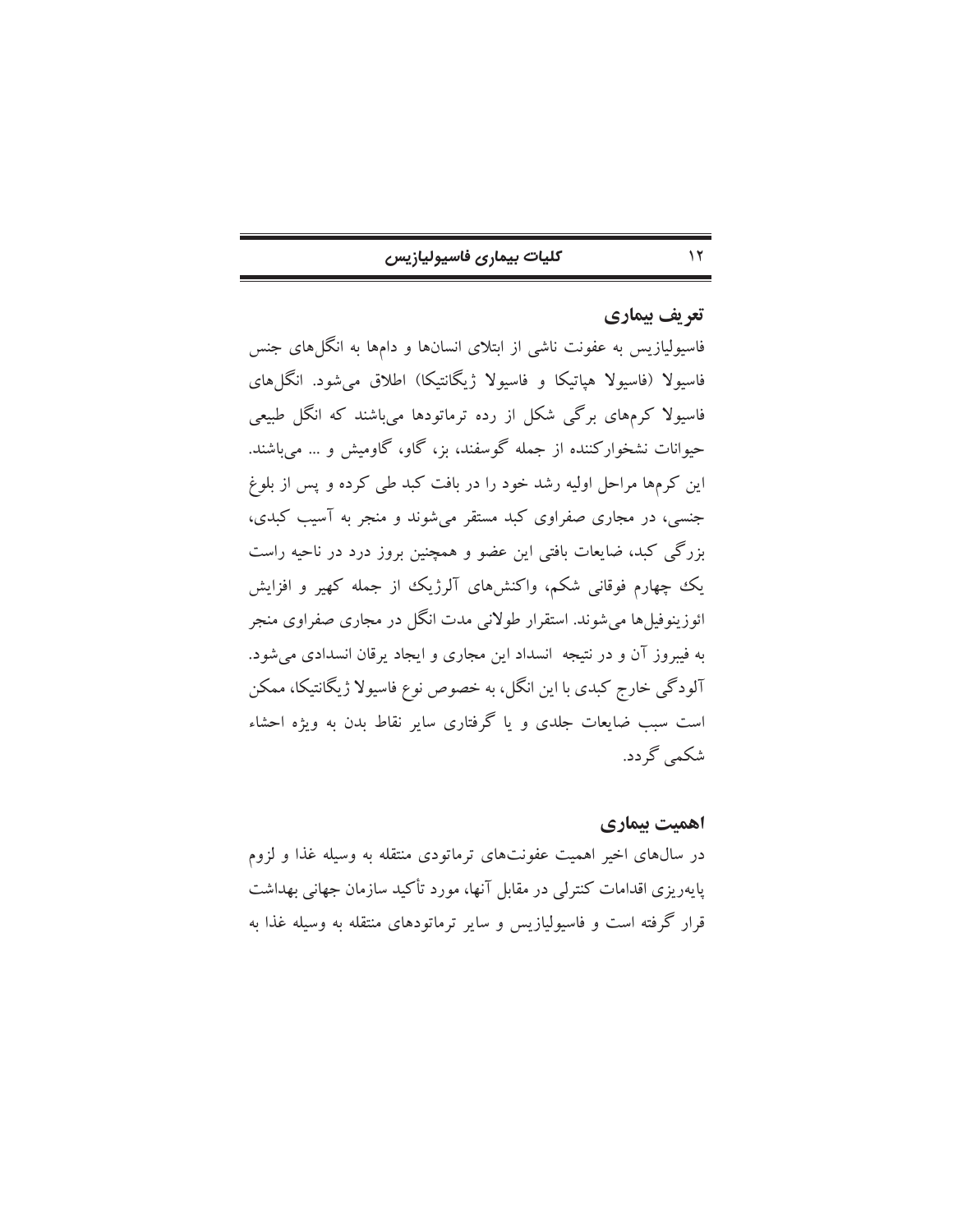$\gamma$ 

لیست عفونتهای کرمی تأثیرگذار بر تکامل انسانها افزوده شدهاند. همچنین تغییرات آب و هوایی در جهان به میزان فزایندهای بر روی آن دسته از عفونتهای کرمی که انتقال آنها به شدت به فاکتورهای محیطی وابسته است، تأثیر قابل توجهی داشته است. فاسپولیازیس مثال خوبی از یک بیماری انگلبی نويدىد/ ىازيدىد (emerging/re-emerging parasitic disease) است كه میزان شیوع و بروز آن در بسیاری از کشورها تحت تأثیر پدیدههای مرتبط با تغییرات محیطی و تغییرات انسان ساز قرار گرفته است (۱ و۲). فاسیولیازیس یک بیماری انگلی است که به وسیله دو گونه ترماتود کبدی از جنس فاسیولا به نام فاسیولا هیاتیکا و فاسیولا ژیگانتیکا در انسانها و دامها به وجود مي آيد. فاسبولا هياتيكا در تمامي قارههاي جهان انتشار دارد در حالي که انتشار فاسیولا ژیگانتیکا عمدتاً محدود به آفریقا و آسیا می باشد، هر چند که در بعضی از مناطق اروپا، ترکیه، خاور نزدیک، برخی از جمهوریهای تازه استقلال یافته شوروی سابق به ویژه ارمنستان کانونهایی با اهمیت کمتر  $(\mathfrak{e} \bullet \mathfrak{r})$ وجود دارد (۳

فاسیولیازیس تا ۳–۲ دهه اخیر غالباً اهمیت دامیزشکی داشته و لطمات اقتصادی قابل توجهی به صنعت دامیروری انسان وارد نموده است. این در حالی است که موارد انسانی بیماری عمدتاً به صورت تک گیر از بعضی مناطق دنیا گزارش شده است. بنابراین تا اواسط دهه ۹۰ به عنوان یک مشکل ثانویه مورد توجه انسان بوده است. به دنبال گزارش و ثبت موارد بالایی از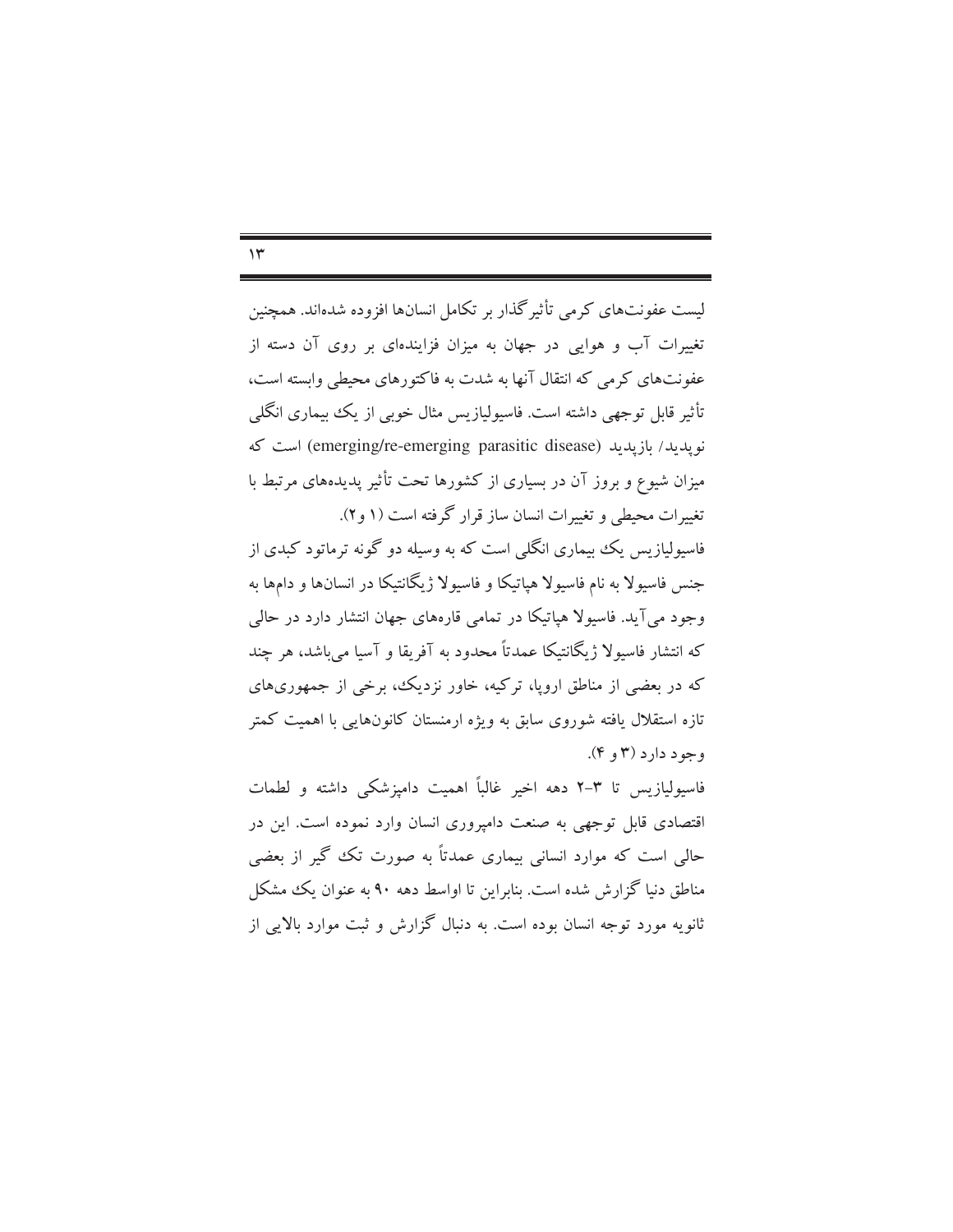| كليات بيمارى فاسيوليازيس |  |  |
|--------------------------|--|--|
|--------------------------|--|--|

 $\mathcal{N}$ 

بیماری در چند دهه اخیر، فاسیولیازیس انسانی به عنوان یک مشکل مهم بهداشتی مورد توجه سازمان جهانی بهداشت قرار گرفته است. در حال حاضر این بیماری از ۵۱ کشور جهان و از تمامی قارهها گزارش میشود. تعداد افراد آلوده در دنیا ۱۷-۲/۴ میلیون نفر و تعداد افراد در معرض خطر ۱۸۰ میلیون نفر برآورد شده است. تعداد افراد در معرض خطر در ایران حدود ۶ میلیون نفر تخمین زده شده است.

بنابراین روشن است که چهرهٔ اییدمیولوژیک این بیماری در طول چند دههٔ گذشته به میزان زیادی تغییر یافته است و امروزه درک ما از فاسیولیازیس کاملاً متفاوت است و به آن صرفاً به عنوان یک مشکل دامیزشکی نمی نگریم. هر چند که فاسیولیازیس یک بیماری مشترک بین انسان و حیوان است و حیوانات نشخوارکنندهٔ آلوده منبع اصلی عفونتهای انسانی میباشند، ولی در بعضی مناطق شیوع بالای عفونت در انسان ضرورتاً مرتبط با شیوع بالای عفونتهای دامی نیست و حیوانات دیگر (Rattus rattus) و یا انسان به عنوان مخزن عفونت مطرح میباشند. مطالعات اخیر نشان داده است که انسانها نقش مهمی در انتقال این ترماتود کبدی، حداقل در مناطق هیپرآندمیک بیماری (مثل کشور بولیوی) ایفا می کنند. فاسیولیازیس غالباً یک بیماری روستایی است و گلهداران بیشتر از سایر مشاغل اجتماعی به این بیماری مبتلا میشوند. کانونهای مهم آندمیک بیماری انسانی در آمریکای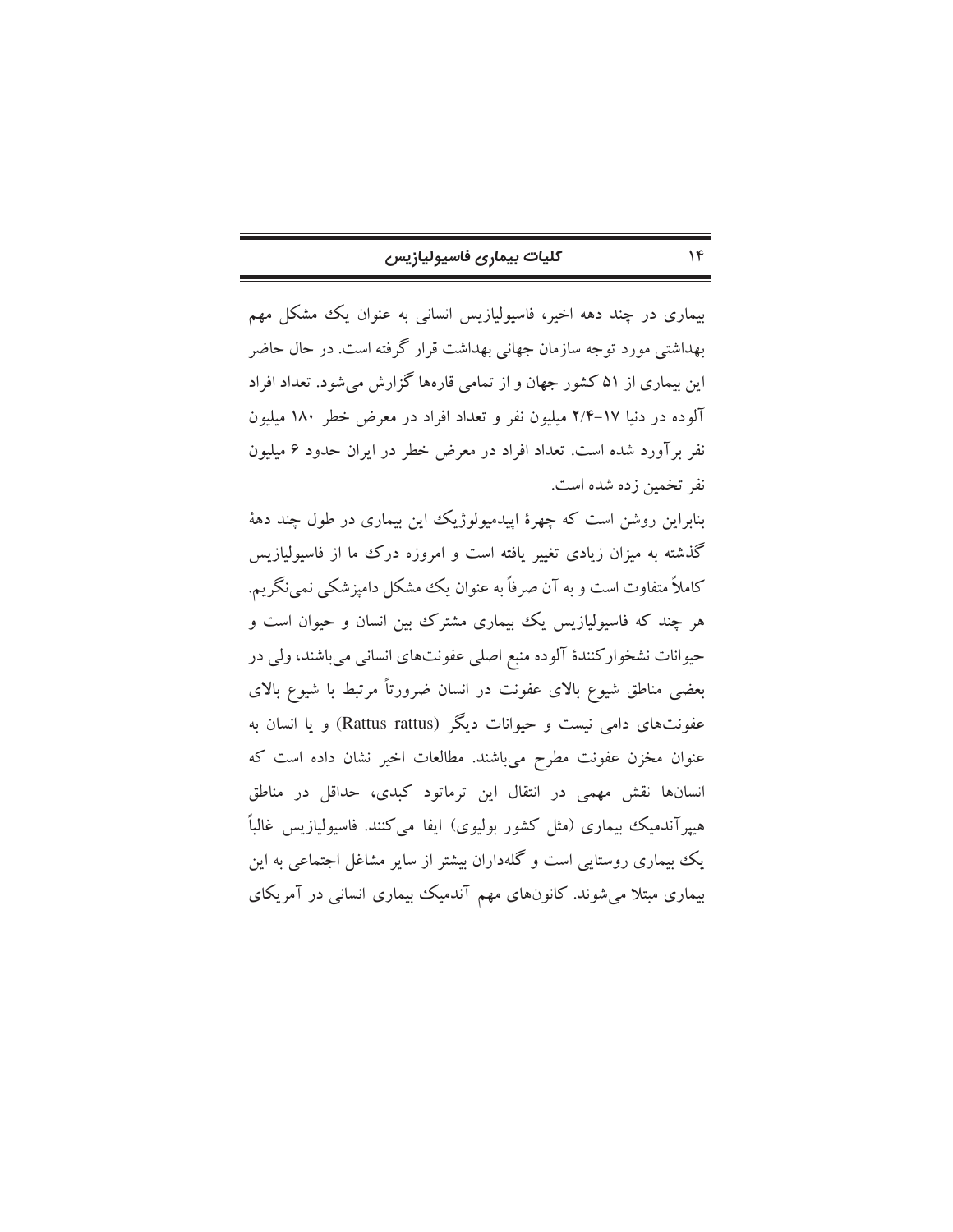جنوبي (بوليوي،يرو، اكوادور)، در آفريقا (مصر)، در اروپا (فرانسه، اسپانيا و یر تغال) و در آسیا (ایران و ویتنام) می باشند (۷–۵).

## عامل بیماری

عامــــل بیماری فاسیولیازیس یک انگل برگی شکل از خانواده کرمهای مسطح و از رده ترماتودها (Trematoda) میباشد. در حال حاضر ۲ گونهٔ قابل قبول از جنس فاسیولا (فاسیولا هیاتیکا و فاسیولا ژیگانتیکا) سبب ایجاد عفونت در حیوانات اهلی و انسانها میگردند. در حالی که در آمریکای جنوبی و غالب مناطق اروپا، فاسیولا هپاتیکا تنها انگل موجود است و تمامی عفونتهای انسانی به این انگل نسبت داده میشود؛ در آسیا و آفریقا همپوشانی انتشار این دو انگل، تعیین هویت دقیق گونهٔ درگیر در عفونتهای انسانی را مشکل نموده است. وجود همزمان فاسیولا هپاتیکا و فاسیولا ژیگانتیکا در دامهای ایران نیز به فراوانی مشاهده می شود و مطالعات انجام گرفته بر روی انگل های فاسیولای دامهای بومی گیلان با استفاده از معیارهای مورفومتریک استاندارد (بررسی اندازههای ارگانهای مختلف بدن مانند نسبت طول به عرض و مقایسه آن با اندازههای انگلهای خالص)، وجود اشکال حد واسط این دو انگل را نیز نشان داده است (۸ و ۹).

#### $\Delta$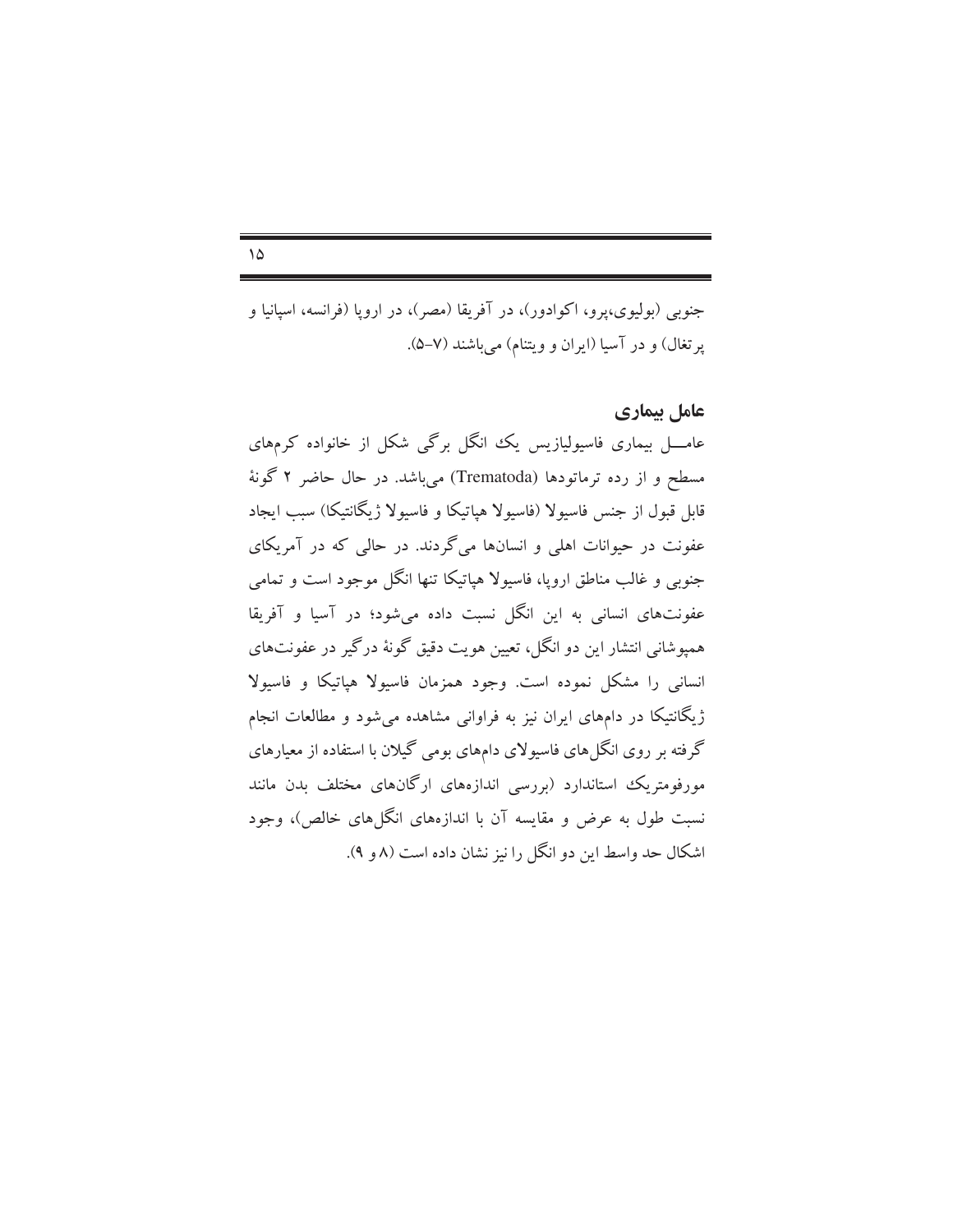| كليات بيمارى فاسيوليازيس |  |  |
|--------------------------|--|--|
|--------------------------|--|--|

فاسيولا هياتيكا

 $\frac{6}{5}$ 

مرحلهٔ بالغ انگل، مسطح و برگی شکل و به طول ۳۰–۲۰ میلی متر (گاهی بیشتر) و عرض ۱۳-۶ میلی متر است. این انگل دارای ۲ عدد بادکش است که در قسمت مخروطی شکل فوقانی بدن که مخروط رأسی نامیده میشود، قرار می گیرند. مخروط رأسی (cephalic cone) در فاسیولا هپاتیکا کاملاً واضح و مشخص است و حالتی شبیه سر و شانه انسان به وجود میآورد و از ویژگیهای تشخیصی انگلهای جنس فاسیولاست (شکل ۱) قسمت انتهایی بدن از یهنای کمتری برخوردار است و تا حدودی نوک تیز می باشد. مری كاملاً مشخص و سكومها بلند و منشعب هستند و تا قسمت انتهایی بدن امتداد می پابند و تعداد زیادی شاخهٔ جانبی ایجاد می کنند. بیضههای منشعب نیز در دو چهارم میان<sub>ی</sub> بدن قرار میگیرند.

تخمدان منشعب، معمولاً در قسمت چپ بدن و قبل از بیضهها قرار می گیرد. غدد ویتلین قسمت اعظم نواحی پشتی و جانبی بدن را اشغال می کند. زهدان، نسبتاً کوتاه و واجد چند پیچش می باشد که بین تخمدان و محل دو شاخه شدن روده قرار میگیرد. تخمها اپرکول دار، بیضیشکل، زرد رنگ و در موقع دفع فاقـــــــــد جنین میباشند و اندازهٔ آنها ۹۰– ۶۳× ۱۵۰ – ۱۳۰ میکرون است. این تخمها به راحتی از تخمهای فاسیولا ژیگانتیکا قابل تمايز نيستند (١٠).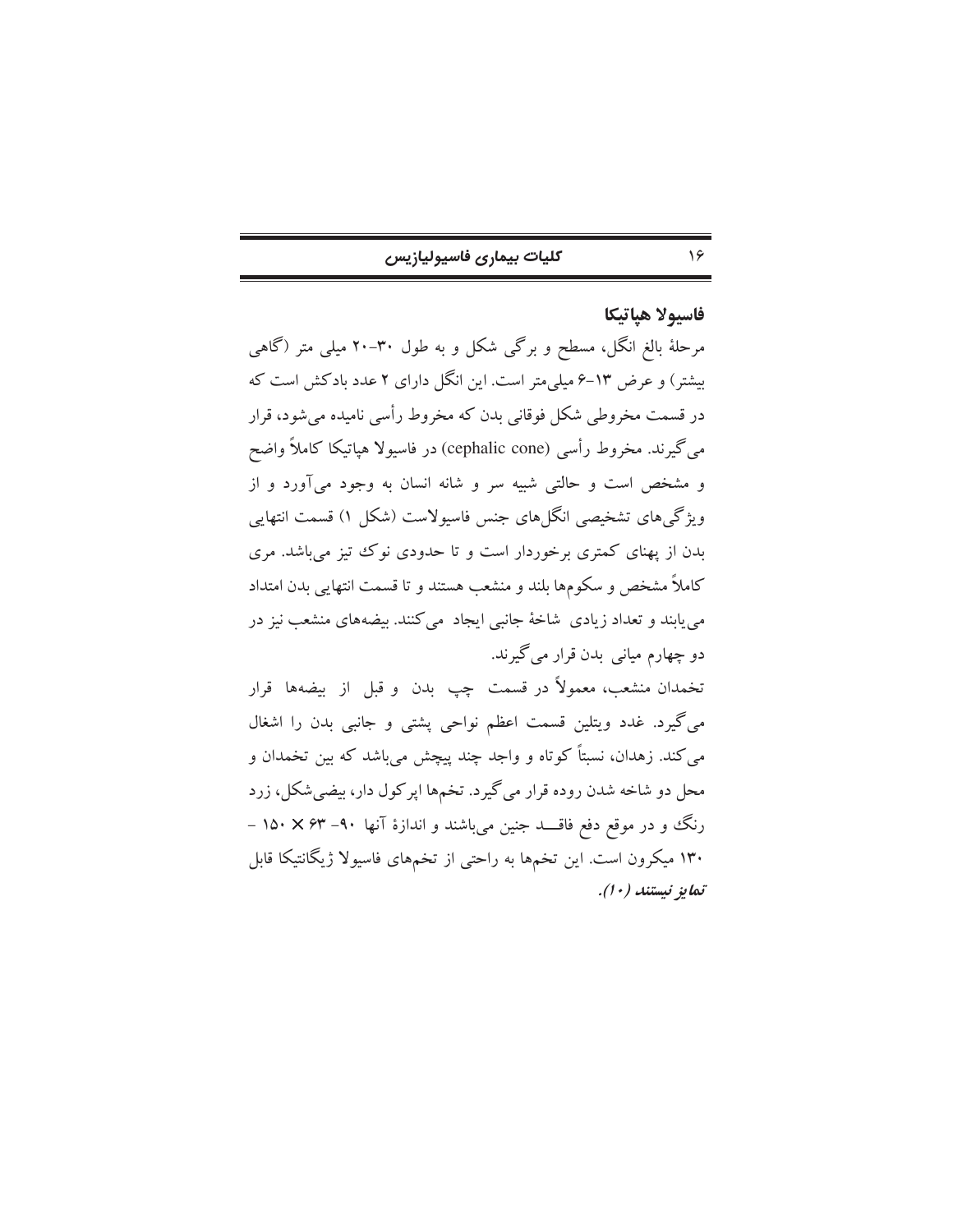

 $\mathcal{N}$ 

شکل ۱-بالغ فاسیولا هپاتیکا

فاسيولا ژيگا نتيكا

این ترماتود از نظر مورفولوژی به فاسیولا هپاتیکا شباهت دارد، ولی شانهها کمتر تکامل یافته، مخروط رأسی کوتاه تر و انگل بسیار طویل تر و کمی باریک تر است. متوسط نسبت طول به عرض انگل در فاسیولا ژیگانتیکا بیش از دو برابر فاسیولا هپاتیکا میباشد. طول این انگل ممکن است به حدود ۷ سانتی متر (۷۶–۲۴ میلی متر) و عرض آن به ۱۳–۵ میلی متر برسد. فاصله آخرین بیضه از انتهای بدن در فاسیولا ژیگانتیکا بسیار طویل تر از فاصله مشابه در فاسيولا هياتيكاست (١٠).



شکل ۲– بالغ فاسیولا ژیگانتیکا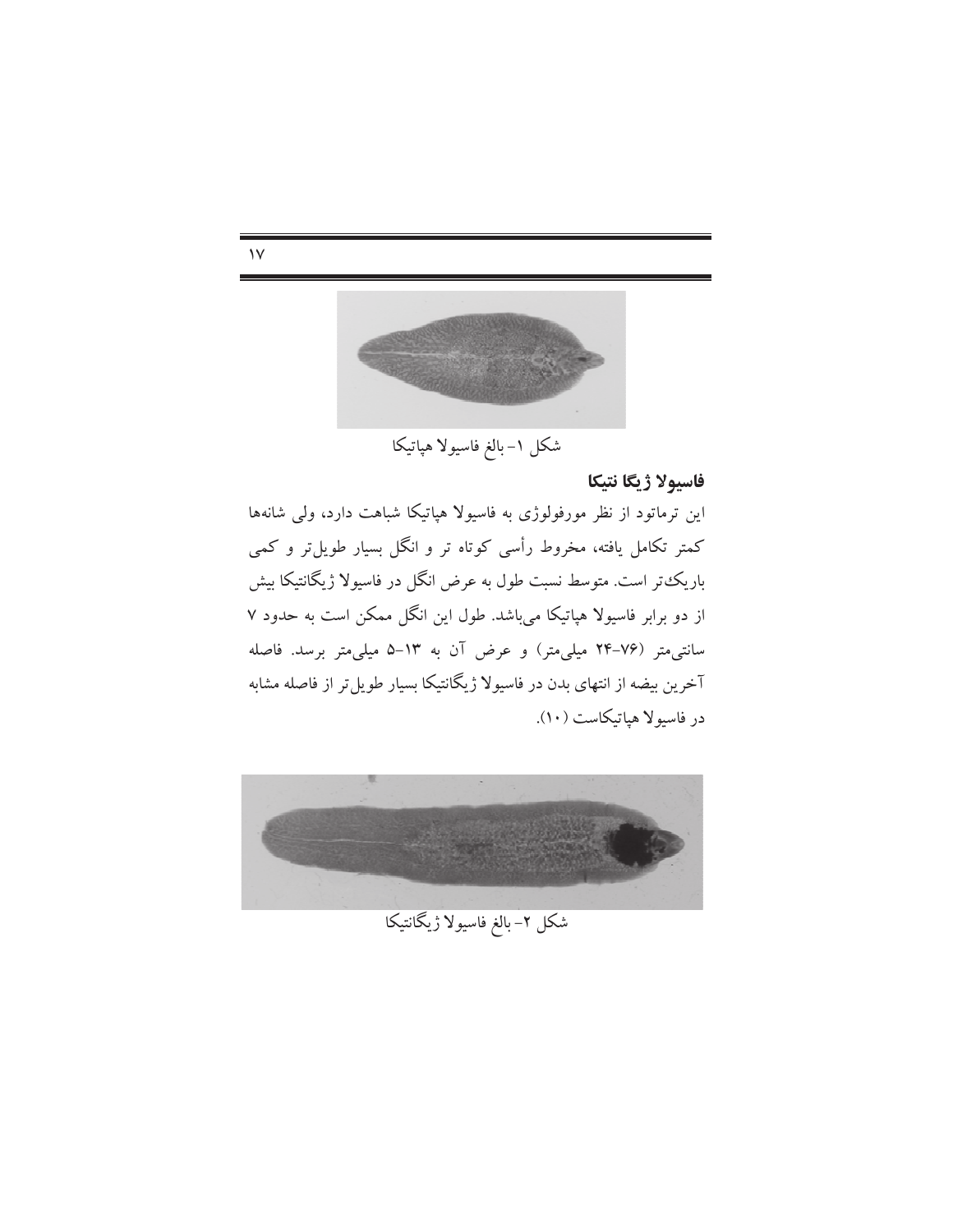| كليات بيمارى فاسيوليازيس |  |
|--------------------------|--|
|--------------------------|--|

١٨

ناقل انواع حلزونهای جنس لیمنه ناقلین مهم انگلهای فاسیولاهستند. حساسیت حلزونهای مختلف جنس لیمنه به انگلهای فاسیولای موجود در ایران به وسیله محققین متعددی مورد بررسی قرار گرفته است. اگرچه این تحقیقات با نتایج متفاوتی همراه بوده است، ولی دیدگاه غالب بیانگر این است که حلزون ليمنه ژدروزيانا (Lymnaea gedrosiana) ناقل فاسيولاژيگانتيكا و حلزون ليمنه ترونكاتولا (Lymnaea truncatula) ناقل فاسيولاهياتيكا مىباشد.



شكل ٣-ليمنه ترونكاتولا ناقل فاسيولا هياتيكا بر این اساس نام واقعی حلزون لیمنه ژدروزیانا در حقیقت (Radix auricularia) و نام ليمنه ترونكاتولا (Galba truncatula) مي باشد. به همين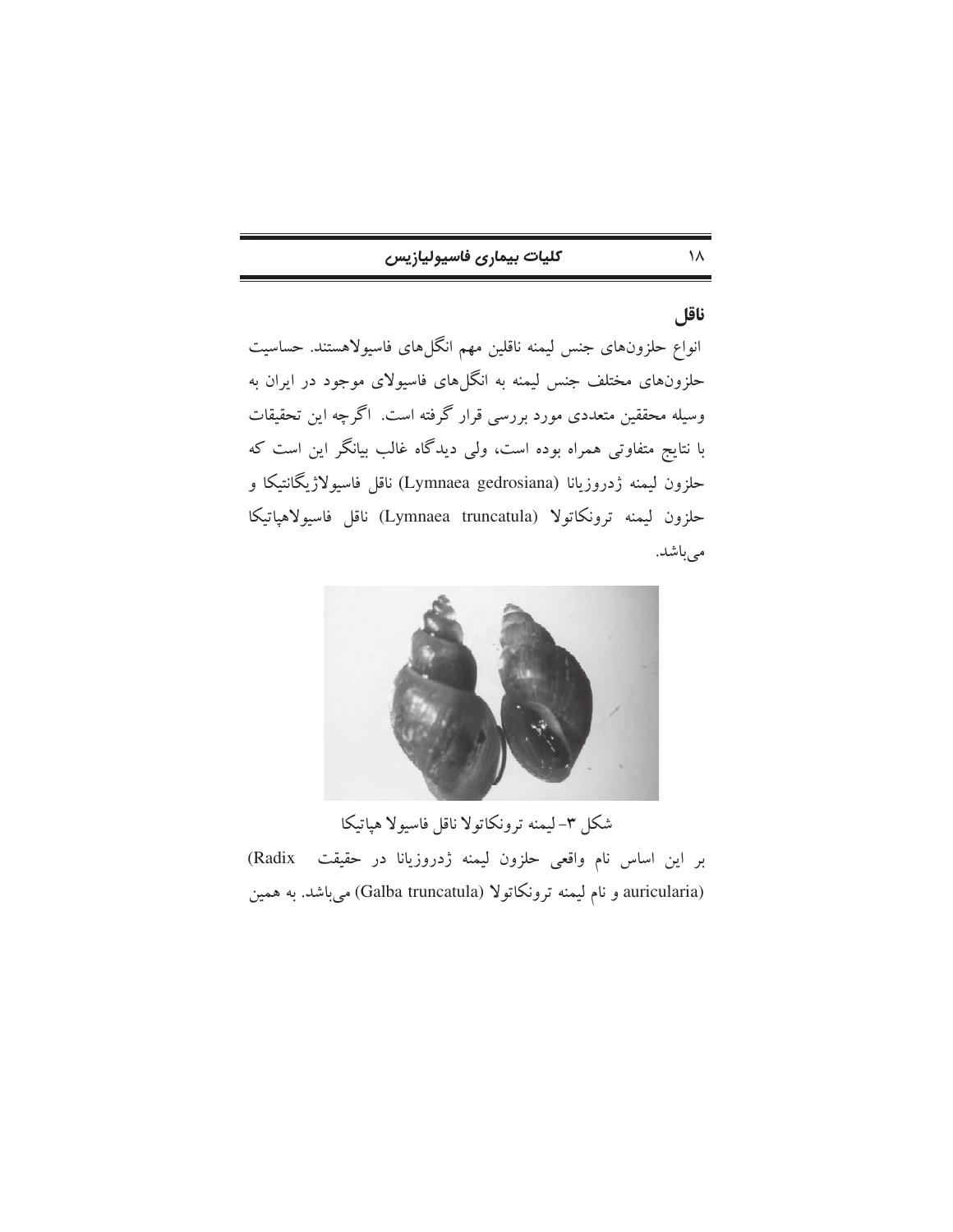$\sqrt{9}$ 

دلیل در ادامه مطلب نام جدید این حلزونها مورد استفاده قرار می گیرد (۱۵–  $(1)$ 

حلزونهای ناقل فاسیولا هیاتیکا و فاسیولا ژیگانتیکا از نظر اکولوژیک با هم بسیار متفاوتند. آنهایی که فاسیولا هیاتیکا را منتقل می کنند گونههایی هستند با تمایل دوزیست بودن و معمولاً به زندگی در منابع آبی کوچک و کم عمق عادت دارند. این شرایط معمولاً در نواحی کوهستانی و کوهپایهای گیلان فراهم است. آبهای کم عمقی که از زمین میجوشند و در سطح آن جاری می شوند و غالباً تمیز و خنک می باشند محیط مناسبی برای حلزون لیمنه ترونکاتولا فراهم می کنند. این منابع آبی ممکن است فصلی و یا دائمی باشند. این حلزونها گاهی در گل و لای نواحی مرطوب اطراف نهرها و چشمهها یافت می شوند و می توانند برای مدتها در این مناطق زنده بمانند.

ناقلین فاسیولا ژیگانتیکا حلزونهایی هستند که در منابع آبی بزرگتر و عمیقتر غنی از روئیدنیها استقرار می،یابند. این منابع آبی غالباً دائمی بوده و یا در ماههای زیادی از سال واجد آب میباشند. این حلزونها دوزیست نبوده و وابستگی زیادی به وجود آب دارند. به عنوان مثال در استان گیلان چنین منابع آبی غالباً در مناطق پست و کم ارتفاع مشاهده می شود. به همین دلیل در اغلب نواحی مسطح گیلان این حلزون را میتوان در منابع آبی دائمی و شالیزارها یافت نمود. این در حالمی است که ناقل فاسیولا هیاتیکا به ندرت در این نواحی استقرار می یابد. مطالعات اخیر نشان داده است که حلزونی که از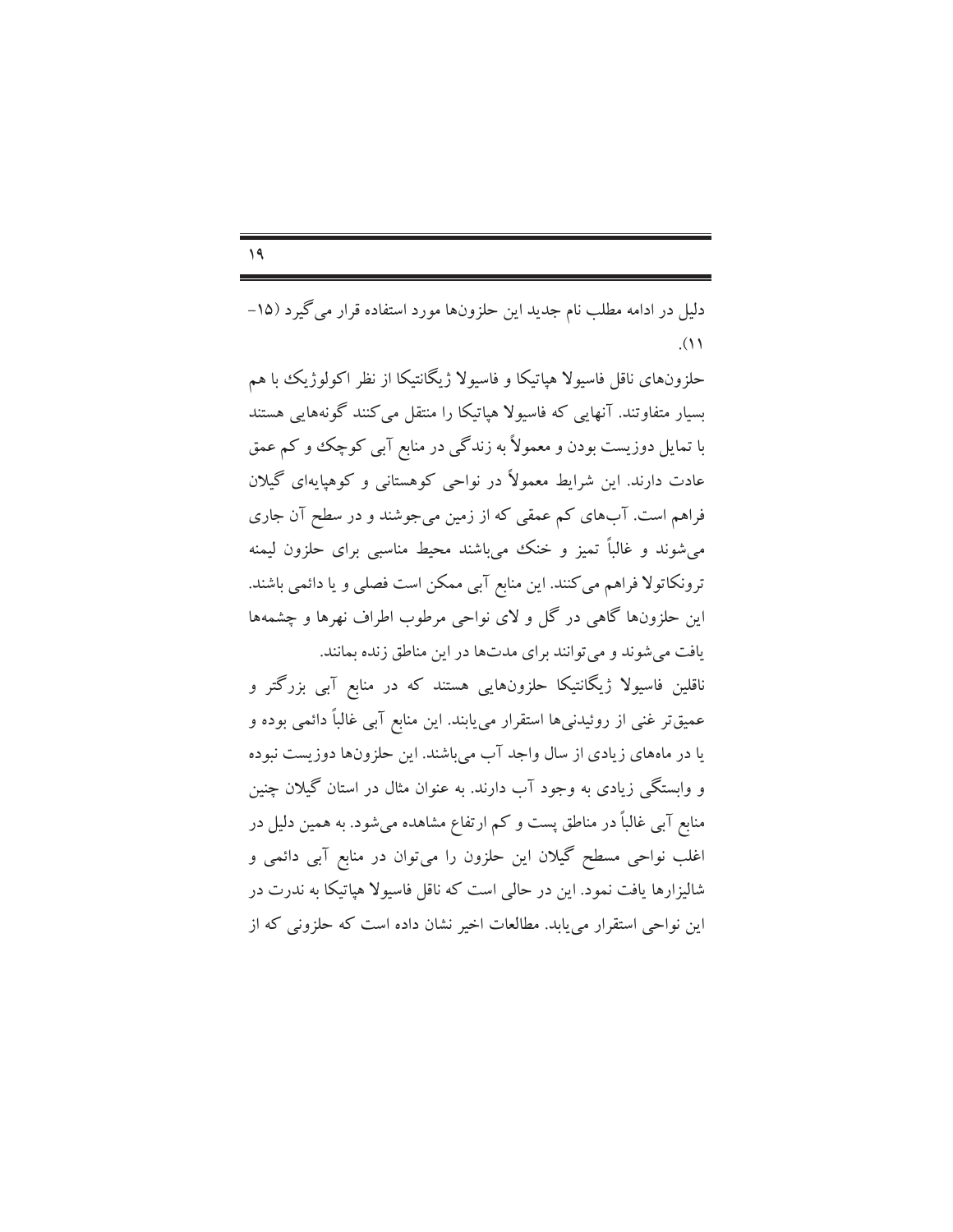| كليات بيمارى فاسيوليازيس |  |  |
|--------------------------|--|--|
|--------------------------|--|--|

نظر مورفولوژیک بسیار شبیه لیمنه ترونکاتولاست و در سطح وسیعی از مناطق مسطح در گیلان از جمله بندر انزلی وجود دارد حلزونی به نام Lymnaea schiraziensis است که نقشی در انتقال فاسیولا هپاتیکا ندارد. این موضوع با یافتههای اشرفی و همکاران در خصوص احتمال بیشتر آلودگیهای انسانی با فاسیولا ژیگانتیکا در نواحی آندمیک گیلان مطابقت دارد. بیش از ۹۰٪ دامهای مناطق مسطح گیلان به فاسیولا ژیگانتیکا آلوده هستند در حالی که در مناطق کوهستانی بیش از ۹۵٪ دامها به فاسیولا هپاتیکا آلودهاند. بر این اساس انتظار می رود که غالب عفونتهای انسانی در نواحی کوهستانی نیز مربوط به فاسیولا هیاتیکا باشد. بنابراین حتی در یک منطقه آندمیک واحد، کانونهای انتقال این دو گونه فاسیولا (هپاتیکا و ژیگانتیکا) متفاوت و غالباً جدای از هم میباشد. فاسیولیازیس ناشی از فاسیولا هیاتیکا در مقایسه با فاسیولا ژیگانتیکا بیشتر بهصورت فصلي است.

مخزن مخازن انگل در طبیعت حیواناتی از قبیل گوسفند، گاو، گاومیش، بز و سایر نشخوارکنندگان بزرگ می باشند. فاسیولا هیاتیکا بیشتر به گوسفند و بز و فاسیولا ژیگانتیکا بیشتر به گاو و گاومیش گرایش دارند، با این وجود آلودگی های مخلوط این دو انگل در میزبانان فوقالذکر نیز به فراوانی

 $\mathbf{y}$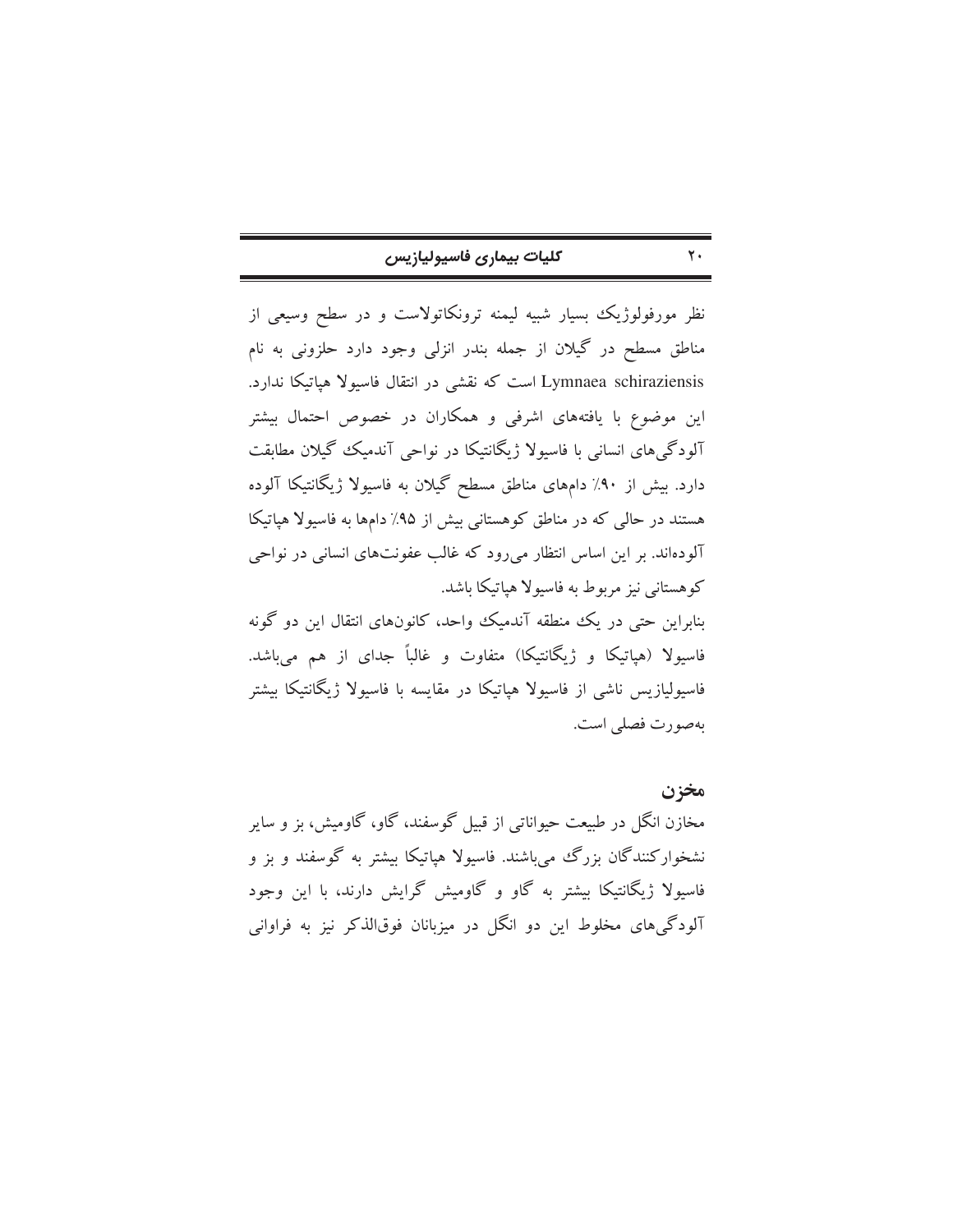$\Upsilon$ 

مشاهده شده است. همچنین در بعضی از مناطق دنیا که فاسپولپازیس هیپرآندمیک است و در جمعیتهای انسانی از شیوع بالایی برخوردار است، انسانها یک مخزن مهم برای این کرم محسوب می شوند و در انتقال عفونت نقش اساسی دارند (۱و ۵ و ۶).

انتشار جغرافیایی فاسیولیازیس در جهان

توانایی انگلهای فاسیولا در کلونیزه شدن و تطابق در محیطهای جغرافیایی جدید به عنوان یکی از عوامل مهم در انتشار فاسیولیازیس در مناطق مختلف جهان مطرح شده است. این بیماری به علت توانایی بسیار بالای عامل ایجادکننده و همچنین ناقلین آن در استقرار یافتن در موجودات و محیطهای جدید، پتانسیل بالایی برای انتشار دارد. به همین علت فاسیولا هپاتیکا قادر بوده است تا از نواحی انتشار اولیه خود در اروپا همراه با انتقال دامها به ۵ قاره جهان انتشار يابد و در اين نواحي در يستانداران جديد تطابق يابد (مثلاً تطابق در شتر سانان آفریقا و آمریکای جنوبی و کیسه داران استرالیا). اثبات وجود این انگل در رات های سیاه(Rattus rattus) در جزیره Corsica در فرانسه، خوک در آمریکای جنوبی مثالهای بسیار خوبی از توان تطابق انگلهای فاسیولا میباشد. در تمامی این موارد میزبانان جدید نقش مهمی به عنوان مخزن ايفا نموده و در انتقال و انتشار فاسيوليازيس دخالت دارند (۴ و ۱۶). فاسیولا هپاتیکا و فاسیولا ژیگانتیکا از نظر میزبان واسط اختصاصبی میباشند و توانایی انگا های فاسیولا در تطابق در محیطهای مختلف به میزان بسیار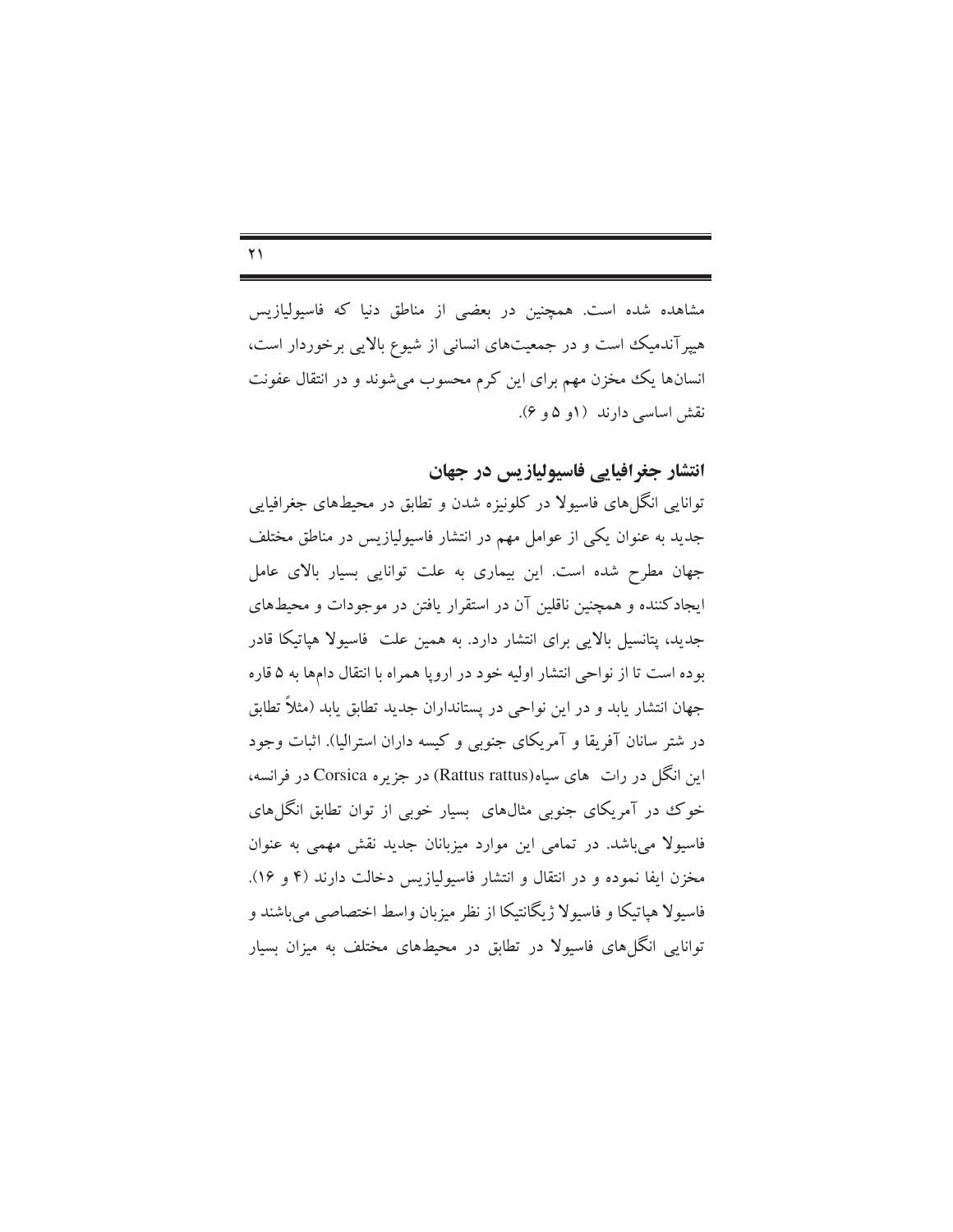| كليات بيمارى فاسيوليازيس |  |  |
|--------------------------|--|--|
|--------------------------|--|--|

 $\Upsilon$ 

زیادی به قدرت تطابق آنها در حلزونهای ناقل دارد. این حلزونها از نظر نیازمندیهای اکولوژیک متفاوت میباشند و به همین دلیل انتشار انگلهای فاسیولا در مناطق مختلف جهان بستگی زیادی به توانایی حلزونهای لیمنه در این نواحی دارد. به نظر می٫رسد که فاسیولا ژیگانتیکا از نظر جغرافیایی به مناطقی محدود باشد که گونههای Radix وجود دارند (غالب مناطق آفریقا و آسیا)، در مقابل فاسیولا هیاتیکا در نواحی که حلزونهای گروه / Galba Fossaria شایع میباشند، یعنی در تمامی قارهها، دیده میشود (۴ و ۱۶).

نواحی آندمیک انسانی اصلی (Main human endemic areas) مهم ترین مشکلات بهداشتی ناشی از انگلهای فاسیولا در کشورهای حاشیه آند (Andean Countries) از جمله در بولیوی، پرو، شیلی و اکوادور، جزایر کارائیب (کوبا)، شمال آفریقا (مصر) اروپای غربی (پرتغال، فرانسه و اسپانیا) و سواحل دریای خزر (ایران و کشورهای همسایه) به چشم میخورد. از آنجایی که عفونت ممکن است بدون نشانه باشد و نشانهها و علائم بیماری پاتوگنومونیک نیستند (یعنی علائم بالینی بیماری آنقدر اختصاصی نیستند که از روی آن بتوان بیماری را تشخیص داد)، تعداد واقعی موارد انسانی بیماری بدون شک بسیار بیشتر از موارد گزارش شده می باشد (۴ و ۱۶ و ۱۹).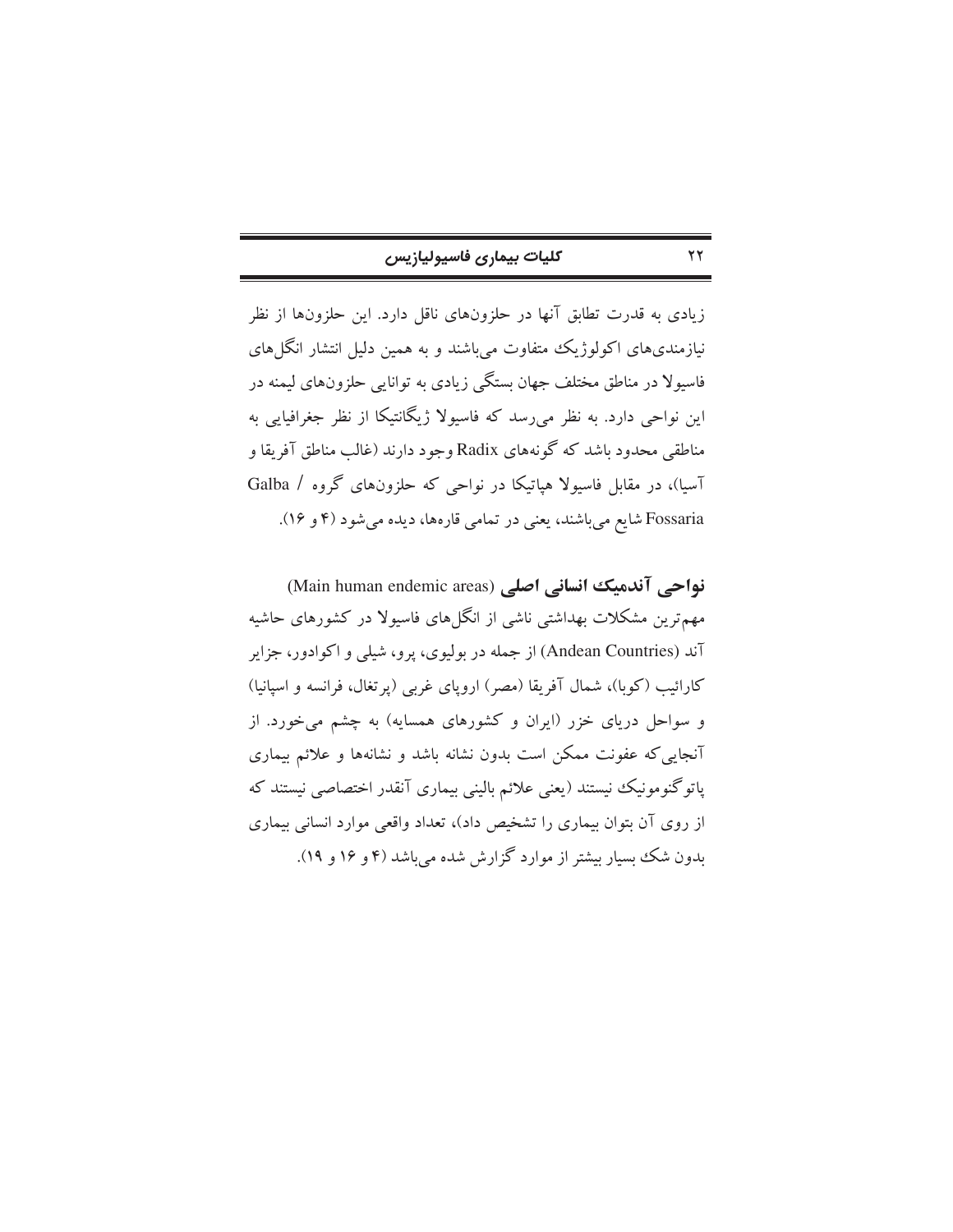#### $\mathbf{y}$

### ارويا

در اروپا فرانسه یک منطقه آندمیک مهم است و اولین اپیدمی بزرگ فاسیولپازیس انسانی در سال ۱۹۵۶ در این کشور اتفاق افتاده است. بین سالهای ۱۹۸۳–۱۹۵۰ تعداد ۳۲۹۷ مورد بیماری در گزارشات منتشرشده، از این کشور بوده است. بیماری همچنین در پرتغال حائز اهمیت است. قسمت شمالي اين كشور يك ناحيهٔ آندميك قابل توجه مي باشد. در مقاله مروري Sampaio silva (1996) به تعداد ۱۰۱۱ مورد بیماری اشاره شده است که در سال@ای ۱۹۹۲–۱۹۷۰ در آزمایشگاه پورتو تشخیص داده شده است. در اسپانیا موارد انسانی بیماری غالباً از نواحی شمالی کشور گزارش شده است و به نظر می رسد که موارد گزارششدهٔ بیماری نشاندهندهٔ تعداد واقعی موارد بیماری نیست و بسیار کم تخمین زده شده است. در انگلستان ۴۴ مورد بیماری (غالباً از سه منطقه) در نیمه اول سال ۱۹۶۹ گزارش شده است (۲۴–  $\cdot$  (۲۰

# آمريكا

در حالیکه در کشورهای آمریکای شمالی و مرکزی تعداد موارد بیماری بسیار کم است در کشورهای آمریکای جنوبی وضعیت متفاوتی به چشم می خورد. در آمریکای شمالی فاسیولیازیس انسانی در آمریکا و کانادا بسیار تک گیر است. در مکزیک ۵۳ مورد بیماری گزارش شده است. در آمریکای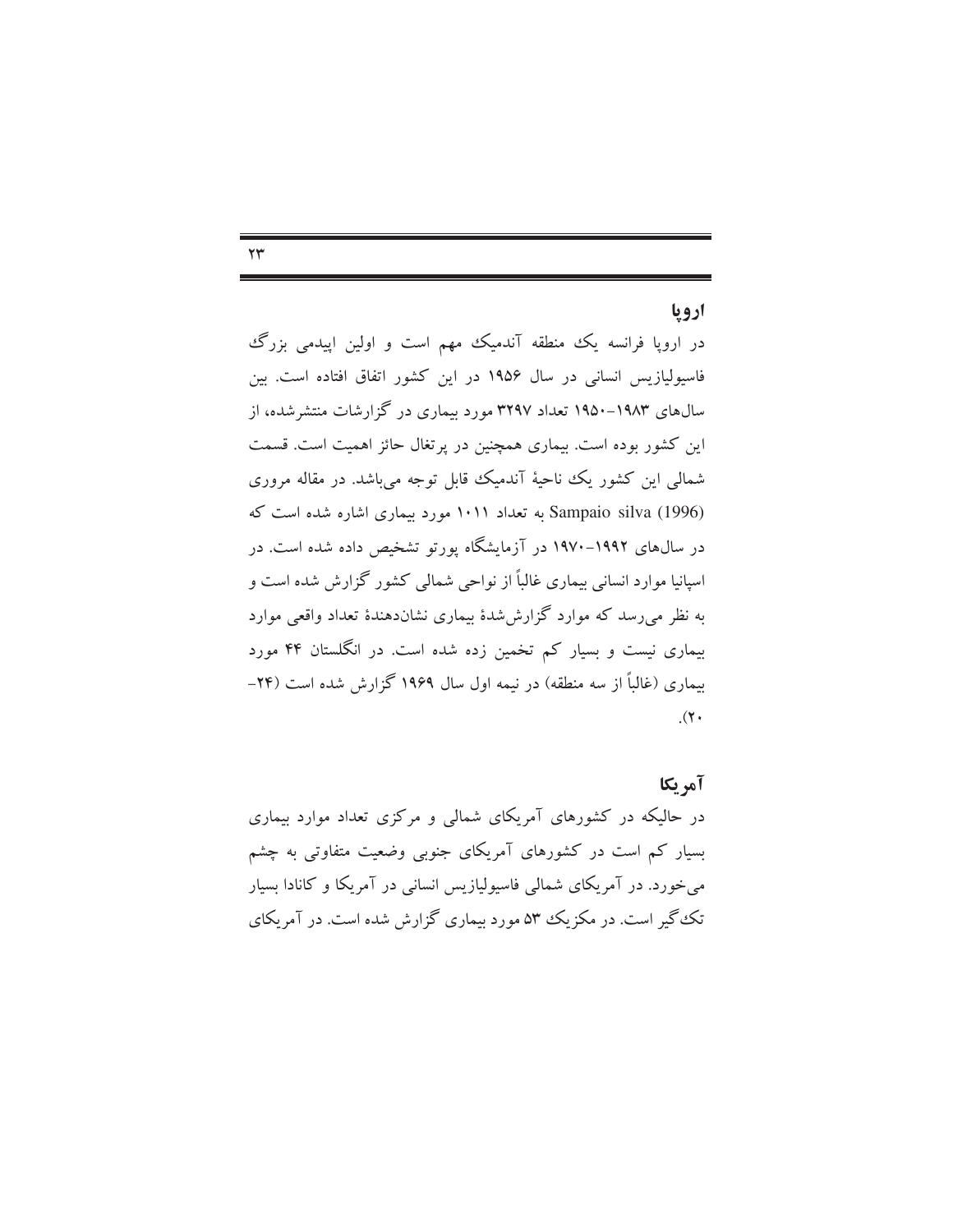| كليات بيمارى فاسيوليازيس |  |  |
|--------------------------|--|--|
|--------------------------|--|--|

مرکزی فاسیولیازیس انسانی یک مشکل مهم بهداشتی در جزایر کارائیب به حساب مي آيد و در رأس همه نواحي، پورتوريكو و كوبا حائز اهميت می باشند. در کوبا موارد متعدد همهگیری فاسیولیازیس گزارش شده است که در طی آن هزاران نفر به این بیماری مبتلا شدهاند (۵). در آمریکای جنوبی فاسیولیازیس انسانی یک مشکل جدی در بولیوی، پرو و احتمالاً اکوادور میباشد. اگرچه دربولیوی موارد اسپورادیک بیماری در مناطق مختلف کشور شناخته شده میباشد، مناطق هیپرآندمیک بیماری فقط به شمال بولیوی بین دریاچهٔ Titicaca و درهٔ شهر Lapaz در ارتفاع ۴۰۰۰-۳۸۰۰ متری محدود میگردد. در بعضی از جمعیتها شیوع بیماری در بررسیهای کوپرولوژیک (آزمایش نمونه های مدفوع) و سرولوژیک به ترتیب ۷۲٪ و ۱۰۰٪ گزارش شده است. تعداد افراد آلوده در حدود ۳۵۰۰۰۰ نفر و جمعیت در معرض خطر یک میلیون نفر تخمین زده شده است. در یرو موارد انسانی بیماری در تمام مناطق این کشور نشان داده شده است ولی در بعضی از مناطق به صورت مزوآندمیک و هیپرآندمیک میباشد. در بعضی جوامع روستایی تا ۵۰٪ افراد به این بیماری مبتلا میباشند. در اکوادور وضعیت مشابه با کشور پرو می باشد. بر اساس بر آورد سازمان جهانی بهداشت (۱۹۹۵)، حدود ۱٪ از کل جمعیت روستایی در مناطق آندمیک زندگی کرده و تعداد افراد آلوده در این منطقه ۲۰۰۰۰ نفر تخمین زده شده است. در شیلی فاسیولیازیس انسانی هیپوآندمیک است. در آرژانتین، برزیل، اروگوئه، کلمبیا

 $Y\mathfrak{F}$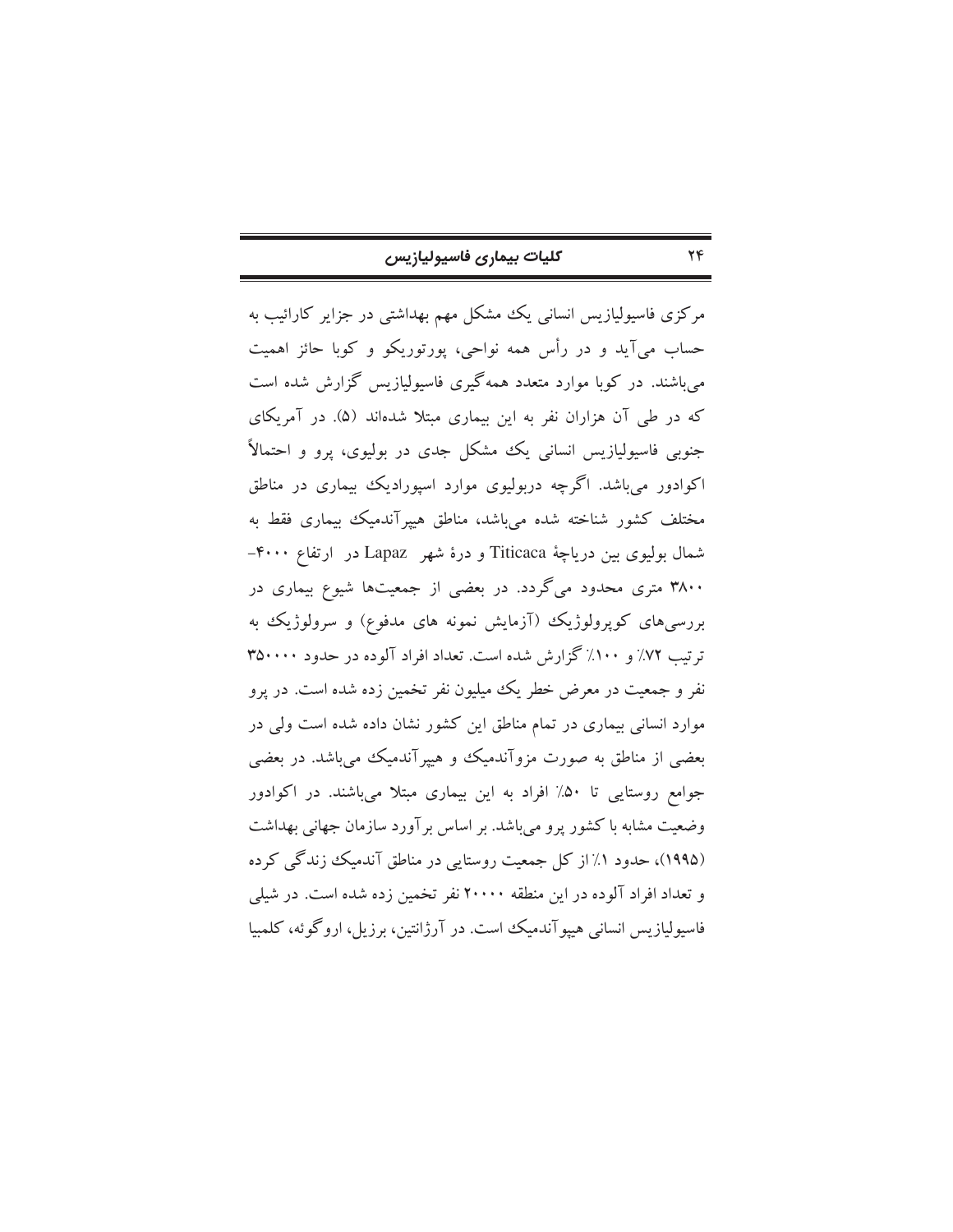$\mathsf{Y}\Delta$ 

و ونزوئلا فاسیولیازیس انسانی انتشار فوکال داشته و تک گیر است و تعداد موارد آلوده زیر ۱۰۰ مورد گزارش شده است (۲۹-۲۶).

## آسيا

در آسیا به دلیل روی همافتادگی انتشار فاسیولا هپاتیکا و فاسیولا ژیگانتیکا، با مشکل بیشتری مواجه هستیم.در بین کشورهای آسیایی ایران از اهمیت خاصی برخوردار است و بر اساس شواهد موجود تعداد افراد آلوده در طول دو اییدمی در استان گیلان در حدود ۱۵۰۰۰ نفر و در فاصله بین دو اپیدمی و پس از آن سالانه صدها مورد بوده است (۳۰ و ۳۱). در ویتنام تا قبل از سال ۱۹۹۷ فاسیولیازیس انسانی تنها به صورت تک گیر گزارش شده است. در اواخر دهه ۱۹۹۰ افزایش ناگهانی در تعداد موارد بیماری، فاسیولیازیس را در این کشور به یک بیماری نویدید بدل کرد. در ۸ ماهه اول سال ۲۰۰۶ تعداد موارد گزارش شده آن حدود ۲۰۰۰ مورد بوده است. هر چند که فاسیولیازیس انسانی در سراسر این کشور وجود دارد، ولی بیشترین موارد بیماری از نواحی مرکزی آن گزارش شده است. در حال حاضر برنامه کنترل بیماری در ویتنام به شیوه بیمار یابی غیر فعال در حال انجام است (۳۲). تعداد موارد بیماری در کشورهایی چون کامبوج، عراق، لبنان، نپال، فیلیپین و سوریه بر اساس بر آورد سازمان جهانی بهداشت زیر ۱۰۰ نفر بوده است (۲۵).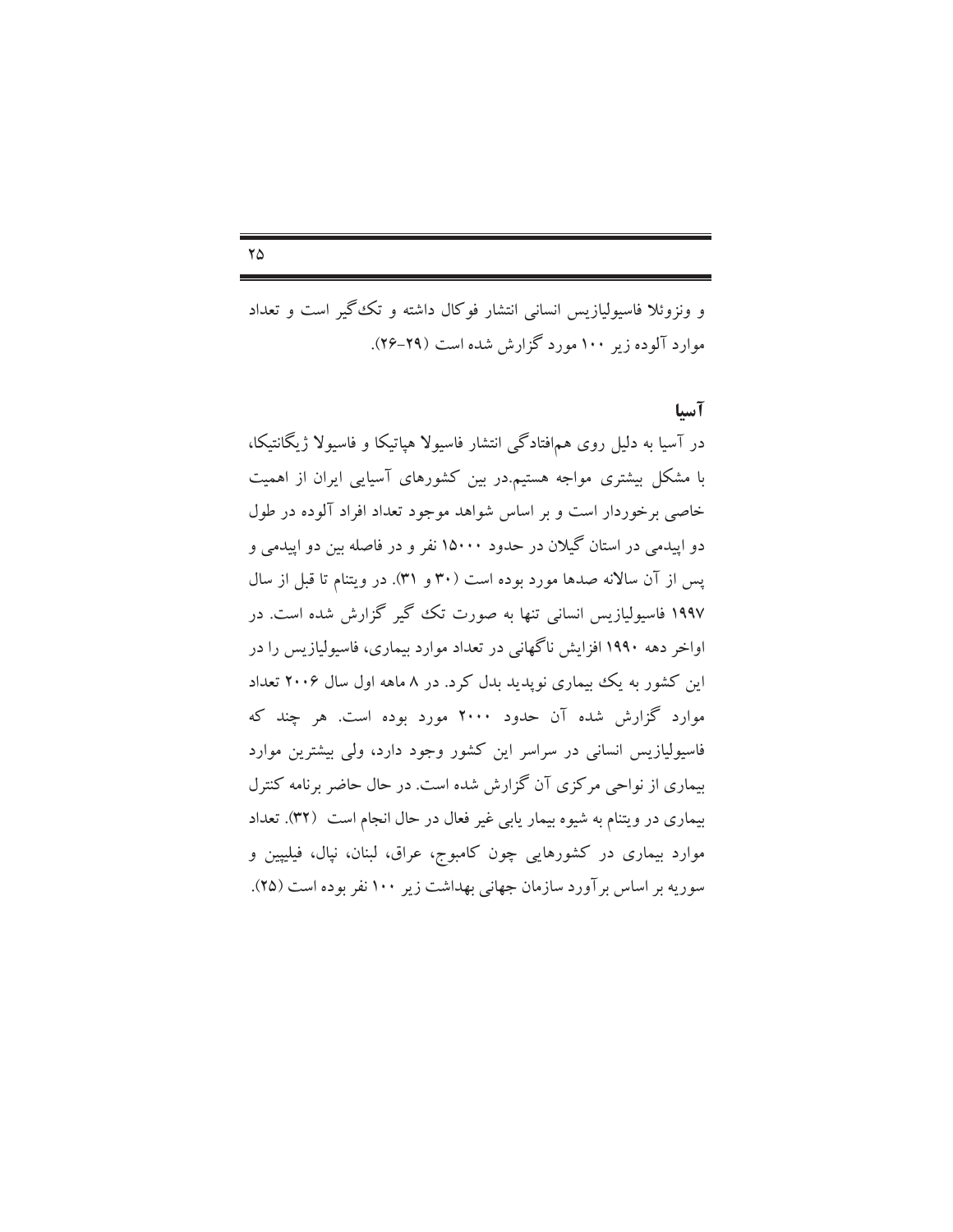| كليات بيمارى فاسيوليازيس |  |  |  |
|--------------------------|--|--|--|
|--------------------------|--|--|--|

# آفريقا

 $Y\mathcal{G}$ 

در این قاره بیشترین موارد انسانی بیماری از مصر گزارش شده است و احتمالاً فاسیولا ژیگانتیکا انگل غالب در عفونتهای انسانی است. در طول چند سال اخیر فاسیولیازیس بعنوان یک مشکل بهداشتی نوظهور در مصر بروز نموده است. شیوع عفونت در بعضی از نواحی آندمیک روستایی بین ۱۷–۷٪ بوده و تعداد افراد آلوده حداقل ۸۳۰۰۰۰ نفر و جمعیت در معرض خطر ابتلا به فاسیولیازیس ۲۷/۷ میلیون نفر تخمین زده شده است (۱ و ۴).

اقيانوسيه دراقیانوسیه علیرغم تولید قابل توجه دام و شیوع بالای عفونت در گوسفندان و گاوها، تنها ۱۲ مورد انسانی بیماری ازاسترالیا گزارش شده است (۷ و ۳۳).

# انتشار فاسیولیازیس در جمهوری اسلامی ایران

در ایران فاسیولیازیس حیوانی تاریخچهای طولانی داشته و همواره به عنوان یک مشکل مهم دامپزشکی مورد توجه قرار داشته است. براساس نتایج مطالعات مختلف در گذشته، آلودگی دامها به فاسیولا در بعضی نقاط ایران بسیار شدید بوده است. در مطالعه صباغیان در سال ۱۳۴۳ در دزفول (خوزستان ) ۳۱٪ دام ها آلوده به این انگل بوده اند و مطالعه صهبا و همکاران نیز در استان خوزستان آلودگی بالایی در گاو و گاومیش ها نشان داده است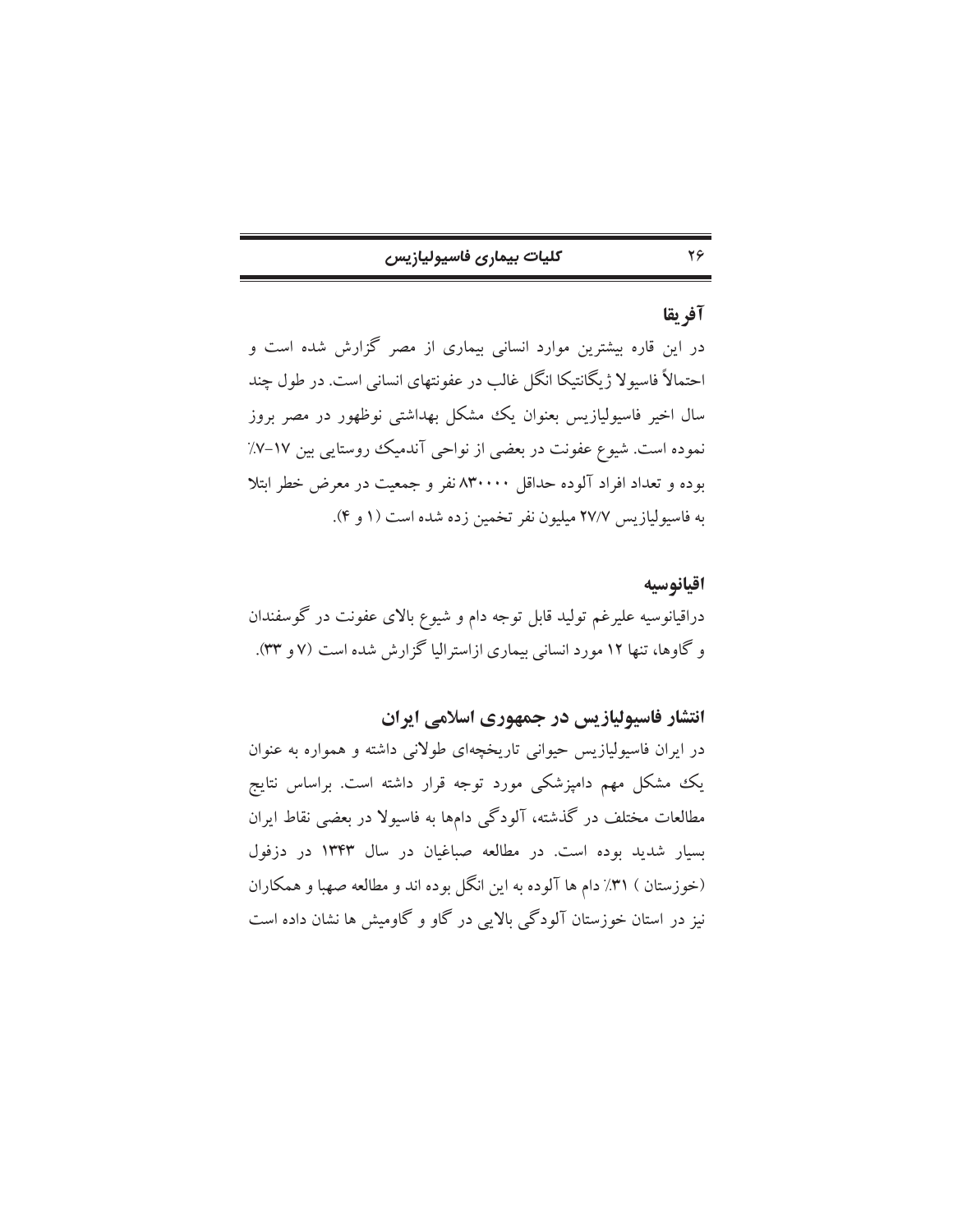و همچنین طبق مطالعه انجام شده در سال ۱۳۴۱ در استانهای گیلان و مازندران شدت آلودگی در دام ها به ترتیب ۲۱/۵ و ۱۲ درصد بوده است در برخی مطالعات در استان خوزستان علاوه بر فاسیولا هیاتیکا، آلودگی به فاسیولا ژیگانتیکا نیز دربین گوسفندان ۲۷٪ در بزها ۱۰/۵ درصد و درگاوها ۴۷ درصد و درگاومیش ۹۱/۴درصد گزارش شده است(سال ۱۳۵۱) شیوع

کلی آلودگی دامها در ایران بین ۳۰-۲۰ در صد بوده و بیش از همه در گاومیش، گاو، گوسفند و بز دیده می شود (۳۴ و ۳۵). اولین مورد انسانی بیماری در ایران در سال ۱۳۳۴ تشخیص داده شد. از آن

زمان سالانه موارد معدودی از بیماری در استانهای مختلف (بهویژه استانهای گیلان، مازندران، کرمانشاه و اصفهان) گزارش شده است. در استان گیلان دو همه گیری بزرگ انسانی در سال ۱۳۶۸ و ۱۳۷۸ بهوقوع پیوست و در این همه گیریها بیش از ۱۰۰۰۰ نفر به این بیماری مبتلا شدند (عمدتاً در شهرهای رشت و بندرانزلی). لازم به ذکر است که در فاصله این دو همه گیری و پس از آن هر ساله صدها نفر به این بیماری مبتلا شده اند. بنابراین به نظر می رسد که فاسیولیازیس در این منطقه به صورت بومی درآمده باشد (۳۰).

ویژگی های استان گیلان از جمله میزان بارندگی بالا که چندین برابر میانگین کشوری آن است، درجه حرارت و رطوبت مناسب، وجود منابع آبی و کانالهای کشاورزی، وجود شالیزارهای وسیع و دامهای رها در منطقه، تراکم جمعیت بالا، وجود سبزیجات آبزی معطر وحشی در اکثر مناطق استان و

#### $\mathsf{Y}\mathsf{V}$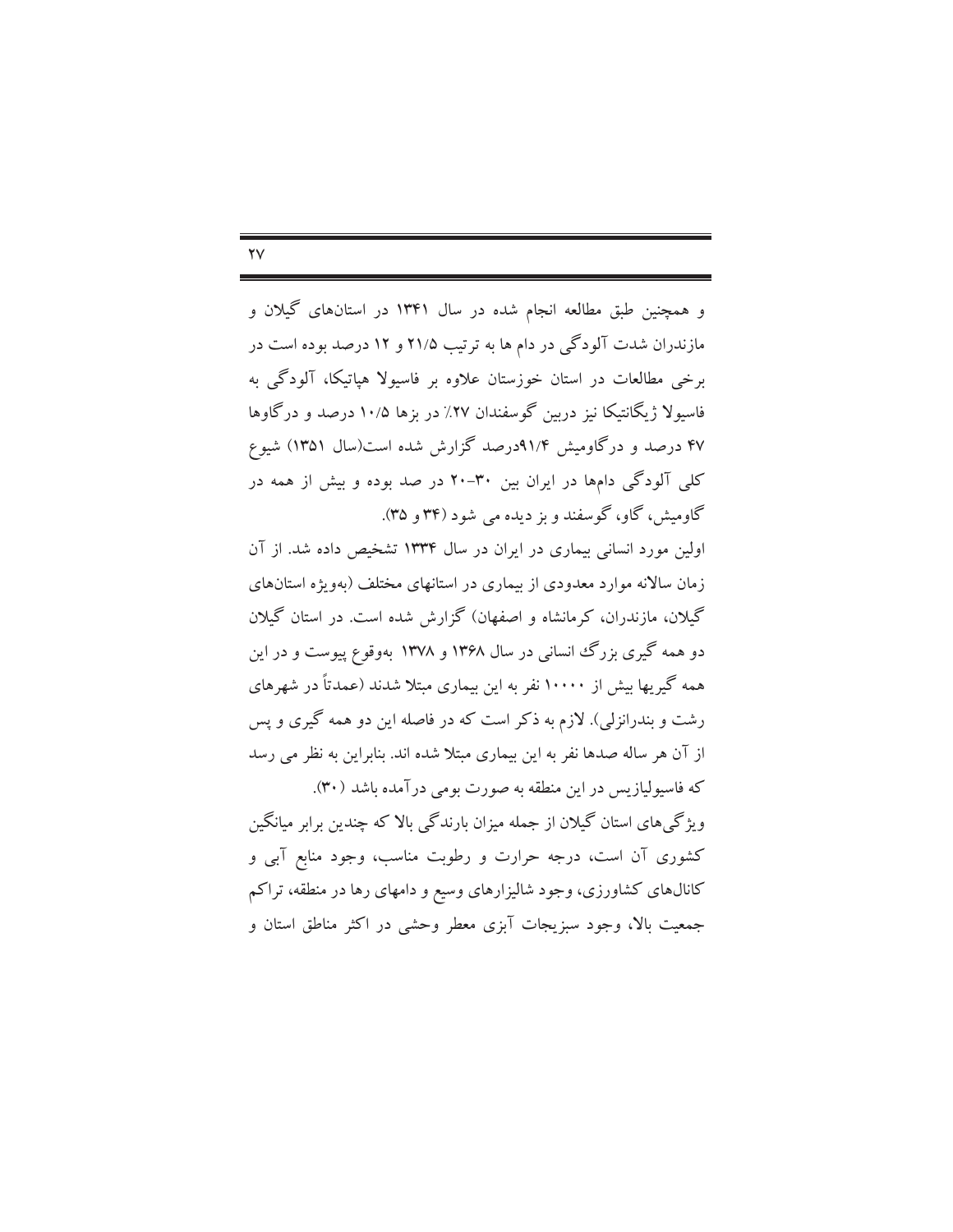|  |  |  |  |  | كليات بيمارى فاسيوليازيس |
|--|--|--|--|--|--------------------------|
|--|--|--|--|--|--------------------------|

عادت جمعیتهای ساکن در منطقه در خوردن این قبیل سبزیجات به صورت خام در استقرار بیماری در این منطقه از کشور دارای اهمیت زیادی مے باشد.

در مناطق جلگهای اطراف دریای خزر فاسیولیازیس ناشی از فاسیولا ژیگانتیکا شایع تر بوده (بخصوص در گاو) در حالی که در نواحی کوهستانی و کوهپایهای، فاسیولیازیس حیوانی عمدتاً به وسیله فاسیولا هپاتیکا ایجاد می شود و مخازن اصلی آن گوسفند و بز می باشند. همانند آنچه که در اکثر نواحی آفریقا و آسیا به چشم می خورد، در ایران نیز انتشار هر دو گونه انگل فاسیولا با یکدیگر همپوشانی دارند و این موضوع تعیین هویت انگل درگیر در عفونتهای انسانی را با مشکل مواجه کرده است. تا کنون سه گونه از حلزونهای لیمنه در استان گیلان تعیین هویت شدهاند و بر اساس نتایج مطالعات به عمل آمده، حلزون Radix auricularia ناقل فاسبولا ژيگانتيكا غالباً در مناطق جلگه ای و کم ارتفاع و Galba truncatula ناقل فاسیولا هیاتیکا در نواحی کوهستانی و کوهیایه ای استان انتشار دارند. انتشار این حلزونهای ناقل با انتشار انگل های فاسیولا در استان گیلان هماهنگی کامل  $c_1(c_2(s))$ 

اگر چه موارد بیماری فاسیولیازیس از سراسر مناطق حاشیه دریای خزر گزارش شده است، ولمی بیشترین موارد آن مربوط به استان گیلان می باشد. فاسیولیازیس در اکثر نواحی آندمیک دنیا یک بیماری روستایی است و

 $\mathsf{Y}\wedge$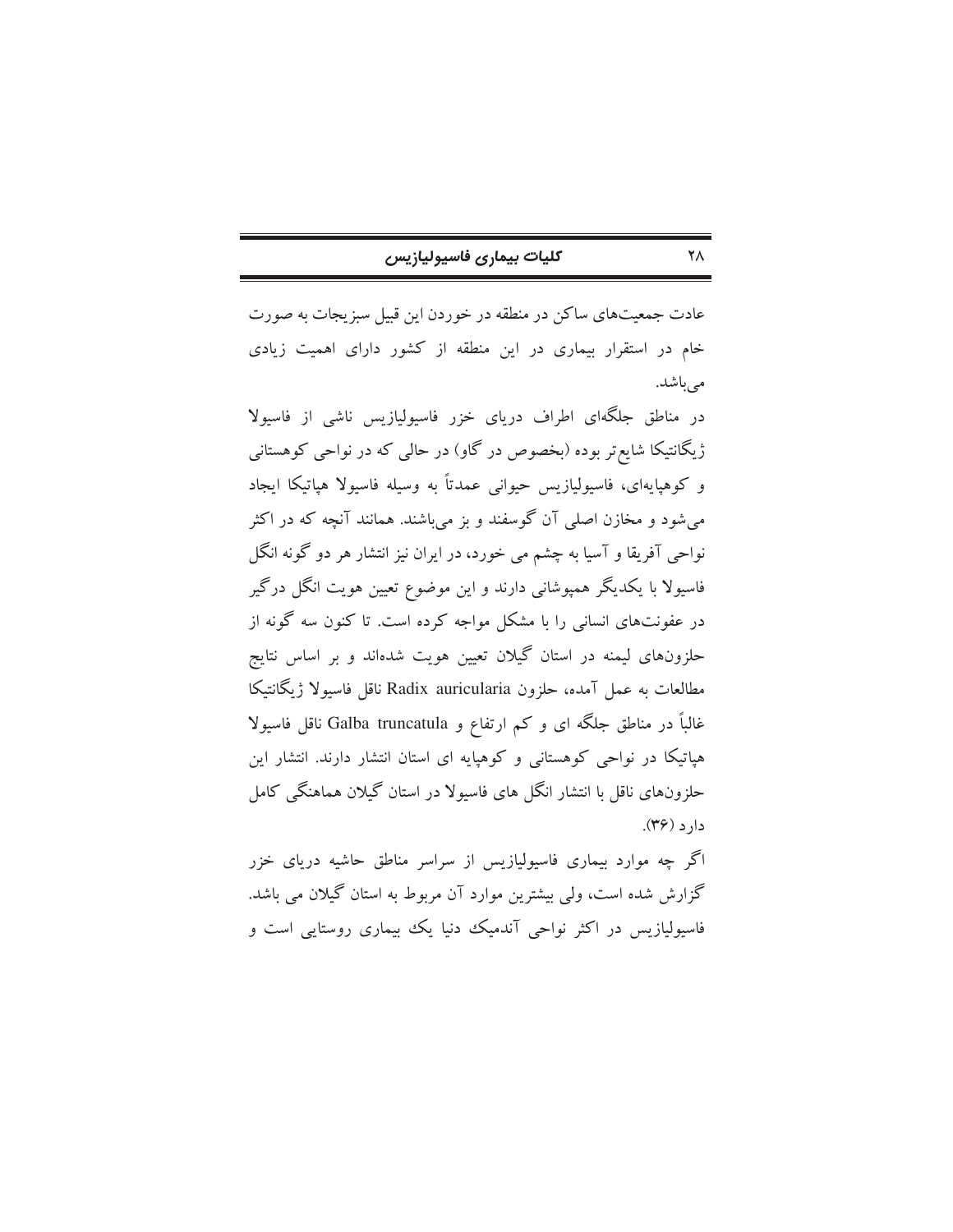$YQ$ 

کشاورزان و دامداران را بیشتر تحت تأثیر قرار میدهد ولی در نواحی آندمیک استان گیلان بیشترین موارد بیماری از مناطق شهری گزارش شده است. با توجه به اینکه شرایط اییدمیولوژیک انتقال بیماری در نواحی شهری به طور کامل فراهم نیست، به نظر می رسد که منـشأ مــــوارد فاسیولیازیس در شهرهای رشت و انزلی از کانونهای روستایی اطراف و از طریق فروش سبزیجات جمع آوری شده از نواحی روستایی توسط روستاییان و فروش آن در شهرها باشد. مطالعات به عمل آمده توسط اشرفی و همکاران در شهرستان بندر انزلی در۳–۲ سال اخیر بیانگر این واقعیت است که میزان شــیوع واقعی فاسیولیازیس در جمعیتهای انسانی ساکن در منطقه کمتر از ۱٪ بوده و فاسیولیازیس انسانی در این منطقه در سطح هیپواندمیک است.

از آنجایی که بر اساس شواهد موجود پتانسیل وقوع مجدد همه گیریهای انسانی در استان گیلان وجود دارد، سازمان جهانی بهداشت در سال ۲۰۰۸ ایران را در زمره ۶ کشور دنیا که مشکل جدی فاسیولیازیس دارند طبقهبندی کر ده است (٣٢).

در سال ۲۰۰۴ صلاحی مقدم و همکاران ۱۰۷ مورد انسانی را از استان مازندران گزارش کردند. این موارد در فاصله سال۵های۲۰۰۲–۱۹۹۹ رخ دادهاند. غالب این موارد در نواحی غربی استان مازندران (شرق استان گیلان) رخ داده است که نشان دهنده قرابت شرایط محیطی و انتقال در این دو منطقه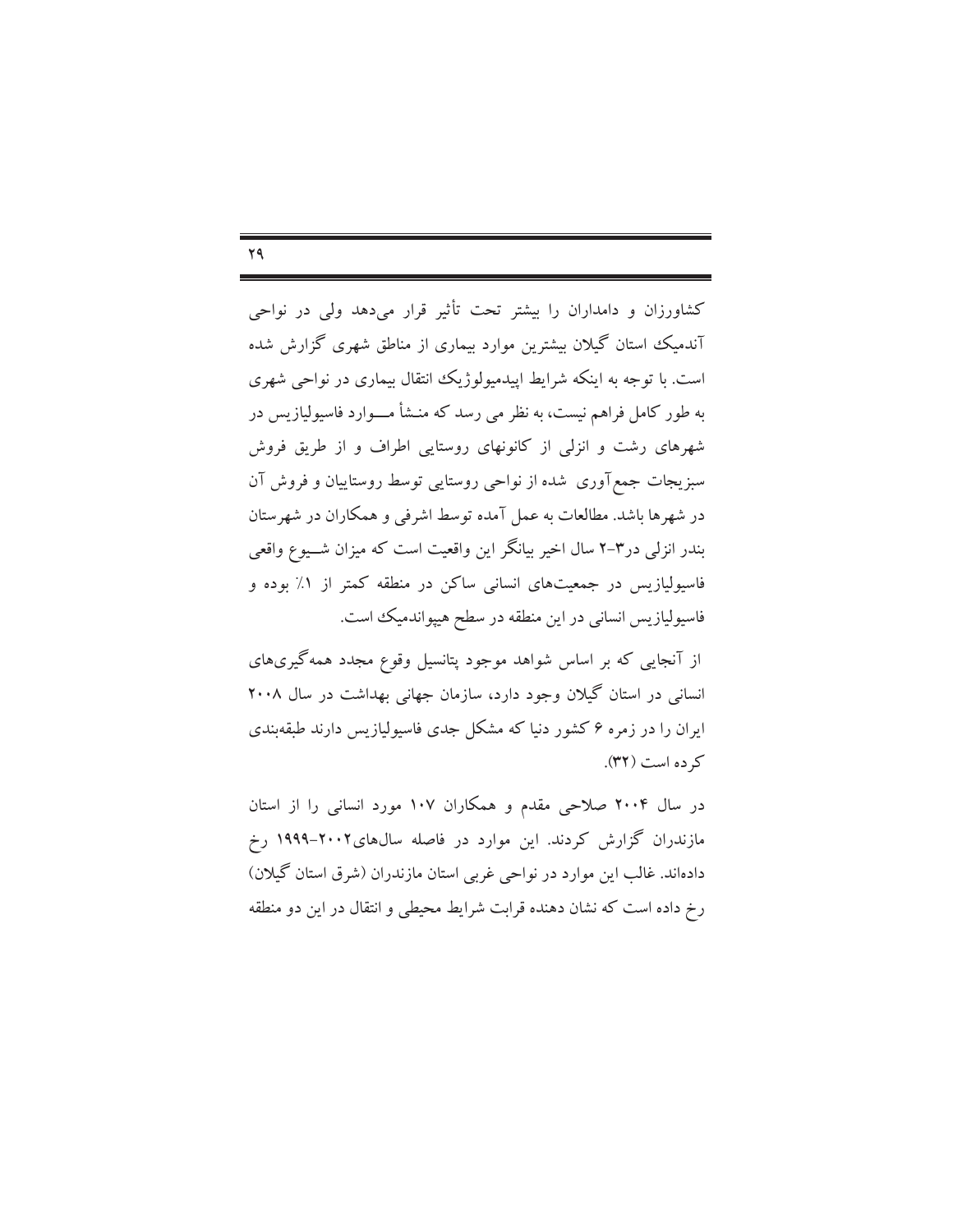| كليات بيمارى فاسيوليازيس |
|--------------------------|
|--------------------------|

است (٣٧). مواردي از بيماري از استانهاي كرمانشاه، اردبيل و فارس نيز گزارش شده است.

سیر تکامل انگلهای فاسیولا

 $\mathbf{r}$ .

انگلهای فاسیولای بالغ در مجاری صفراوی بزرگ وکیسه صفرای میزبانان نهایی، عمدتاً حیوانات نشخوارکننده، زندگی میکنند. تخمهایی که به وسیله ترماتودهای موجود در مجاری صفراوی تولید میشوند، همراه با جریان صفرا و از طریق مجرای کلدوک به روده میزبان رسیده و همراه با مدفوع آن دفع میگردند. انگل دارای یک چرخه زندگی آبی است و تخمهای فاسیولا که در موقع دفع نارس می باشند، فقط در صورت رسیدن به آب تکامل می یابند (شكل ۴).



شكل ۴–تخم فاسيولا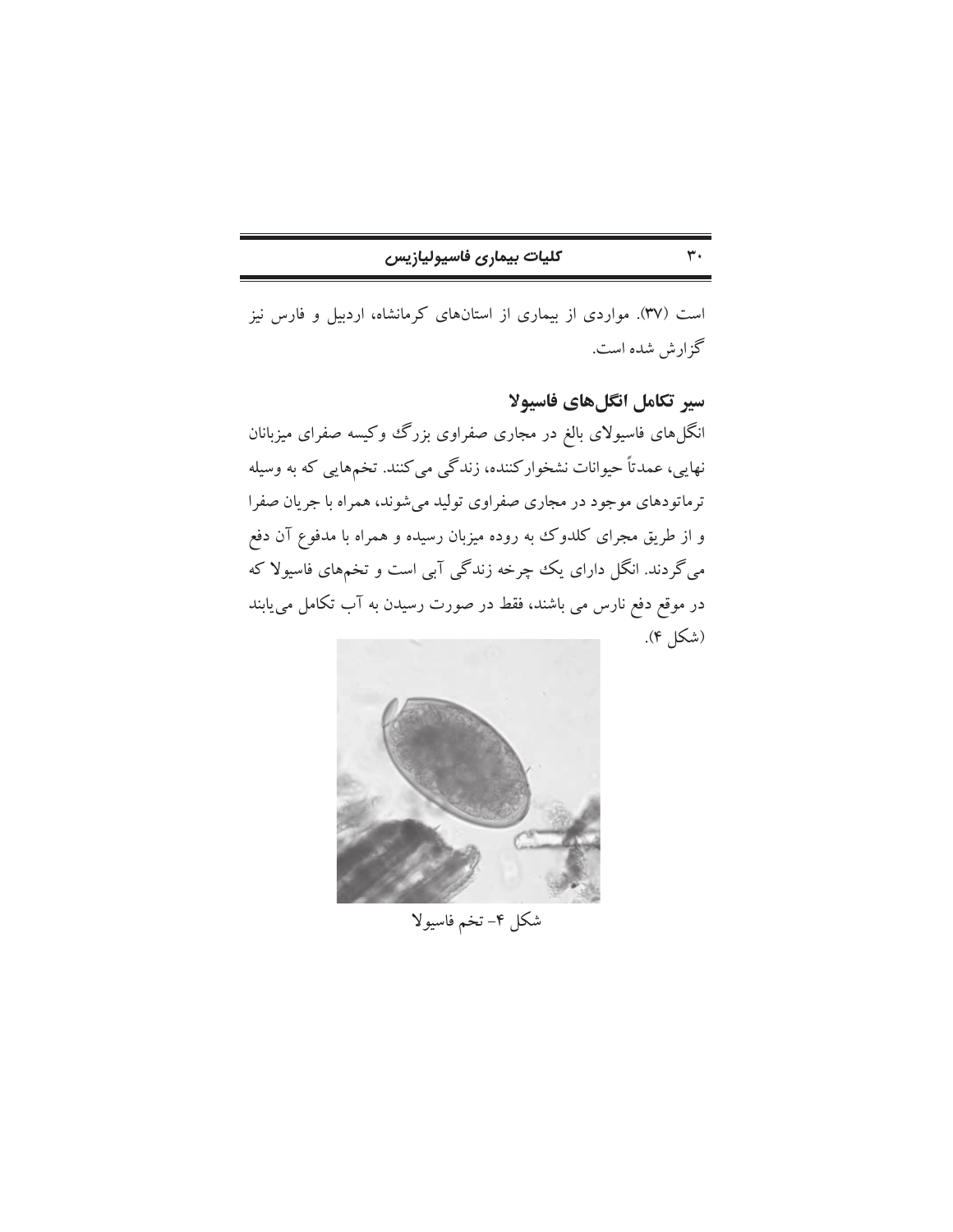در صورت مناسب بودن شرایط آب و هوایی (۲۵°۲۵-۱۵)، در مدت ۲۱-۹ روز در داخل تخم یک جنین مژه دار به نام میراسیدیوم (Miracidium) تکامل می یابد. در صورت نامساعد بودن شرایط، تکامل تخم متوقف می شود، ولی این تخمها قادرند به مدت چندین ماه قدرت حیات خود را حفظ کنند. میراسیدیم در اثر تحریک نوری از تخم خارج میشود و به وسیله مژههای خود به سرعت در آب شنا می کند، تا اینکه خود را به حلزون میزبان واسط مناسب برساند. انواع حلزونهای جنس لیمنه ناقلین مهم انگلهای فاسیولا میباشند. در صورتیکه میراسیدیم به حلزون میزبان واسط خود نرسد؛ در مدت ۲۴ ساعت خواهد مرد. میراسیدیم پس از نفوذ در بدن حلزون، به یک جسم کیسهای شکل به نام اسپوروسیست (Sporocyst) تغییر شکل می یابد. در این اسپوروسیست شکل دیگری از انگل به نام ردی (Redia) به وجود مي آيد (شكل ۵).



شکل ۵– ردی بالغ فاسیولا

#### $\mathsf{r}'$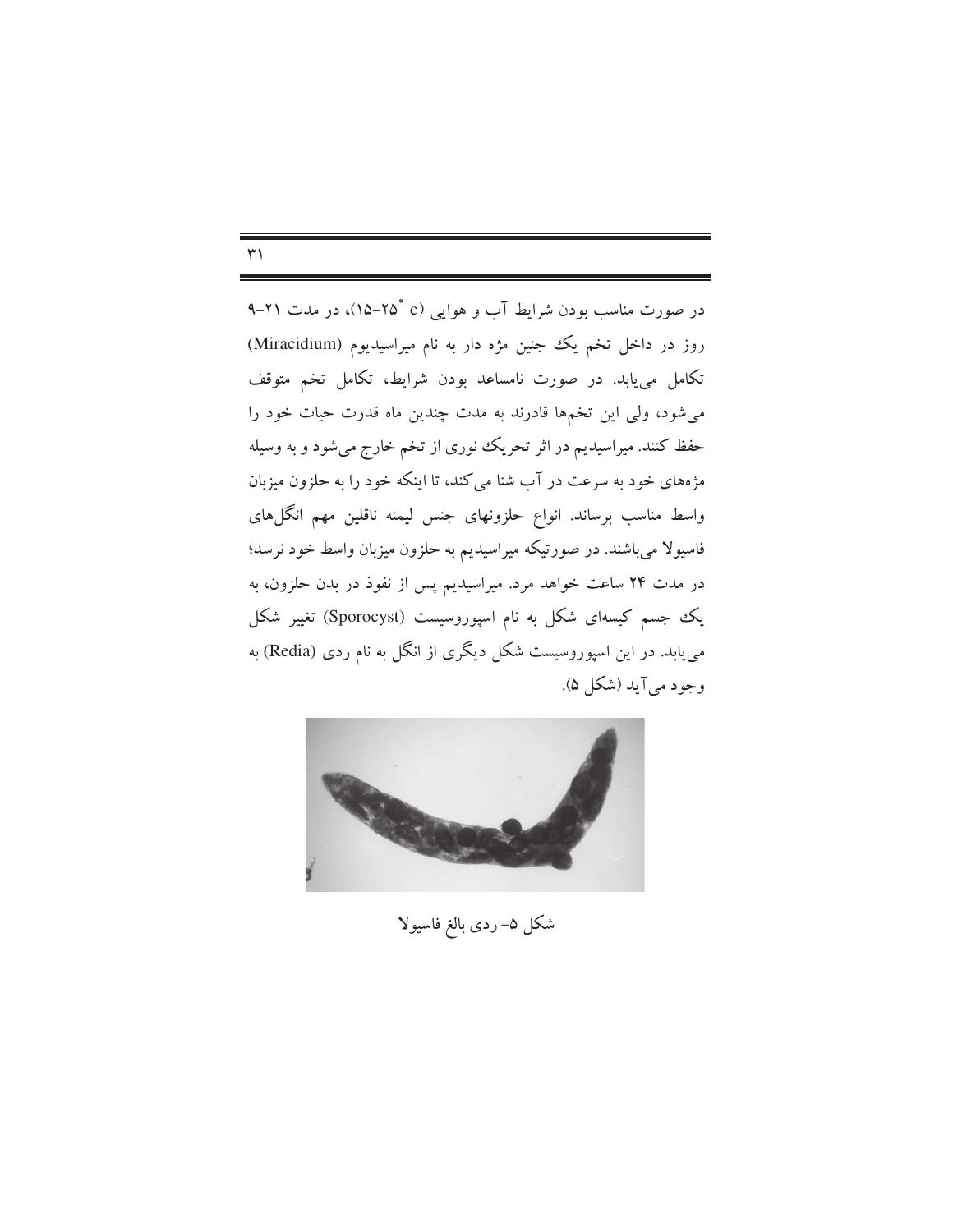$\tau\tau$ 

ردیها از اسپوروسیست خارج میشوند و عمدتاً به غدد هاضمه مهاجرت می کنند. در داخل ردی مرحله لاروی دیگری به وجود می آید که سرکر (Cercariae) نامیده می شود. تکامل سرکر در داخل ردی در درجه حرارت ° ۲۵–۲۰، حدود ۷–۶ هفته به طول می|نجامد؛ در حالیکه در درجه حرارت پایین این تکامل به تأخیر خواهد افتاد. سرکر دارای یک سر بزرگ تقریباً گرد و یک دم طویل ساده و متحرک است. فرایند سرکرگذاری در درجه حرارت ۲۶-۹ درجه سانتي گراد صورت مي گيرد و مستقل از نور و يا تاريكي است، ولی به نظر می٫رسد که بیشترین میزان تولید سرکر بین نیمه شب و ساعت ۱ بامداد صورت میگیرد (شکل ۶).



شکل ۶- سرکر فاسیولا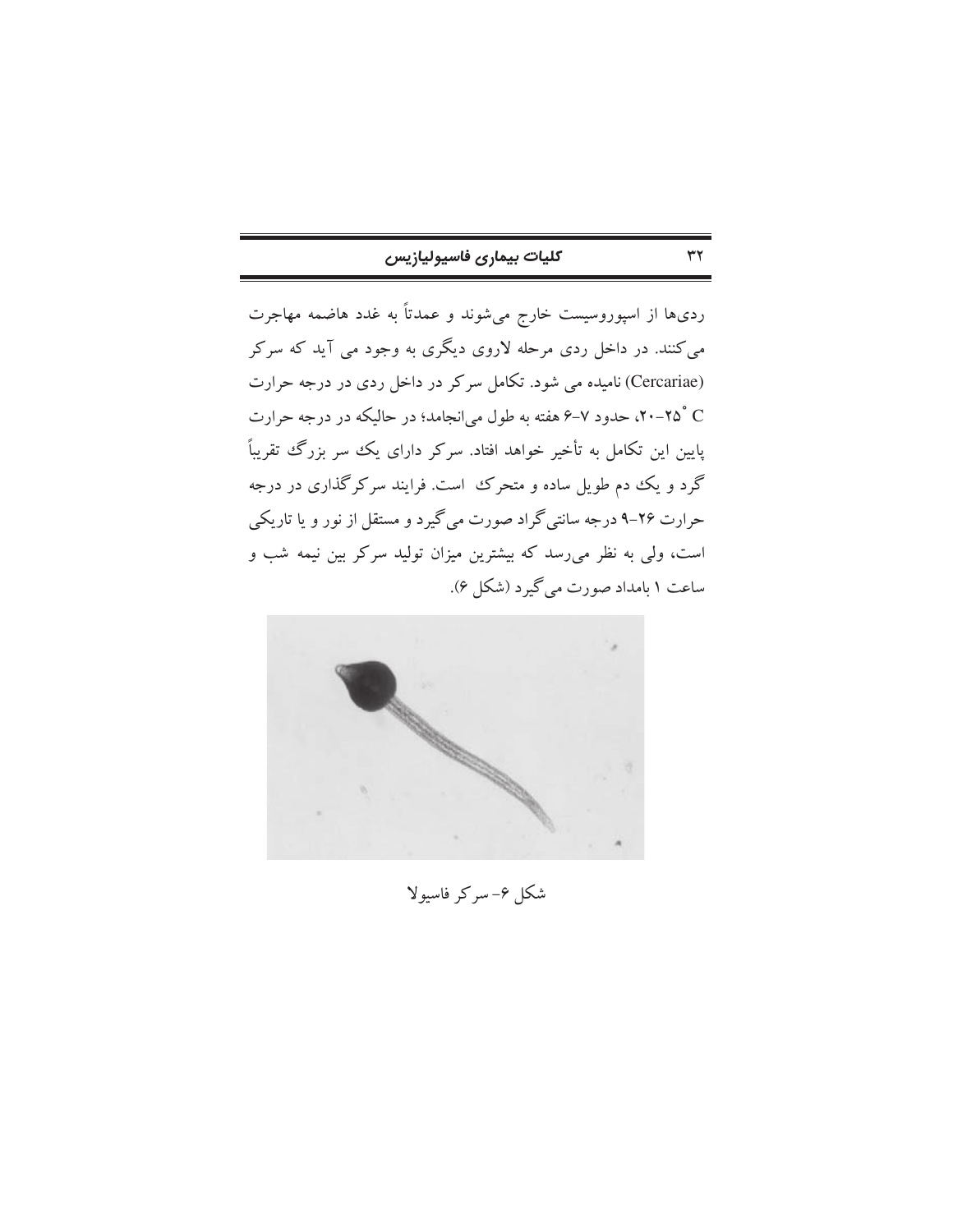$rr$ 

سرکر به مدت کوتاهی شنا کرده تا اینکه به یک سطح جامد، که غالباً برگ های گیاهان آبزی میباشد، اتصال پیدا می کند، ابتدا در اطراف سر خود یک غشاء محافظ به وجود می آورد، سپس دم خود را از دست میدهد و سریعاً آنکیسته میشود و به فرمی به نام متاسرکر (Metacercariae) تغییر شکل می باید (۱۰ و ۳۸).

متاسرکرها گرد بوده و حدود ۲۰۰ میکرون قطر دارند و ۲۴ ساعت پس از تشکیل، عفونت زا میباشند. متاسرکرهای شناور که در سطح آب تشکیل می شوند، نیز قدرت آلوده کنندگی دارند و نقش مهمی در آلوده کردن میزبانان نهایی، به دنبال نوشیدن آب آشامیدنی آلوده، خواهند داشت. متاسرکرها بسیار مقاومند و برای مدت طولانی زنده باقی خواهند ماند، اما در مقابل گرما و خشکی زیاد کشته می شوند. عفونت انسان و سایر میزبان نهایی به دنبال خوردن متاسرکر اتفاق می افتد. نمای کلمی چرخه زندگی انگل های فاسیولا در شکل ۷ قابل مشاهده است.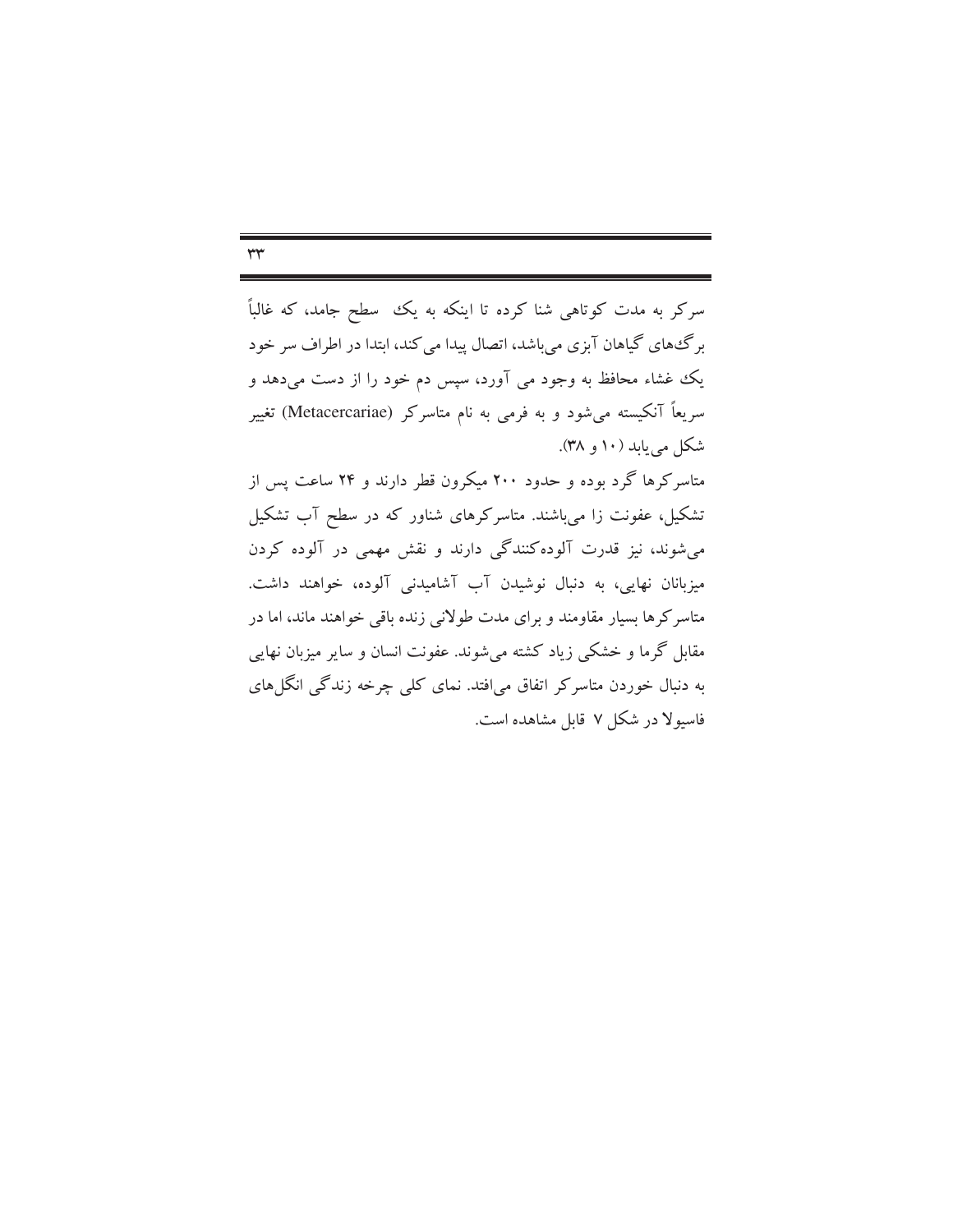

چگونگی ابتلای انسان به فاسیولیازیس آلودگی انسان و سایر میزبانان به انگل فاسیولا به دنبال خوردن متاسرکرهای عفونت زا رخ می دهد و عفونت زایی متاسرکرها نیز بستگی به طول عمر آنها دارد. هرچه طول عمر متاسرکر بیشتر باشد قدرت عفونتزایی آن کمتر است.از آنجایی که این متاسرکرها غالباً چسبیده به برگ گیاهان آبزی و یا به صورت شناور بر آب وجود دارند، فاسیولیازیس هم جزء بیماریهای منتقله به وسیله غذا و هم بیماریهای منتقله توسط آب طبقهبندی میشود.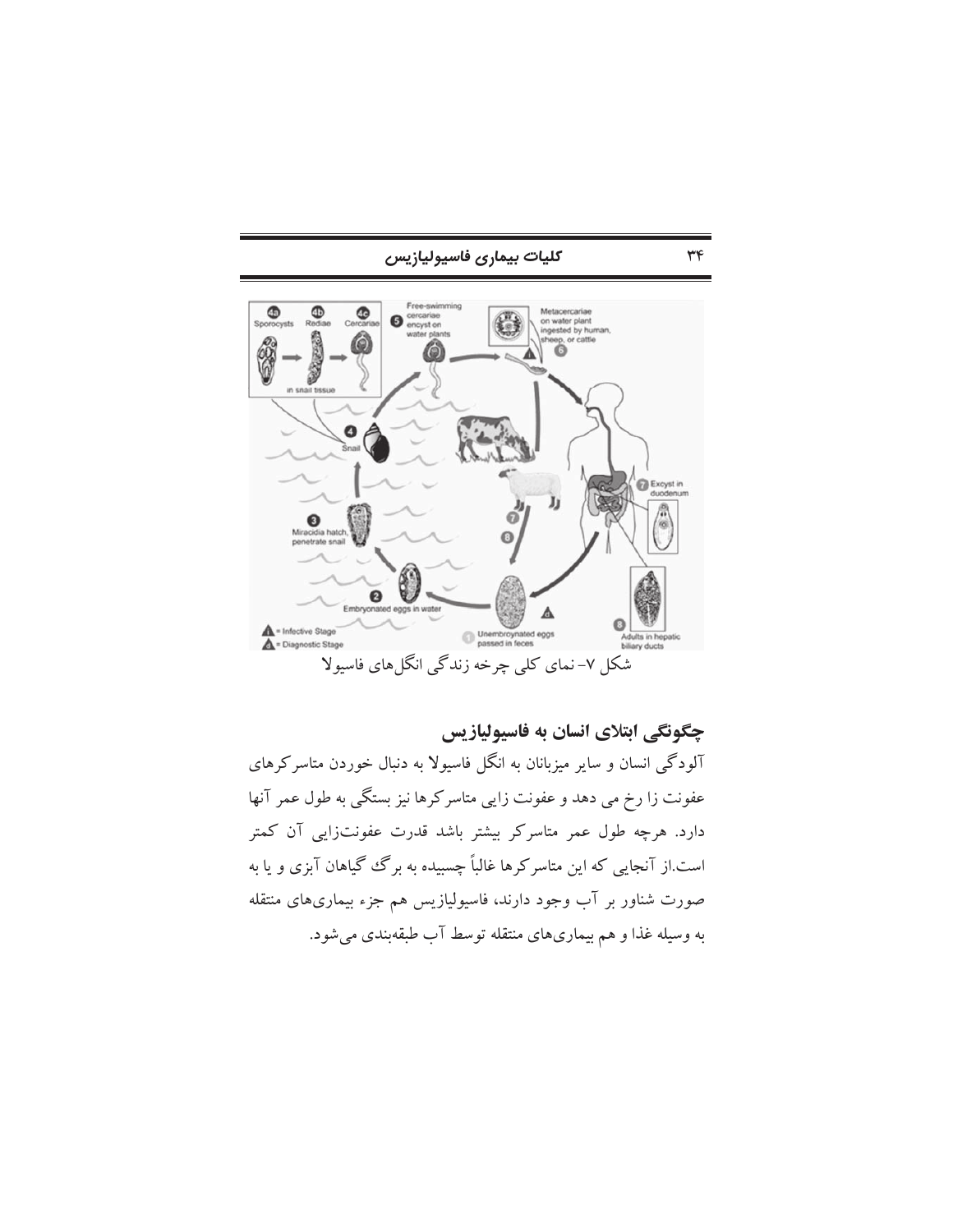منابع آلودگی متفاوتی برای این انگل پیشنهاد شده است که

به طور خلاصه عبارتند از (۱ و ٤): ۱- خوردن گیاهان وحشی آب شیرین این قبیل گیاهان یکی از مهمترین منابع عفونتهای انسانی در مناطقی است که فاسیولیازیس حیوانی آندمیک است. گونههای مختلف گیاهان آب شیرین بر حسب عادات غذایی و ذائقه در نواحی مختلف جغرافیایی مورد استفاده قرار می گیرند. غالب گزارشات موارد انسانی فاسپولیازیس مرتبط با watercress است. این اصطلاح در برگیرنده گونههای مختلف گیاهان آبزی است.

۲- خوردن گیاهان آبزی پرورشی در برخی از نواحی دنیا ممکن است بعضی از گونههای گیاهی آنقدر در رژیم غذایی انسان حائز اهمیت باشند که در سطح خانواده و یا صنعتی کشت داده شوند و در بازارهای عمومی به فروش برسند. این موضوع میتواند توضیحی باشد برای عفونت افرادی که دور از نواحی آندمیک زندگی مے کنند.

٣- خوردن گیاهان وحشی خشکی زی توانایی بقای طولانی مدت و مقاومت متاسرکر انگل در مقابل خشکی توضیحی برای عفونتهای انسانی که به دنبال خوردن گیاهان خشکی زی وحشی جمع آوری شده از نواحی خشک که چند هفته یا چند ماه قبل زیر آب قرار داشته اند، می باشد.

#### $r\Delta$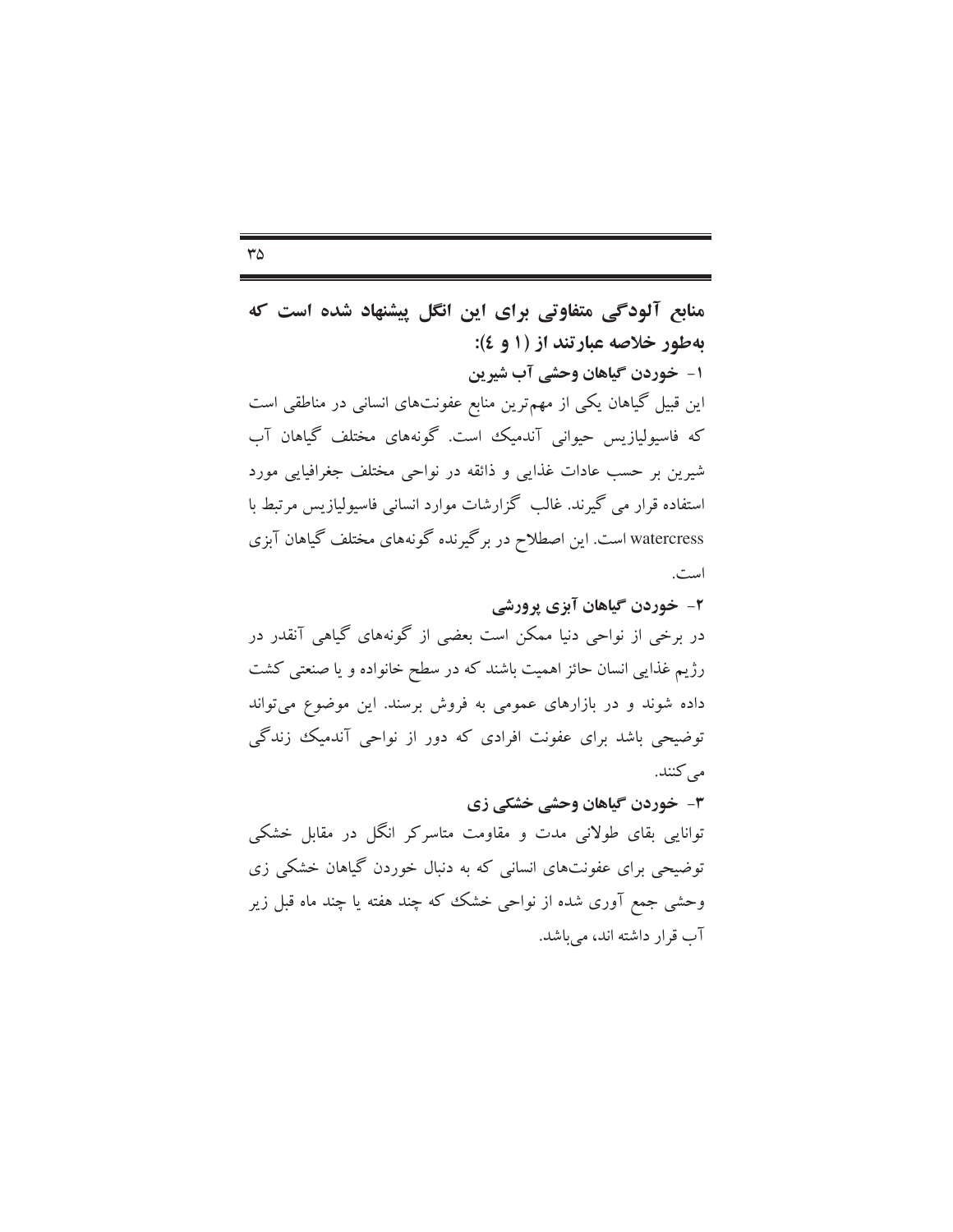| كليات بيمارى فاسيوليازيس |  |  |
|--------------------------|--|--|
|--------------------------|--|--|

٤- خوردن گیاهان خشکی زی پرورشی ویژگی دوزیست بودن لیمنه ترونکاتولا، ناقل فاسیولا هیاتیکا، سب شده است تا در مناطق کاشت گیاهان غیر آبزی که نیاز به آبیاری فراوان دارند، کانونهایی از فاسیولیازیس بهوجود آید. این قبیل گیاهان که غالباً از مناطق آندمیک روستایی به نواحی شهری منتقل و به شکل کنترل نشده به فروش مي رسند، منجر به عفونتهاي شهري مي شوند.

٥- خوردن غذاهای سنتی که از سبزیجات محلی تهیه میشوند. در نواحی آندمیک فاسیولبازیس در سواحل بحر خزر انواع متنوعی از گیاهان آبزی معطر به شکل وحشی رشد می کنند که جایگاه ویژهای در رژیم غذایی ساکنین این مناطق دارند. این گیاهان آبزی نه تنها به صورت خام همراه با غذا به مصرف میرسند بلکه در مواردی نیز در تهیه بعضی خو راکي هاي محلي کاربر د دارند. از اين خو راکي ها مي توان به زيتون پرورده و دلار اشاره کرد. اشرفی و همکاران نشان دادند که در صورت آلوده بودن سبزیجات مورد استفاده به متاسرکر فاسیولا، امکان انتقال بیماری به انسان وجود دارد. موارد مشابهی از غذاهای محلی در مناطق دیگر جهان از جمله يږو وجود دارد.

٦- نوشیدن آب آلوده به متاسر کر آب نیز به عنوان یکی از منابع عفونتهای انسانی مطرح می باشد. در مناطق مرتفع بولیوی ۱۳٪ متاسرکرها به شکل شناور در آب میباشند. خوردن آبهای سطحی واجد متاسرکر به ویژه در مناطق کوهستانی (چشمههای رو باز)

#### $r_{\mathcal{F}}$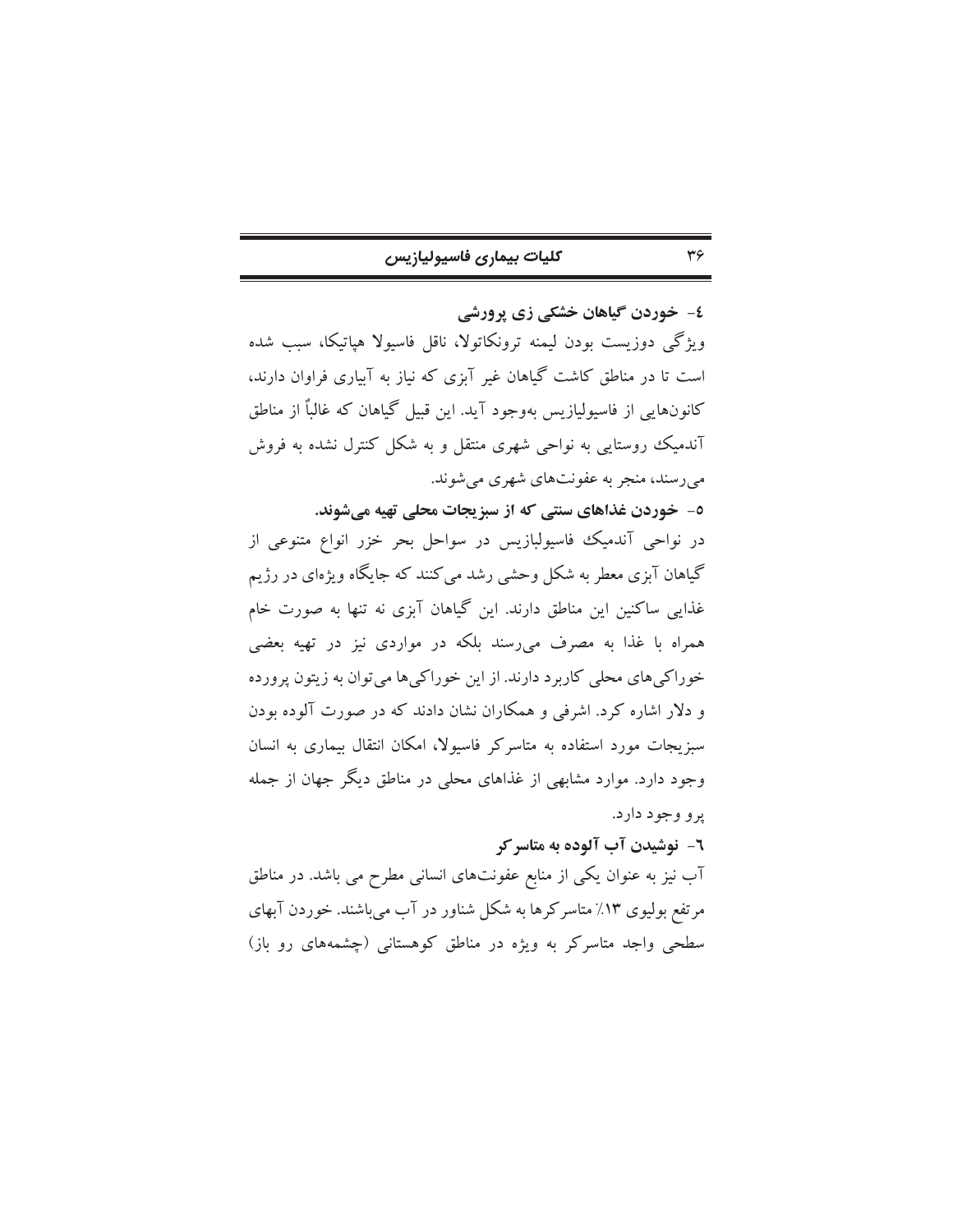$\mathsf{r}\mathsf{v}$ 

می تواند منجر به فاسپولیازیس شود. بدیهی است منشأ برخی عفونتهای انسانی در افرادی که از سبزی خام استفاده نمی کنند، ممکن است با نوشیدن آبهای آلوده به متاسر کر مرتبط باشد. ۷- خوردن غذاها و سوپ های تهیه شده با آب آلوده(درصورت تهیه با حرارت پایین) آبهای آلوده به متاسرکر همچنین ممکن است سبب آلودگی مواد غذایی شود که در این آبها شسته میشوند. شستشوی سبزیجات مورد استفاده در سالاد در آبهای واجد متاسرکر منجر به ایجاد عفونتهای انسانی شده است. گزارشاتی در این مورد وجود دارد. ۸- شستشوی وسایل آشیزخانه و سایر وسایل در آبهای آلوده شستشوی ظروف آشپزخانه در آبهای واجد متاسرکز می تواند سبب عفونتهای انسانی شود. مواردی از این شیوه آلودگی در مصر که زنان ظروف آشیزی خود را در کانالهای کشاورزی واجد حلزون ناقل می شویند گزارش شده است. ۹- خوردن کبد خام

نتايج مطالعات اخير نشان مىدهد كه مصرف كبد خام واجد مراحل غير بالغ (نوزاد) انگلهای فاسیولا ممکن است به فاسیولیازیس منجر شود. لازم به ذکر است که خوردن کبدهای واجد مراحل بالغ انگل سبب عفونت در انسان نمې شوند.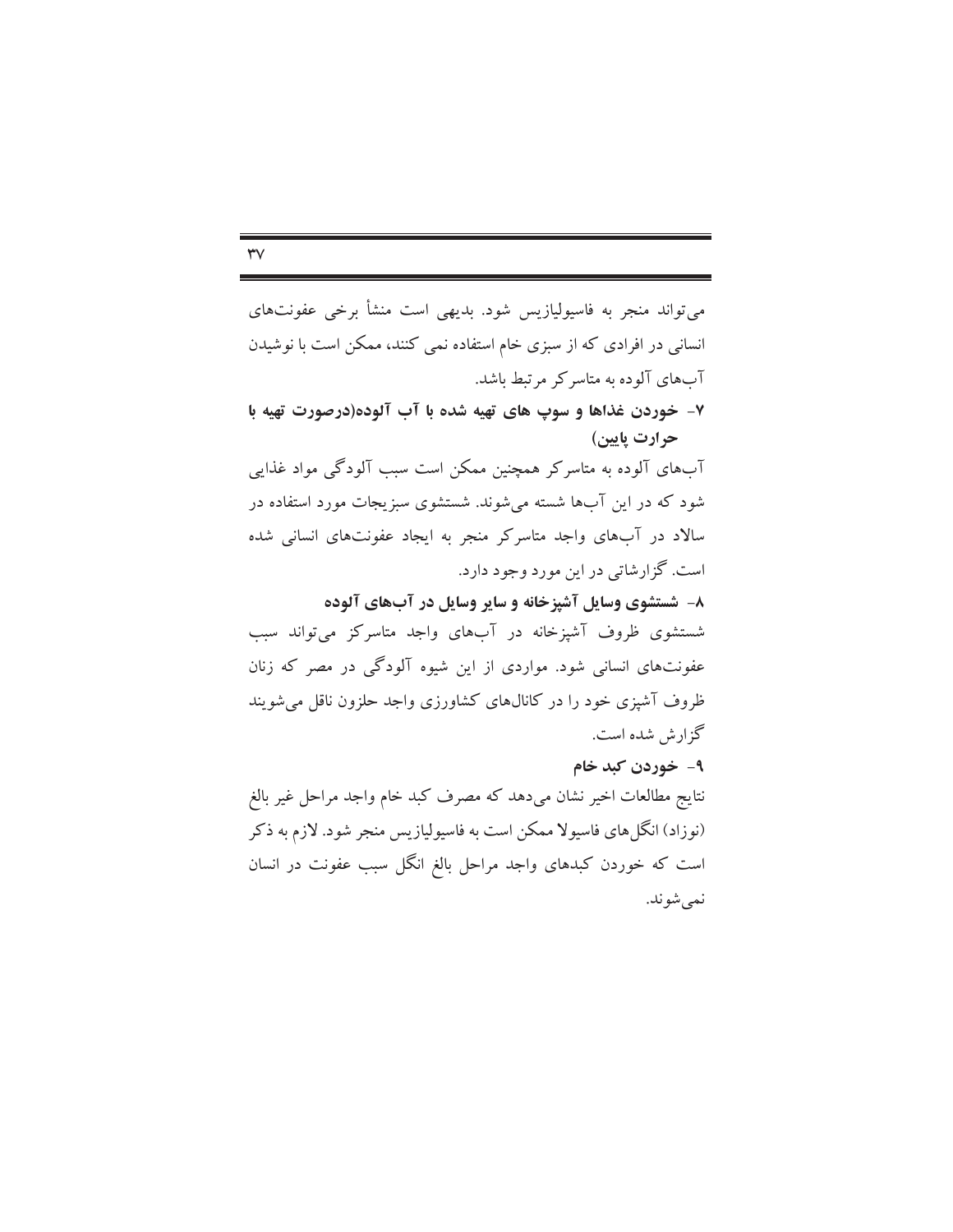| كليات بيمارى فاسيوليازيس |  |  |
|--------------------------|--|--|
|--------------------------|--|--|

راههای احتمالی انتقال عفونت در مناطق آندمیک ایران با توجه به شواهد موجود به نظر می٫رسد که مصرف گیاهان آبزی وحشی و همچنین گیاهان خشکی زی وحشی که با توجه به شرایط محیطی برای مدتی در آب غوطهور بودهاند، نقش اصلی را در انتقال فاسپولیازیس در مناطق آندمیک کشور ما ایفا نماید. از طرف دیگر تهیه خوراک های مختلف با سبزیجات خام، همانند دلار و زیتون پرورده در استان گیلان، می تواند در انتقال عفونت به ساكنين مناطق آندميك يا حتى بسيار دورتر از آن نقش داشته باشد. این خوراکیها حتی در مواردی به خارج از کشور نیز ارسال مي شوند. گیاهان آیزی معطر متعددی در استان گیلان وجود دارد که به صورت خودرو در سطح وسیعی از استان پرورش می،یابند. این سبزیجات معطر که جایگاه ویژهای در رژیم غذایی مردم منطقه دارند در تمامی طول سال به

وسیله روستاییان از نواحی روستایی جمع آوری و در سطح شهرها به فروش می رسند. از آنجایی که در محلهای پرورش این گیاهان دامهای آلوده و حلزونهاي ناقل هر دو يافت مي شوند، امكان برقراري چرخه زندگي انگل و آلودگی آنها با متاسرکر فاسیولا دور از انتظار نیست. از جمله این گیاهان مي توان به چوچاق (Eringium cucasicum)، خاليواش Mentha) pulegium) و نعناي محلي (Mentha piperita) اشاره نمود.

#### $\mathsf{r}_\Lambda$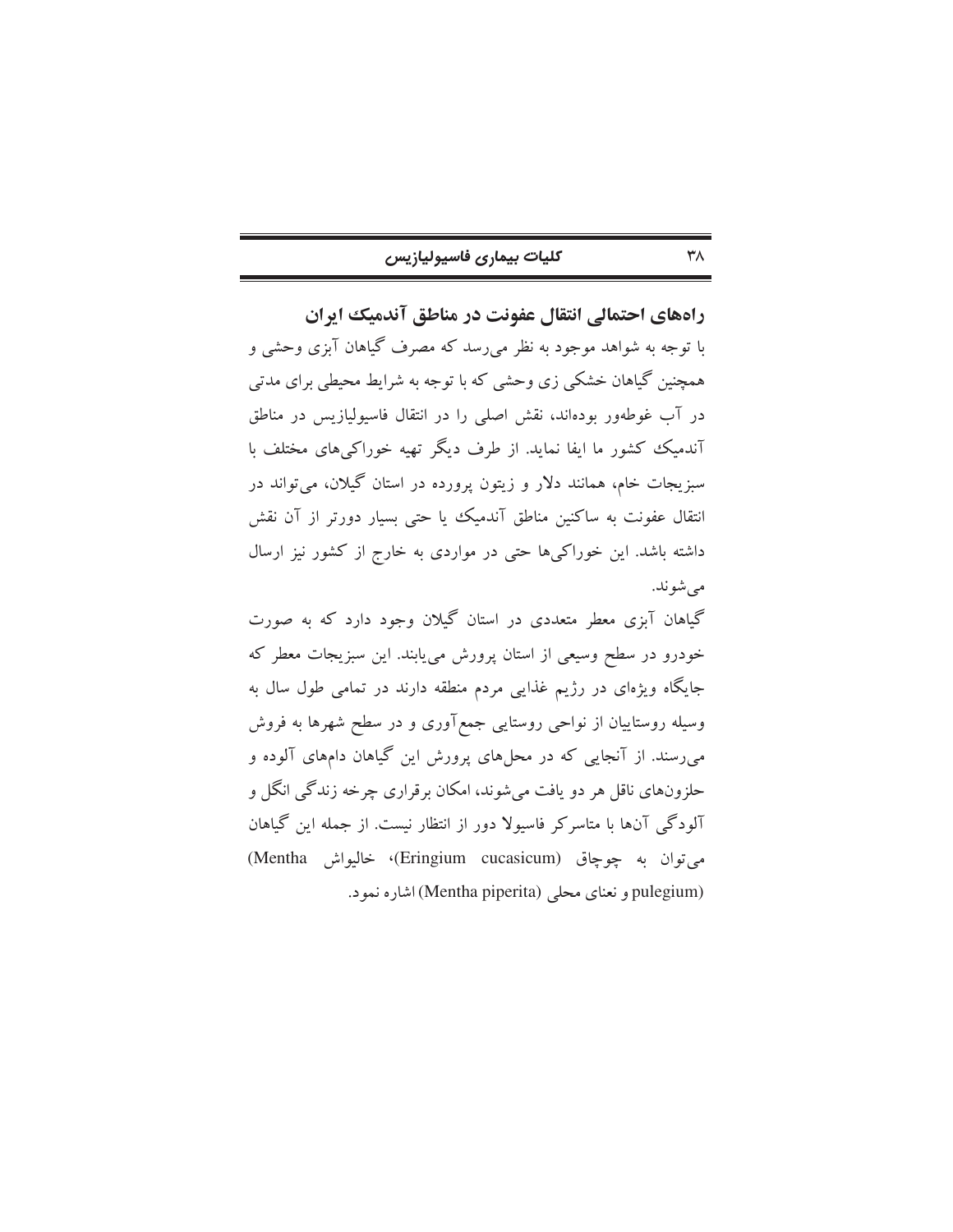$r<sub>q</sub>$ 

در برخی از مناطق کشور گیاهی با نام محلی *بولانم اوتی ن*یز به فراوانی به مصرف می رسد که ممکن است در انتقال بیماری نقش داشته باشد. در مناطق آندمیک کنگاور در استان کرمانشاه گیاهی آبزی با نام محلی *بلهک با* برگ های پهن وجود دارد که کاملاً آبزی بوده و ریشه آن در داخل آب فرو رفته و برگ های آن بر روی سطح آب شناور میشود به نحوی که متاسرکر انگل میتواند به راحتی به سطح زیرین برگ این گیاه متصل شود. به طور کلبی هر گونه گیاه آبزی یا نیمه آبزی خودرو که در سبد غذایی ساکنین مناطق آندمیک بیماری قرار گیرد میتواند در انتقال فاسیولیازیس به جمعیتهای انسانی نقش داشته باشد. انواع متنوعی از این گیاهان در مناطق مختلف دنیا معرفی شدهاند (۳۸). بهطور کلی انسان بیشتر از راه خوردن سبزي هاي خام و سالاد ،آلوده مي شود (ارفع).

نوشیدن آبهای آلوده سطحی (چشمههای روباز مناطق کوهستانی) نیز می تواند در انتقال فاسپولیازیس به روستاییان ساکن در این مناطق نقش داشته باشد. غالب روستاییان ساکن در کوهپایهها در فصل تابستان با دامهای خود به نواحي مرتفع مهاجرت مي كنند. بطور كلي وجود حلزون ناقل، دام آلوده و منابع آبی مناسب شرایط را برای انتقال بیماری در این نواحی تسهیل می کند. از نقش جگر خام یا کم پخته واجد مراحل لاروی یا نوزادی انگل نیز نباید چشم پوشی کرد. خوردن جگر خام، آب آلوده و خوراکی های تهیه شده با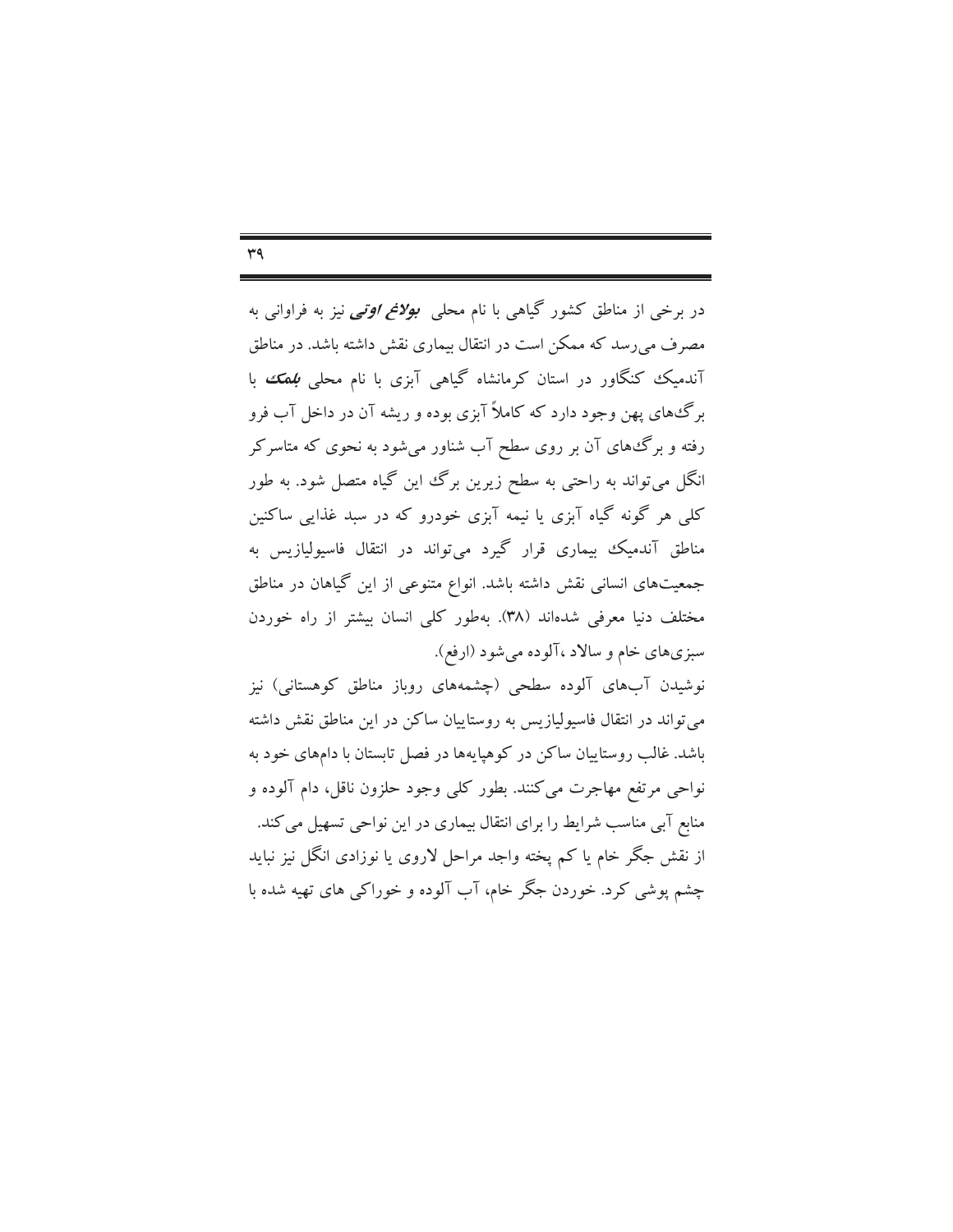| كليات بيمارى فاسيوليازيس |  |
|--------------------------|--|
|--------------------------|--|

 $\mathfrak{e}_*$ 

سبزیجات خام (دلار) میتواند توجیهی برای عفونت کسانی باشد که عادت به خوردن سبزی خام ندارند.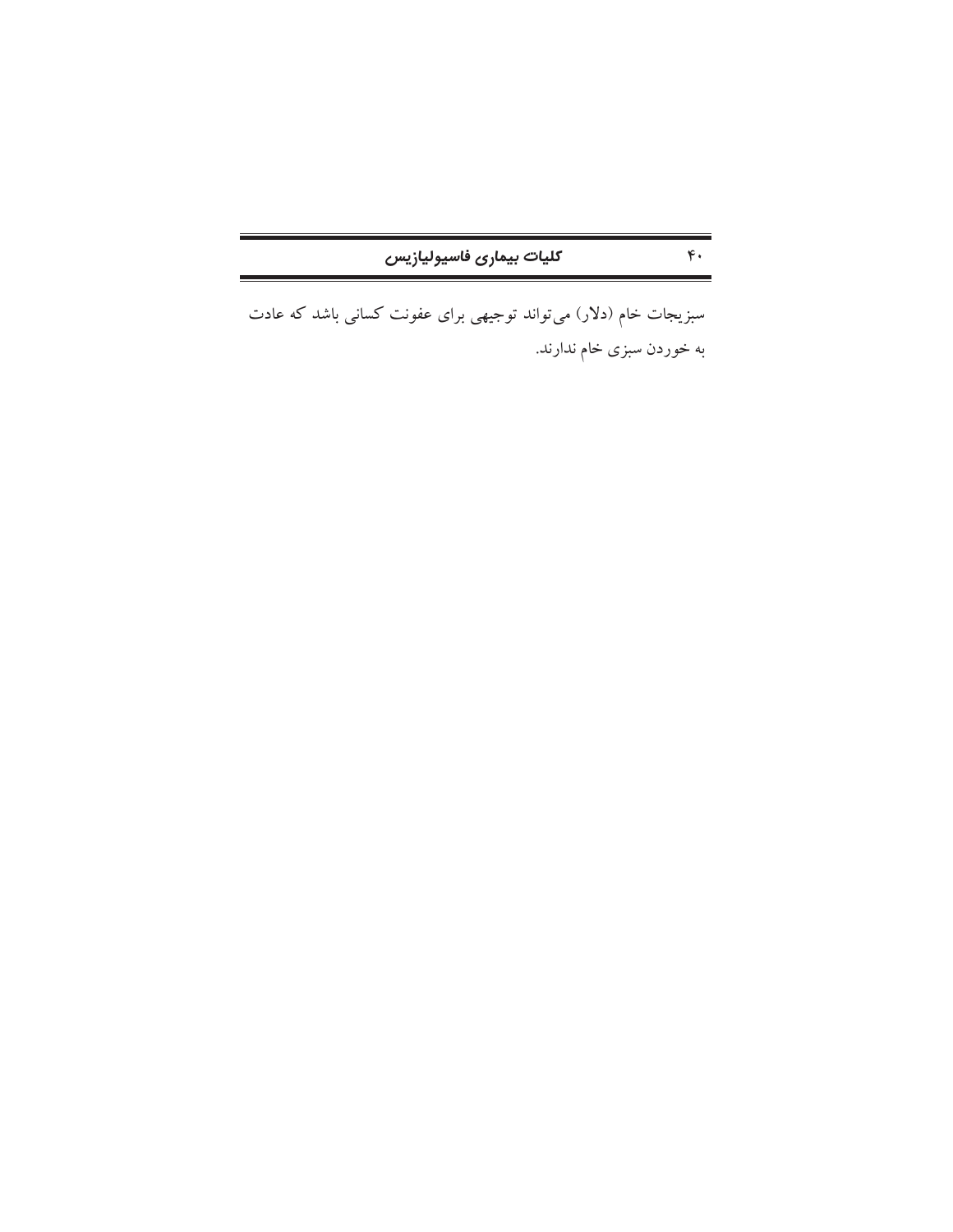$F$ 

# فصل دوم

# مراقبت بالینی و درمان فاسیولیازیس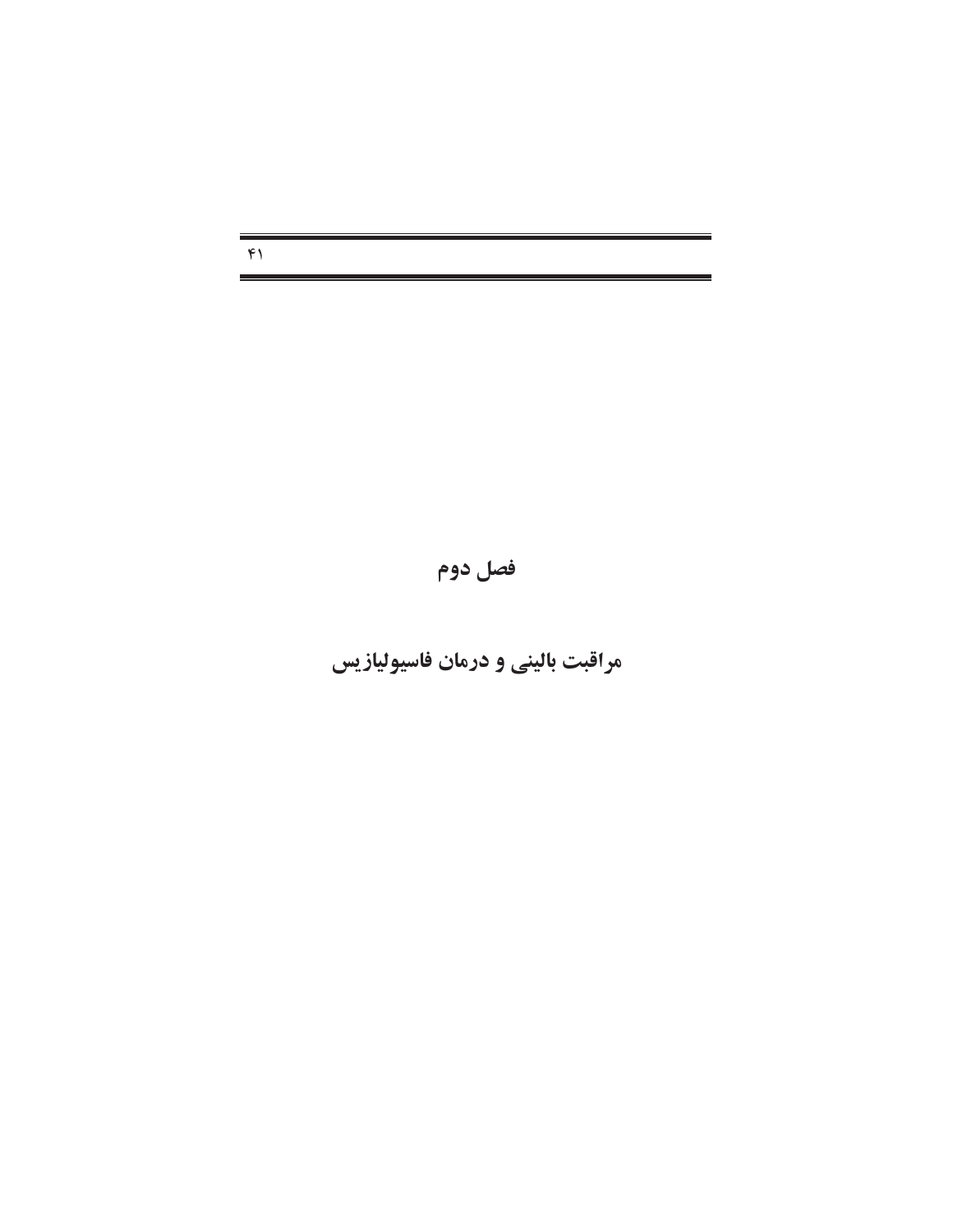### مراقبت بالینی و درمان فاسیولیازیس

بیماریزایی و تظاهرات بالینی

 $\gamma$ 

به عقیدهٔ عموم محققین، انسان میزبان مناسبی برای انگل(های فاسیولا نیست و اکثر ترماتودهای در حال مهاجرت در پارانشیم کبد به دام می افتند و قبل از رسیدن به مجاری صفراوی از بین می روند. هنگامی که انگل به یارانشیم کبد وارد و از بافت کبد و خون تغذیه می کند، مرحله حاد بیماری آغاز می شود. یاتوژنز بستگی به تعداد ترماتودهایی دارد که از دیوارهٔ روده می گذرند و به کبد تهاجم می;مایند. مهاجرت انگل از پارانشیم کبد به سمت مجاری صفراوی که ۶–۴ هفته یا بیشتر به طول می|نجامد و با تخریب وسیع بافت پارانشیم کبد، خونریزی و پاسخ های آماسی ناشی از مرگ انگل همراه است، منجر به ايجاد ياتولوژي شديد مي شود.

ترماتودها ممکن است به مجاری صفراوی برسند و برای سالها در آنجا زندگی کنند. در این مرحله از بیماری که فاز مزمن نامیده می شود، اثرات پاتولوژیک از شدت کمتری برخوردار است. پاسخ های آماسی، انسداد مجاری و فعالیت پرولین (proline) که در مقادیر زیاد به وسیلهٔ انگل ترشح می شود، منجر به تغییرات بافتی همچون اتساع و فیبروز مجاری صفراوی می شود. کم خونی ممکن است در نتیجه حذف خون از ضایعات مجاری صفراوی به وجود آید. همچنین دیوارهٔ کیسهٔ صفرا به میزان زیادی ضخیم و ادم دار می شود. مرگ ناشی از فاسیولیازیس شایع نیست، اما معمولاً به دنبال خونریزی از مجاری صفراوی و در غالب موارد در کودکان دیده می شود.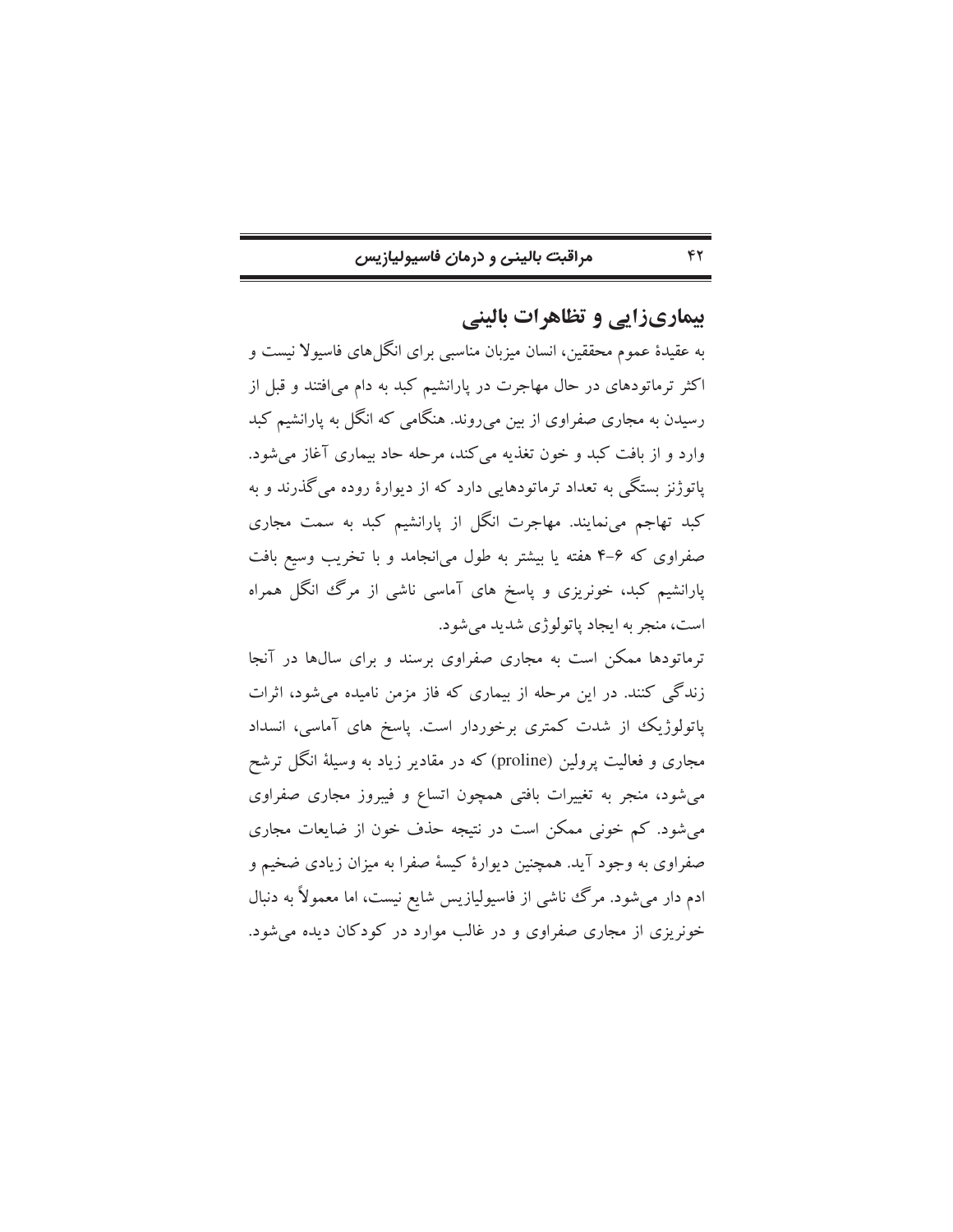بنابراین مهمترین پیامد پاتوژنیک فاسیولیازیس ضایعات کبدی و فیبروز و آماس مزمن مجاری صفراوی است (۴ و ۱۰).

مراحل کلینیکی مختلف در افراد آلوده به فاسیولیازیس: 1- دوره کمون (Incubation period) دوره کمون که از زمان خورده شدن متاسرکر تا ظهور اولین نشانه بیماری را شامل می شود، هنوز دقیقاً مشخص نیست و ممکن است از چند روز تا چند ماه و بطور معمول چند هفته تا چند ماه و حتى بیشتر بهطول بیانجامد.  $(Acute phase)$  موحله حاد $-1$ در مرحله مهاجرت انگل از پارانشیم کبد نشانههای بیماری عمدتاً به علت تخریب مکانیکی بافت پارانشیم و واکنش های سمی و آلرژیک انگل ایجاد می شود و ممکن است ۴–۲ ماه طول بکشد. نشانههای اصلی بیماری در این مرحله شامل تب گاهی همراه با لرز و عرق، دردهای شکمی به ویژه در ناحیه فوقانی سمت راست شکم و گاهی با انتشار به شانه راست (دردهای RUQ)، اختلالات گوارشی، نشانه های آلرژیک (همچون کهیر و خارش) و نشانههای تنفسی می باشند. علائم معمول شامل بزرگی کبد و گاهی طحال،

آسیت، کم خونی، علائم ریوی و یرقان است. در نواحی آندمیک

فاسيوليازيس انساني، عفونت مجدد به فراواني اتفاق مي افتد و ضايعات حاد بر

ضایعات مزمن سوار می شود، بنابراین مرحله حاد ممکن است طولانی شود و

 $\mathsf{r}\mathsf{r}$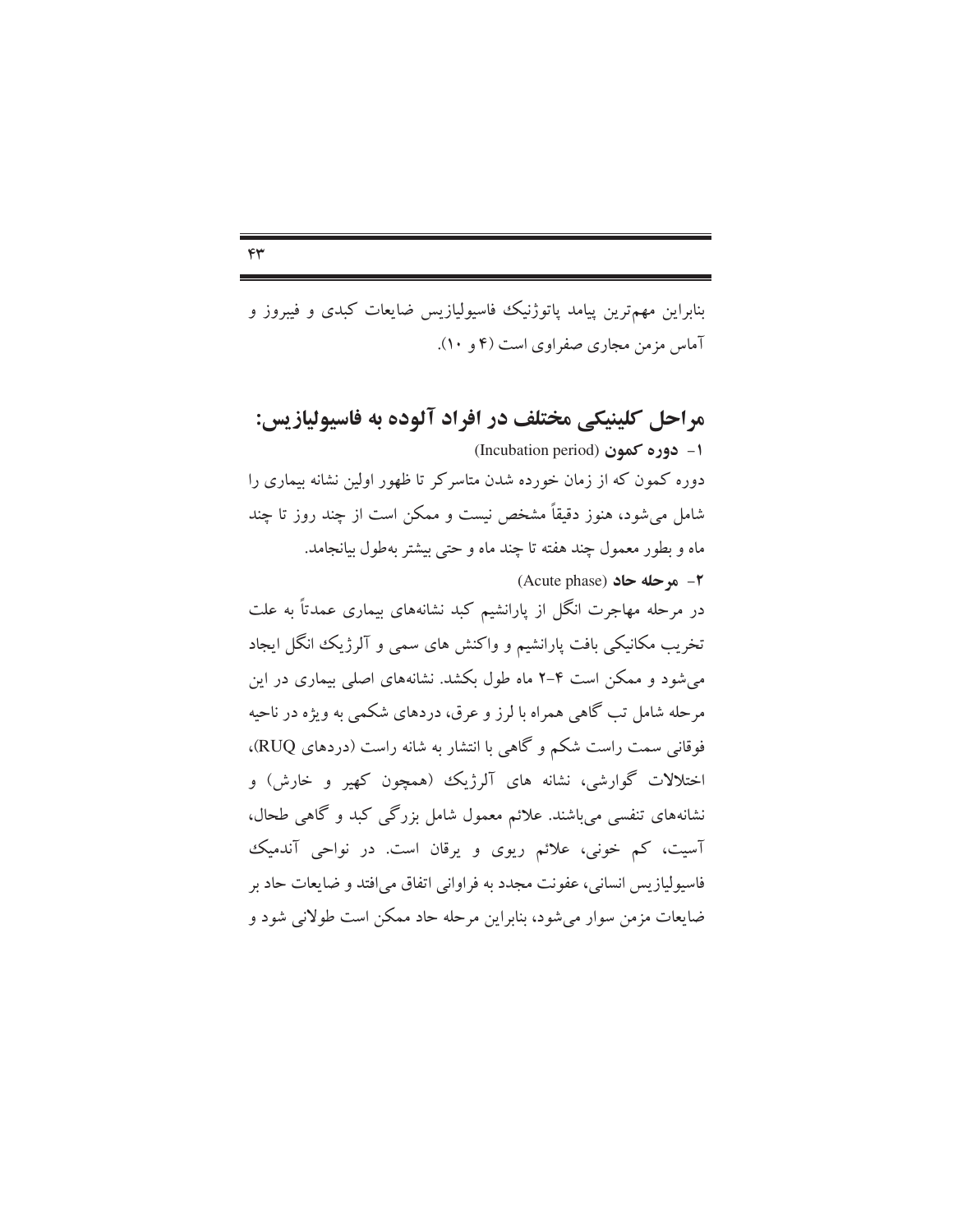### مراقبت بالینی و درمان فاسیولیازیس

ممکن است با مرحله تأخیری و یا فاز انسدادی همپوشانی داشته باشد (۴ و ۱۰). در این مرحله ائوزینوفیلی به صورت یک علامت مشخص ممکن است وجود داشته باشد. ٣- مرحله تأخيري (Latent phase) این مرحله شامل بلوغ انگل و آغاز تخمگذاری است و ممکن است برای ماهها و یا سالها به طول بیانجامد. نسبت افراد بدون نشانه در این مرحله مشخص نیست و اغلب در طول غربال خانوادهها و به منظور تشخیص یک بیماری دیگر آشکار می شود. یک ائوزینوفیلی مشخص و بدون علت مشخص ممکن است پیشنهادکننده یک عفونت کرمی باشد. تشخیص عفونت ممکن است به دنبال شک کلینیکی یا بررسی اییدمیولوژیک و با یافتن تخمهای انگل در مایع دئودنوم یا مدفوع تأیید شود. در طول این مرحله افراد آلوده ممکن است از اختلالات گوارشی شکایت داشته و نشانههای مرحله حاد یک یا چند بار عود نماید (۴ و ۱۰). 2- موحله انسدادی (Chronic or obstructive phase) این مرحله از بیماری ممکن است ماهها و یا سالها بعد از عفونت اولیه ظاهر شود. کرمهای بالغ سبب آماس و هیپرپلازی اپیتلیوم مجاری صفراوی

میشوند. اتساع مجاری و ضخیم شدن دیوارهٔ کیسهٔ صفرا پیامدهای بعدی می باشند. ایجاد التهاب در مجاری صفراوی و کیسهٔ صفرا به همراه پیکر بزرگ ترماتودها می تواند سبب انسداد مکانیکی مجاری صفر اوی شود.

#### $\epsilon$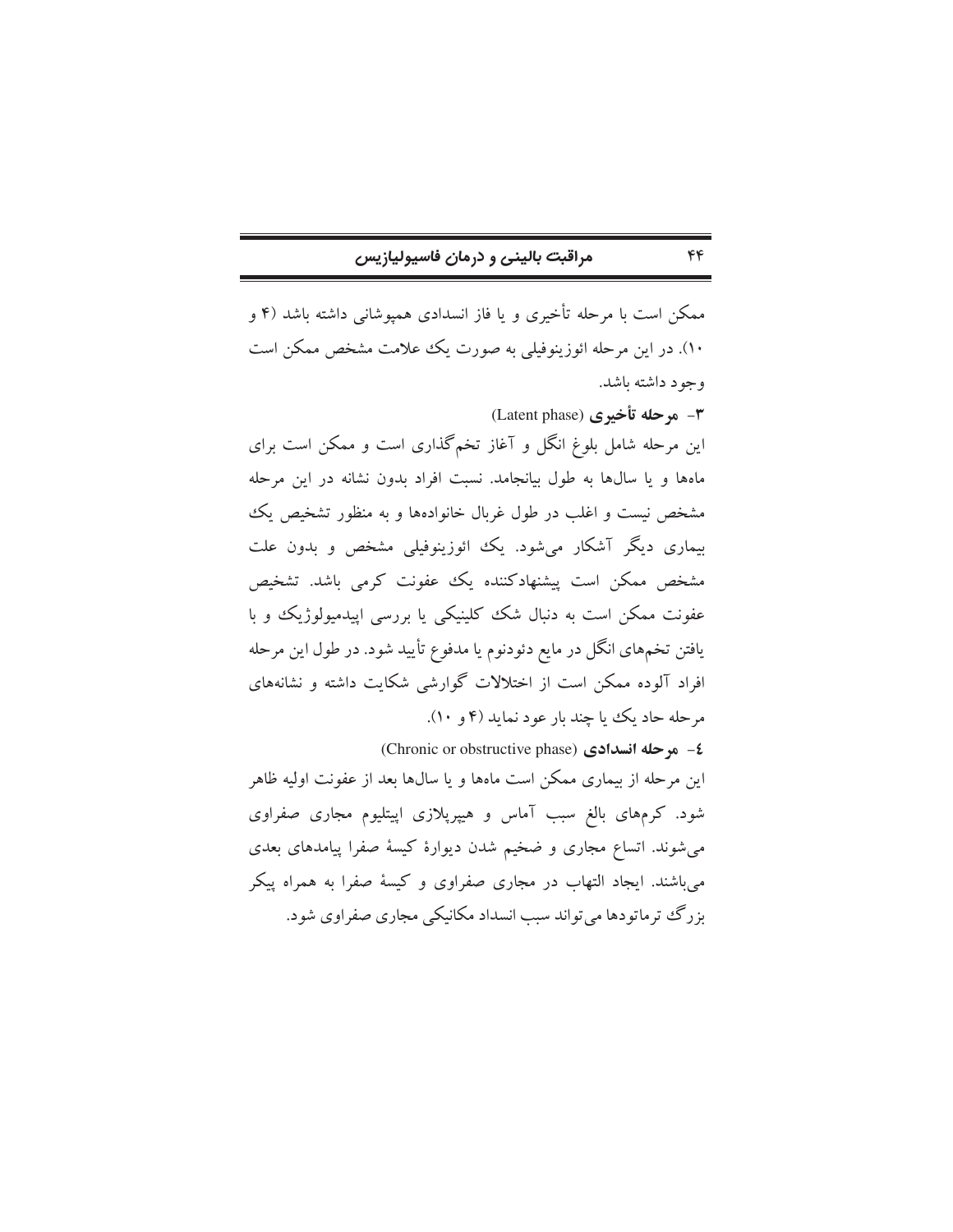$60$ 

در این فاز از بیماری، قولنجهای صفراوی، درد اپی گاستر، عدم تحمل غذای چرب، تهوع، پرقان، خارش، حساسیت شکم در ناحیهٔ فوقانی سمت راست از تظاهرات کلینیکی هستند. بزرگی کبد ممکن است همراه با بزرگی طحال و یا آسیت باشد. در صورت وجود انسداد، کیسهٔ صفرا معمولاً بزرگ وو ادم دار بوده و دیوارهٔ آن ضخیم است. وجود سنگ۵های معمولاً کوچک و متعدد در مجاری صفراوی و کیسهٔ صفرا شایع میباشد (۴ و ۱۰).

فاسبولياز بس نابجا (Ectopic fascioliasis) ترماتودهای نابالغ ممکن است در مسیر مهاجرت به سمت کبد، سرگردان شده و به سایر ارگانها وارد شوند. استقرار انگل های فاسبولا در مناطق دیگر بدن غیر از کبد، فاسیولیازیس نابجا نامیده می شود. در انسان شایعترین محل تشکیل ضایعات اکتوپیک مجرای گوارشی می باشد. سایر مناطق اکتوپیک شامل بافتهای زیر جلدی، قلب، عروق خونی، حفرهٔ جنب، مغز، حدقهٔ چشم، دیوارهٔ شکم، آیاندیس، یانکراس و طحال میباشند. این ترماتودهای سرگردان غالباً به بلوغ نمی رسند. مهاجرت انگل سبب ایجاد اثرات ياتولوژيک به صورت ضايعات بافتى ملتهب و فيبروزه مى شود. از جنبه پاتولوژیک، ارتباط بین فاسیولیازیس با عفونت ناشی از سایر پاتوژنها بسیار مهم است. به دنبال عفونت فاسیولیازیس پاسخهای ایمونولوژیک به آنتی ژنهای پاتوژن به میزان زیادی فروکش میکند این موضوع سبب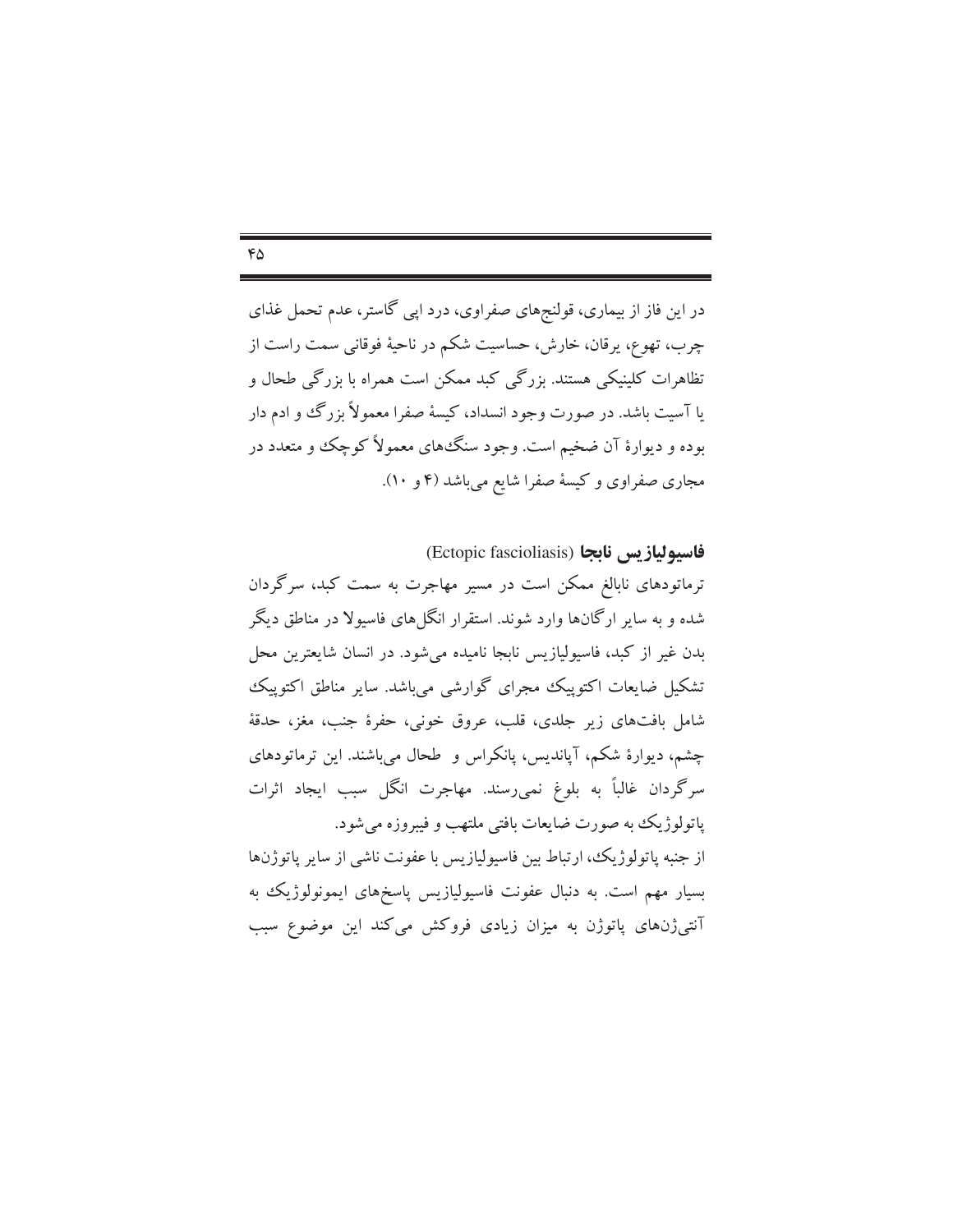مراقبت بالینی و درمان فاسیولیازیس

می شود که عفونتهای کرمی و تک یاختهای همراه فاسپولیازیس، شدیدتر تظاهر ييدا نمايند (۴ و ۱۰).

تشخيص فاسيوليازيس الف - تشخيص باليني (Clinical diagnosis) تظاهرات کلینیکی ممکن است در تشخیص فاسیولیازیس مهم باشند. در مناطق آندمیک شناخته شده، فاسیولیازیس به فراوانی در تشخیص افتراقی با سایر بیماریها مورد توجه قرار میگیرد، در حالیکه در مناطقی که فاسیولیازیس بهندرت گزارش شده و یا وجود ندارد، یزشکان ممکن است این تشخیص احتمالی را مد نظر قرار ندهند. بزرگی کبك، درد در ناحيهٔ هيپوکندر راست، تب با منشأ ناشناخته، تاريخچهٔ مصرف سبزيجات خام، سابقة فاميلي فاسيوليازيس بههمراه يافتههاي غيرمعمول آزمايشگاهي چون ائوزينوفيلي بالا همراه با لكوسيتوز يا بدون آن و ESR متوسط تا خیلی بالا میتواند پیشنهاد کنندهٔ بیماری باشد.

ب- تشخیص آزمایشگاهی (Laboratory diagnosis) 1- آزمایش مدفوع روش اصلی تشخیص، یافتن تخمهای انگل در مدفوع یا در مایع حاصل از <mark>توباژ اثنی عشر</mark> (دئودنوم) است. برای تشخیص فاسیولیازیس مزمن تکنیک های مختلفی چون یک اسمیر مستقیم ساده تا روشهای مختلف

#### $\mathfrak{c}_{\mathfrak{p}}$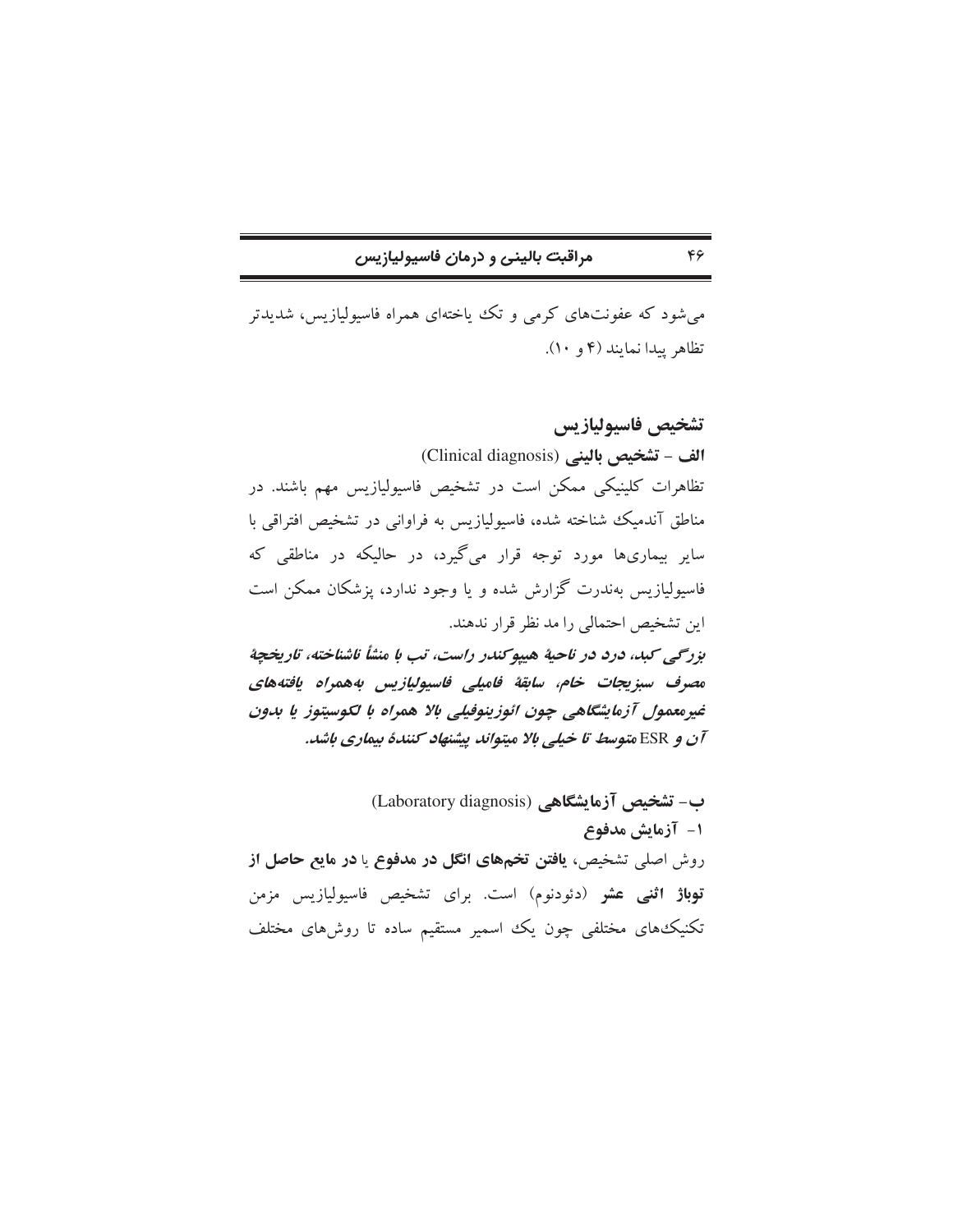$YV$ 

تغلیظ به کار برده شدهاند. به نظر می رسد که روش های تغلیظ رسوبی مانند فرمالین–اتر و تلمن روشهای مناسبی برای یافتن تخم فاسیولا در مدفوع بیماران باشند. بر اساس گزارش سازمان جهانی بهداشت رسوب دادن مدفوع بيمار در ظروف مخروطي يايهدار (cup sedimentation) در مقايسه با روش فرمالین-اتر از حساسیت بالاتری برخوردار است ولی وقت گیر میباشد. روش ساده و ارزان كاتو (Kato-Katz) نيز در تشخيص فاسيوليازيس به فراوانی مورد استفاده قرار گرفته است. کاتو یک روش اختصاصی به ویژه برای شمارش تعداد تخم در گرم مدفوع بوده ولی غیر حساس است و تنها قادر است حدود ۳۰٪ مواردی که با روش های سرولوژی معتبر مثبت می شوند را تشخیص دهد، بنابراین برای افزایش حساسیت آن انجام بیش از یک آزمایش بر روی هر نمونه مدفوع ضروری است. با این حال تکنیک کاتو-کتز بهترین روش برای مطالعات اپیدمیولوژیک در مقیاس وسیع میدانی می باشد (۳۲ و ۳۸). این روش تشخیصی قادر به تشخیص عفونت در دوره نهفتگی و فاز حاد بیماری نمی باشد و این بدین معناست که بیماری بهراحتی در ۴–۳ ماه اول مورد غفلت قرار می گیرد. درضمن موارد اکتوپیک بیماری نیز با این روش تشخیص داده نمی شود. از طرف دیگر عقیدهٔ عمومی بر این است که انسان میزبان مناسبی برای انگل های فاسیولا نیست و احتمال عفونت کبدی به وسیلهٔ ترماتودهایی که قادر به رسیدن به بلوغ جنسی نیستند را نباید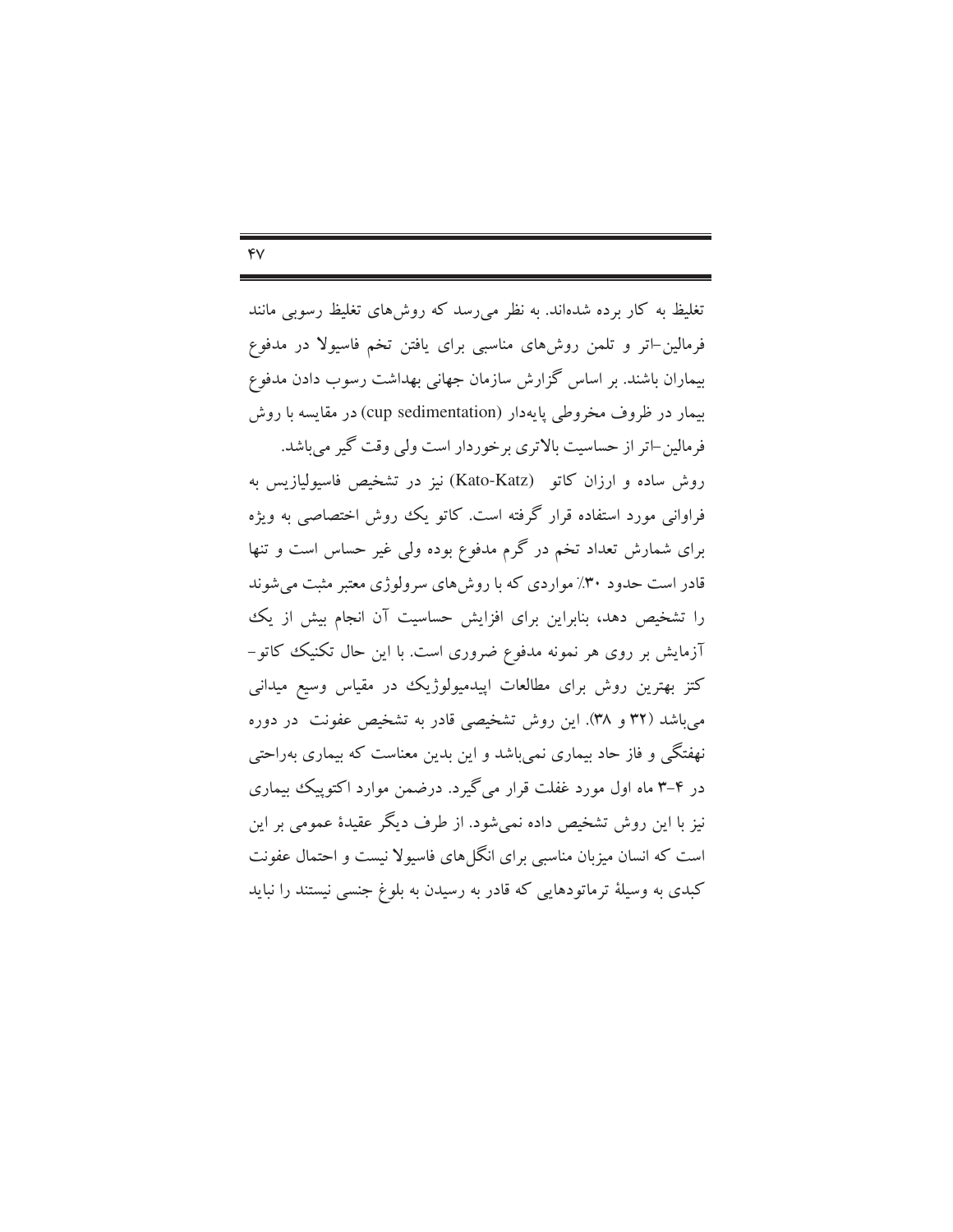|  |  | مراقبت بالینی و درمان فاسیولیازیس |
|--|--|-----------------------------------|
|--|--|-----------------------------------|

از نظر دور داشت. در افرادی که ترماتودها در بدن آنها به بلوغ نمی رسند، تخمهاي انگل هرگز يافت نمي شوند. افرادی که در یک فاصله زمانی کوتاه قبل از انجام آزمایش (چند ساعت تا چند روز) از کبد آلوده (دارای کرم بالغ فاسیولا) تغذیه کرده باشند، ممکن است در مدفوع خود تخم فاسیولا دفع کنند. در این گونه موارد بیمار باید تحت رژیم غذایی عاری از کبد قرار گرفته و چند بار آزمایش مدفوع با فواصل مناسب از او به عمل آید. بنابراین تشخیص عفونت واقعی فاسیولیازیس از عفونت کاذب (دفع تخمهای خورده شده موجود در کبد دامها) از اهمیت زیادی برخوردار است و از گزارش موارد مثبت کاذب جلوگیري به عمل مي آورد (١٠).

# ۲- روشهای سرولوژی

 $FA$ 

تستهای سرولوژیک در طول تمام مراحل بیماری و به خصوص در مرحلهٔ حاد و همچنین در سایر شرایطی که کاربرد روشهای بررسی مدفوع با مشکلاتی مواجه است؛ قابل استفاده می باشند.

در طول دو دههٔ گذشته با تکامل تکنولوژیهای جدید، تستهای سرولوژیک مختلفی هم در عفونتهای تجربی و هم در انسان، مورد استفاده قرار گرفتهاند. این تستها شامل فیکساسیون کمپلمان (CF)، روش ایمونو فلورسانت (IFA)، كانتر الكتروفورز (CEP)، هماگلوتيناسيون غيرمستقيم (IHA) و الايزا (ELISA) مي باشند.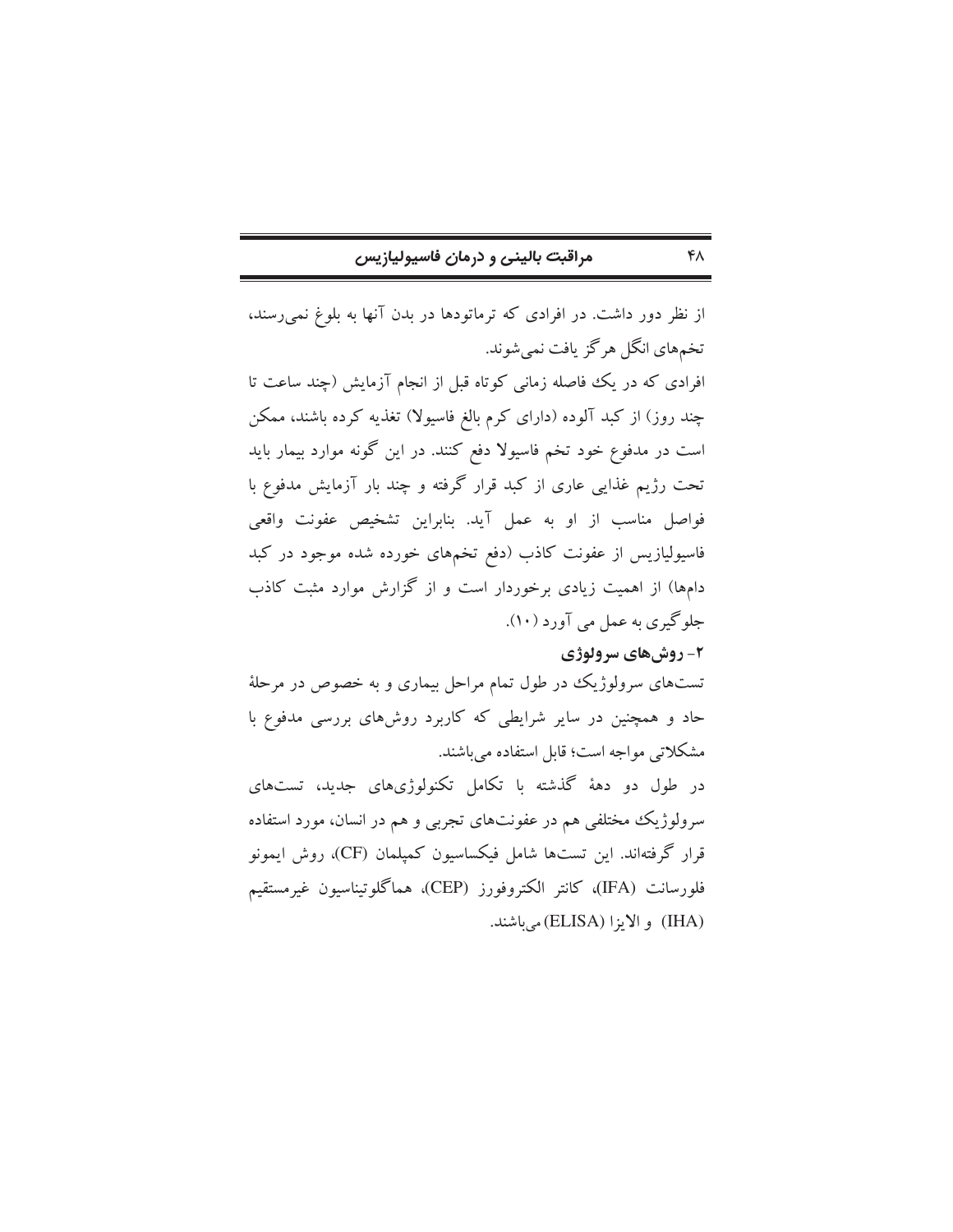$FA$ 

کاربرد فرآوردههای سوماتیک و دفعی- ترشحی تخلیص شده از کرمهای فاسيولاهياتيكاي بالغ به عنوان آنتي ژن، درتست ELISA بيشترين حساسيت و ویژگی را نشان داده است. براساس گزارش سازمان جهانی بهداشت، تستهای سرولوژیک Fas2-ELISA و CL1-ELISA توانایی ردیابی آنتی بادیهای در گردش (circulating IgG) که بر علیه آنتی ژنهای Fas2 و CL1 مترشحه از کرمهای بالغ و نوزاد انگلهای فاسیولا تولید شدهاند، را دارند. این روشها قادر به تشخیص عفونت در مراحل حاد و مزمن عفونت و همچنین فاسیولیازیس نابجا میباشند. به نظر میرسد که سطوح آنتی بادیهای در گردش در تستهای ELISA پس از درمان موفق بیماران، احتمالاً برای مدتها بالا باقی میماند و سریعاً سقوط نمی کند، بنابراین، این تستها عفونتهای فعال و غیرفعال را از هم متمایز نمی کنند و در ارزیابی موفقیت پس از درمان نیز چندان مفید نیستند.

این تستها همچنین قادر به تشخیص آنتی ژنهای اختصاصی انگل های فاسیولا در نمونههای سرم و مدفوع افراد آلوده میباشند. از این آنتی ژنها مي توان به آنتي ژنهاي دفعي ترشحي فاسيولا (FES-Ag) اشاره نمود. اين تستها که متأسفانه به طور روتین در دسترس نمی باشند، در ارزیابی موفقیت پس از درمان بسیار مفید میباشند (۱۰ و ۳۲و ۳۸).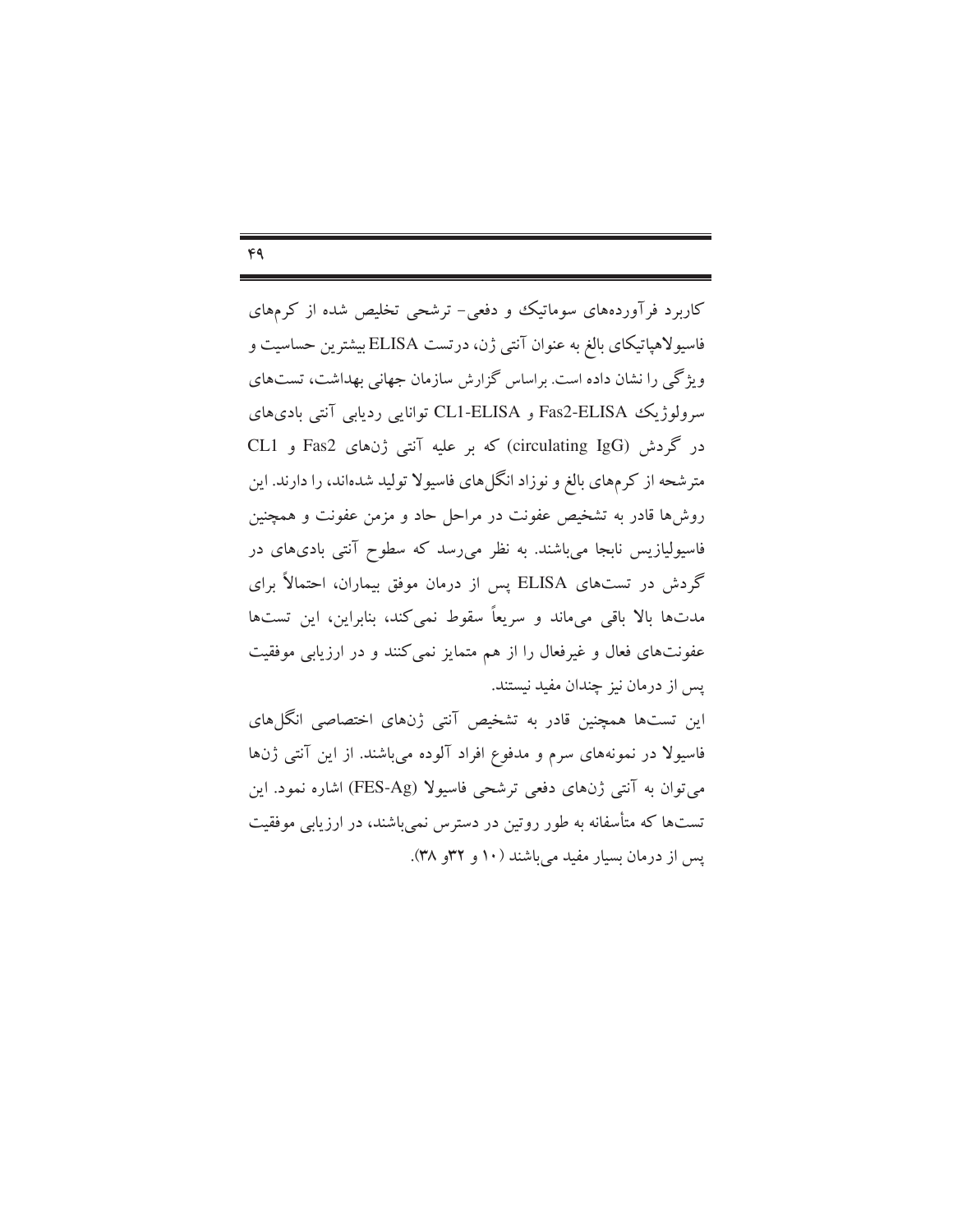### مراقبت بالينى و درمان فاسيوليازيس

نتایج آزمایشات مدفوع و سرولوژی در حالات مختلف عفونت ممکن است به شرح ذیل باشد (۳۸) : ۱-آزمایش مدفوع (-) سرولوژی (-) ⇒ عدم وجود عفونت و یا عفونت وجود داشته ولي برطرف شده است. ٢-آزمايش مدفوع (-)سرولوژي (+) ⇒ عفونت حاد يا نابجا(اكتوپيك)، عفونت وجودداشته ولی برطرف شده است،انسدادمجاری صفراوی،دفع متناوب تخم. ۳-آزمایش مدفوع(+) سرولوژی(+) ⇒ وجود انگل در کبد (عفونت کبد) ٤- آزمايش مدفوع (+) سرولوژي (−) ٪ عفونت مزمن كبدي

یافتههای آزمایشگاهی مهم در تشخیص فاسیولیازیس یافتههای خون شناسی : مشخص ترین یافتهٔ آزمایشگاهی غیرمعمول در تمام مراحل عفونت فاسیولا هپاتیکا، ائوزینوفیلی است که غالباً بالاتر از ۵٪ میباشد و با لکوسیتوز (بین ۴۳۰۰۰-۱۰۰۰۰ در میلی متر مکعب) به ویژه در فاز حاد همراه میباشد. سطح هموگلوبین غالباً بین ۱۱–۷گرم در دسی لیتراست، ولی سطوح پایین ۲/۸ و ۴ گرم در دسی لیتر نیز گزارش شده است. میزان ESR در فاز حاد ممکن است بالا بوده و حتی به ۱۶۵ میلی متر در ساعت برسد (۱۰ و ۳۸). تستهای عملکرد کبدی : تستهای غیرنرمال کبدی در هر دو مرحلهٔ حاد و انسدادی ممکن است مشاهده شوند. در مرحلهٔ حاد سماری گاهی SGPT) ALT) و SGOT)

#### $\Delta \cdot$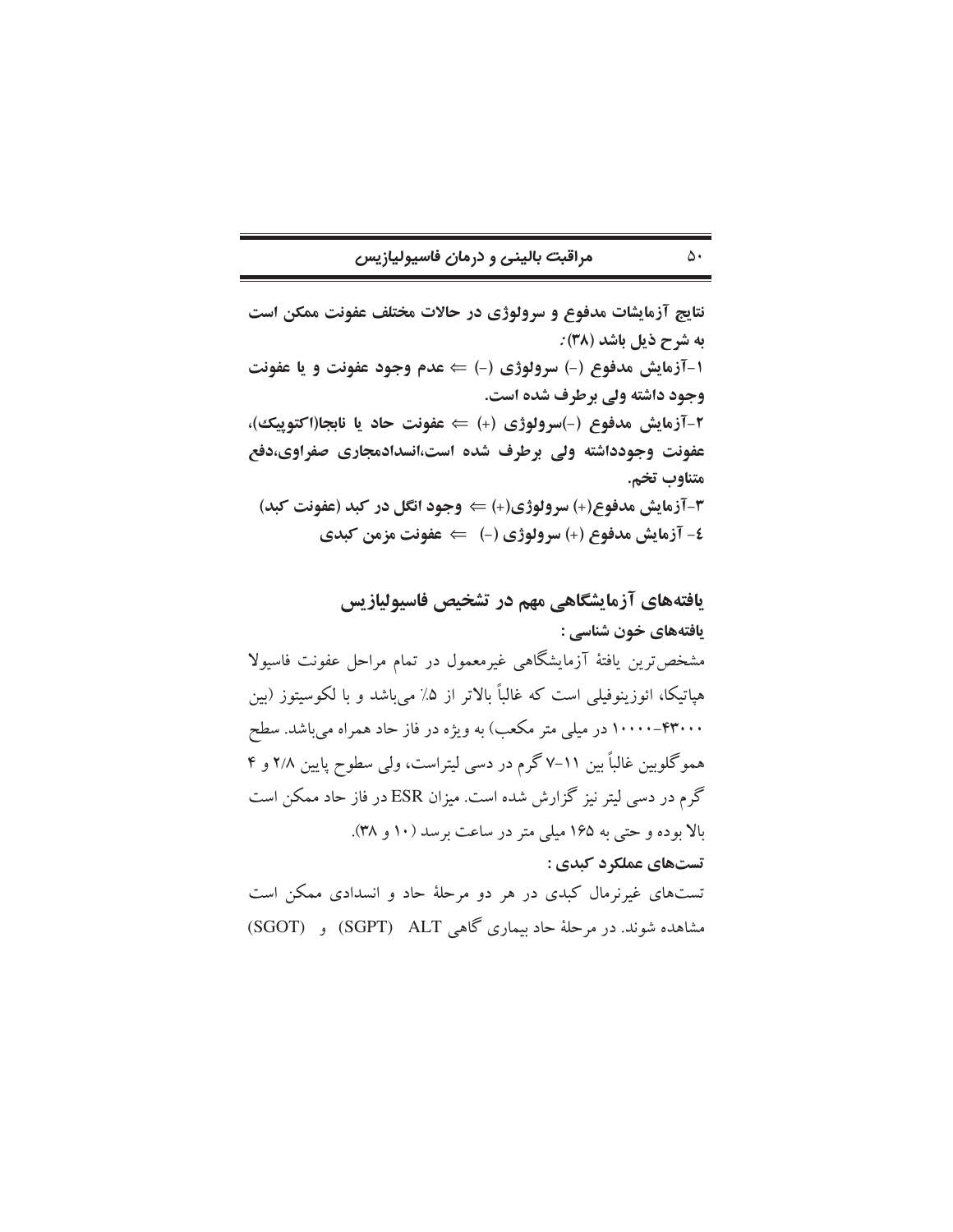$\Delta$ 

AST، گلوبولین و بیلی روبین سرم افزایش می یابد. در سایر موارد، به استثنای آلکالین فسفاتاز (AKP)، نتایج تستها نرمال است. الکتروفورز سرم افزایش α2 و γ گلوبولینها را نشان میدهد. در مرحلهٔ انسدادی، پرقان یک مشخصهٔ بارز است. سطوح بیلی روبین سرم بین ۲ و ۸/۶ گزارش شده است  $\cdot$  (  $\cdot$  )

## سطوح ايمونو گلوبولين ها:

مطالعهٔ ایمونوگلوبولینهای سرم حاکی از افزایش IgM ،IgG و IgE است. آنتی بادیهای IgE اختصاصی در ۴۸٪ بیماران نشان داده شده است. سطوح کلی و اختصاصی این ایمونوگلوبولین به طور مستقیمی با بار تخم (egg burden)، سن، مشخصات کلینیکی و درجهٔ ائوزینوفیلی ارتباط دارد. سطوح IgA معمولاً نرمــال و ایزوتیپهای غالب ایجاد شده در عفونت  $(1 \cdot)$  و IgG4 است  $(1 \cdot)$ .

موارد کاربردی مهم در تشخیص فاسیولیازیس در فاز حاد و مزمن : با وجود در دسترس بودن تستهای تشخیصی موثری که در فوق مورد اشاره قرار گرفت، تشخیص فاسپولیازیس به علت غیراختصاصی بودن تصویر بالینی و فقدان يك يروتكل تشخيصي استاندارد، مورد مباحثه است.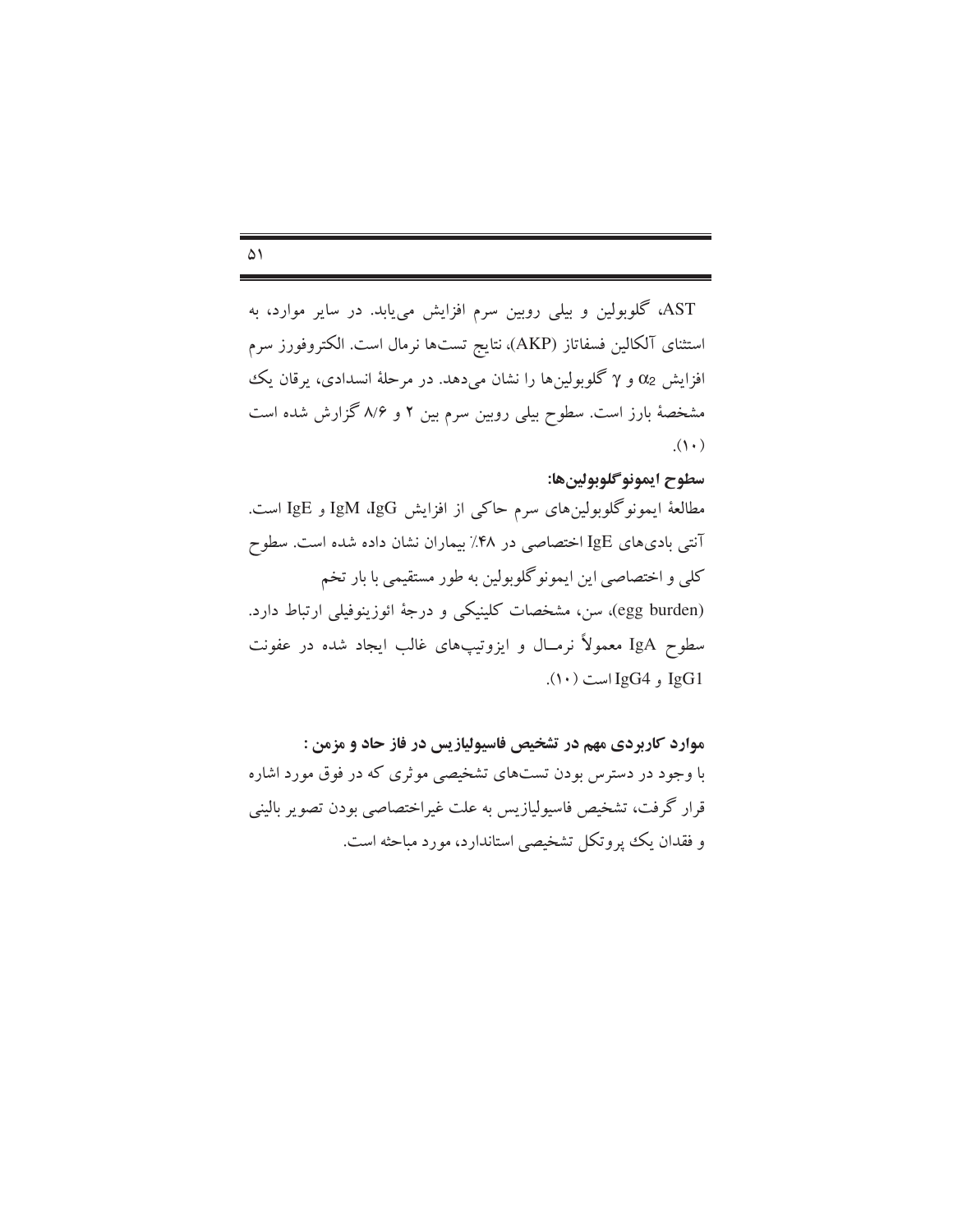مراقبت بالینی و درمان فاسیولیازیس

تکات مهم در تشخیص فاسیولیازیس در فاز حاد و مزمن : در مرحله حاد ۱– سابقه مصرف سبزیجات خام و یا آب مشکوک ۴–۲ هفته قبل از ظهور علائم باليني ۲– نشانههای بالینی کاملاً متنوع که ممکن است شامل تب، کبد حساس، بزرگی طحال، برونشیت، پلورزی (ریزش جنب)، پنوموتوراکس چرکی و آست باشند. ۳- ائو زينو فيلي ۴– اثبات وجود آنتی بادیهای ضد فاسیولا در سرم خون بیمار با استفاده از یک تست سرولوژیک معتبر مانند (Fas2-ELISA) ۵– اثبات وجود آنتي ژنهاي دفعي-ترشحي انگل (FES-Ag) در سرم خون و مدفوع بيمار ۶– اثبات وجود DNA انگل در مدفوع با استفاده از روش PCR ۷– استفاده از روشهای تصویربرداری (اولتراسوند): کانونهای هیپواکوژنیک که روز به روز در کبد جابجا میشوند (۳۸). لارو نماتودهایی همچون توکسوکاراکانیس نیز در کبد نفوذ می کند بنابراین تشخيص افتراقي اصلي در فاز حاد شامل عفونت لاروهاي مهاجر احشايي (Toxocariasis) می باشد. اثبات وجود لارو متحرک انگل در چشم با استفاده از یک افتالموسکوپ پیانگر ایتلای فرد به توکسوکار بازیس است.

۵۲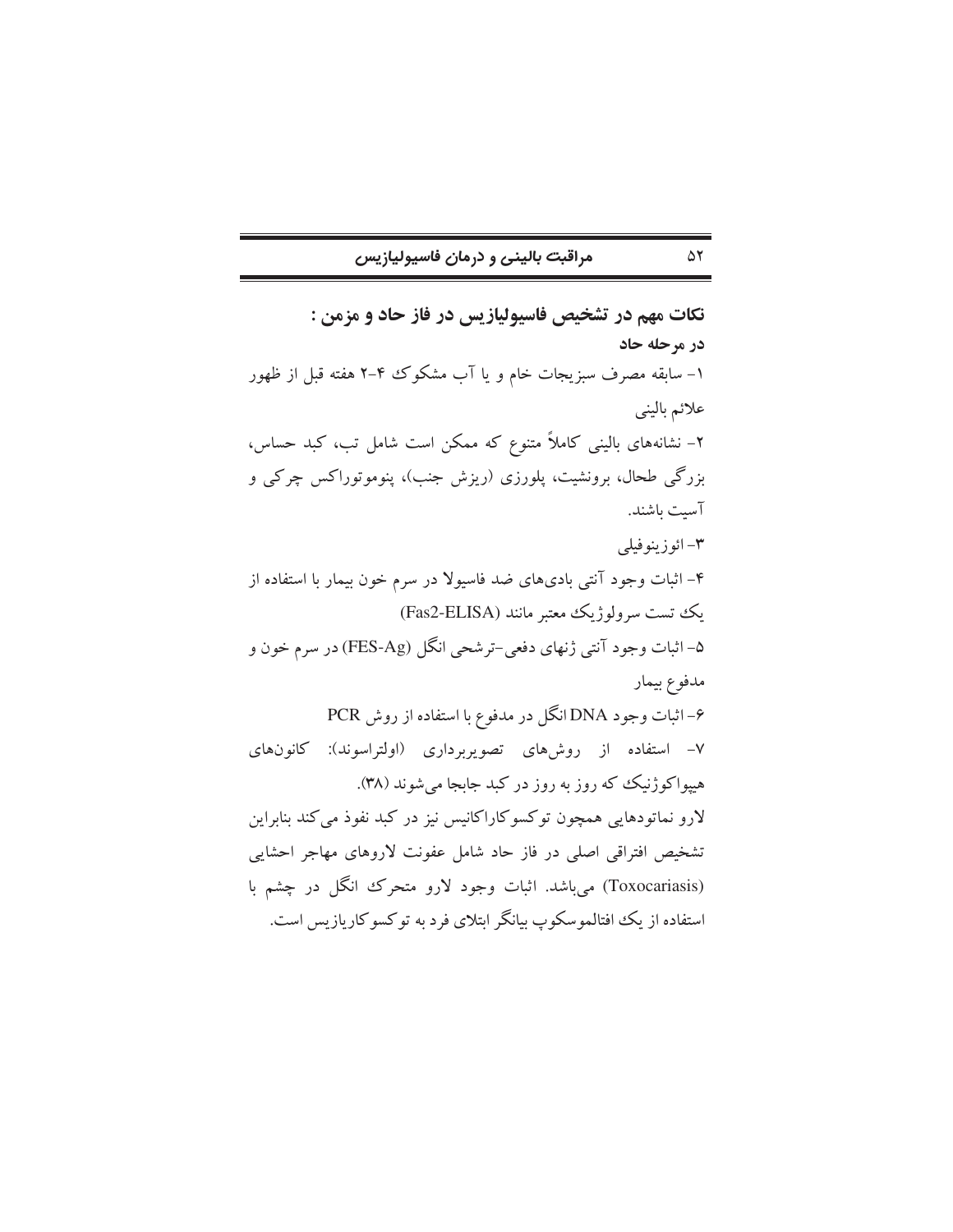$\Delta \mathbf{r}$ 

در مرحله مزمن و تأخیری 1- کاربرد روش تلمن (Conic-cup sedimentation) که امکان آزمایش مقادیر بیشتری از نمونه مدفوع را فراهم می کند. ۲– اثبات وجود آنتی بادیهای ضد فاسیولا در سرم خون بیمار با استفاده از روش (Fas2-ELISA) به منظور تمایز بین عفونت فعال و گذشته. ۳– اثبات وجود آنتي ژنهاي دفعي–ترشحي انگل در نمونه مدفوع بيمار. ۴– اثبات وجود DNA انگل در مدفوع با استفاده از روش PCR ۵– روشهای تصویربرداری (التراسوند) که حساسیت آن در تشخیص عفونت در این مرحله کمتر از ۱۵٪ است. **تشخیص افتواقی** در این مرحله شامل فیبروز کیسه صفرا به علت عفونت ناشی از شیستوزوما مانسونی، کلونورکیازیس/ اپیستورکیازیس و آسکاریازیس صفراوی میباشد (۳۸).

تشخيص افتراقي تشخیصهای افتراقی در فاز نهفته مزمن عبارتنداز: فیبروز کیسه صفرا در اثرشیستوزومامانسونی،کلونورکیازیس اوپیستورکیازیس و آسکاریازیس صفر اوی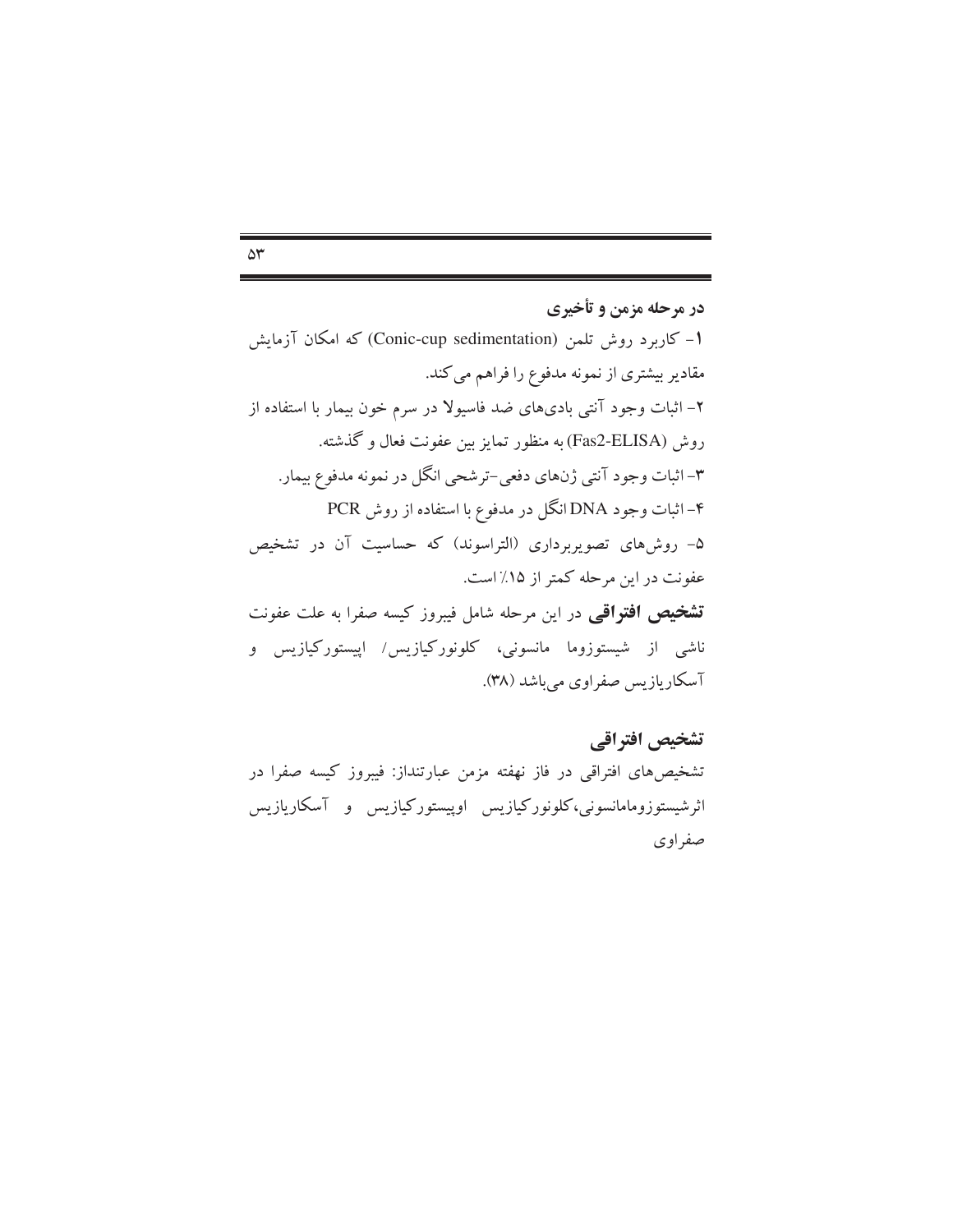### مراقبت بالينى و درمان فاسيوليازيس

### درمان

 $\Delta \mathfrak{S}$ 

توپکلابندازول (Triclabendazole) از سال۱۹۸۳ در دامیزشکی برای درمان فاسیولیازیس حیوانی به کار رفته است. این دارو در مقابل کرمهای بالغ موجود در مجاری صفراوی و کرمهای نابالغ مهاجر درکبد موثر میباشد، بنابراین برای درمان هر دو مرحلهٔ حاد و مزمن بیماری مورد استفاده قرار می گیرد. تریکلابندازول چندین سال است در درمان بیماری انسانی هم به کار رفته است و با توجه به خصوصیاتی از قبیل دوز درمانی واحد، تحمل خوب دارو و عدم وجود عوارض جانبي قابل توجه سبب شده است كه تریکلابندازول به عنوان داروی انتخابی مورد توجه قرار گیرد و در حال حاضر در ایران بهعنوان داروی انتخابی در درمان بیماری انسانی توسط کمیته كشوري مراقبت فاسيوليازيس معرفي شده است.

دوز پیشنهادی شامل یک رژیم درمانی به میزان ۱۰ میلی گرم به ازای هر کیلوگرم وزن بدن می باشد. اگرچه بروز حملات گذرای تب همراه با تغییراتی در تست های کبدی گزارش شده است؛ ولی تحمل کلینیکی دارو عالي مي باشد. در صورتي كه دارو بعد از غذا به مصرف برسد، جذب بهتري خواهد داشت. میزان موفقیت درمان با تک دوز 10mg/kg بین ۷۹/۴ تا ۸۳ درصد است در حالی که مصرف دو دوز l0 mg/kg از دارو در یک روز (با فاصله ١٢-۶ ساعت) بعد از صرف غذا، با درمان صد درصد همراه بوده است(۱۰ و ۳۲ و ۳۹).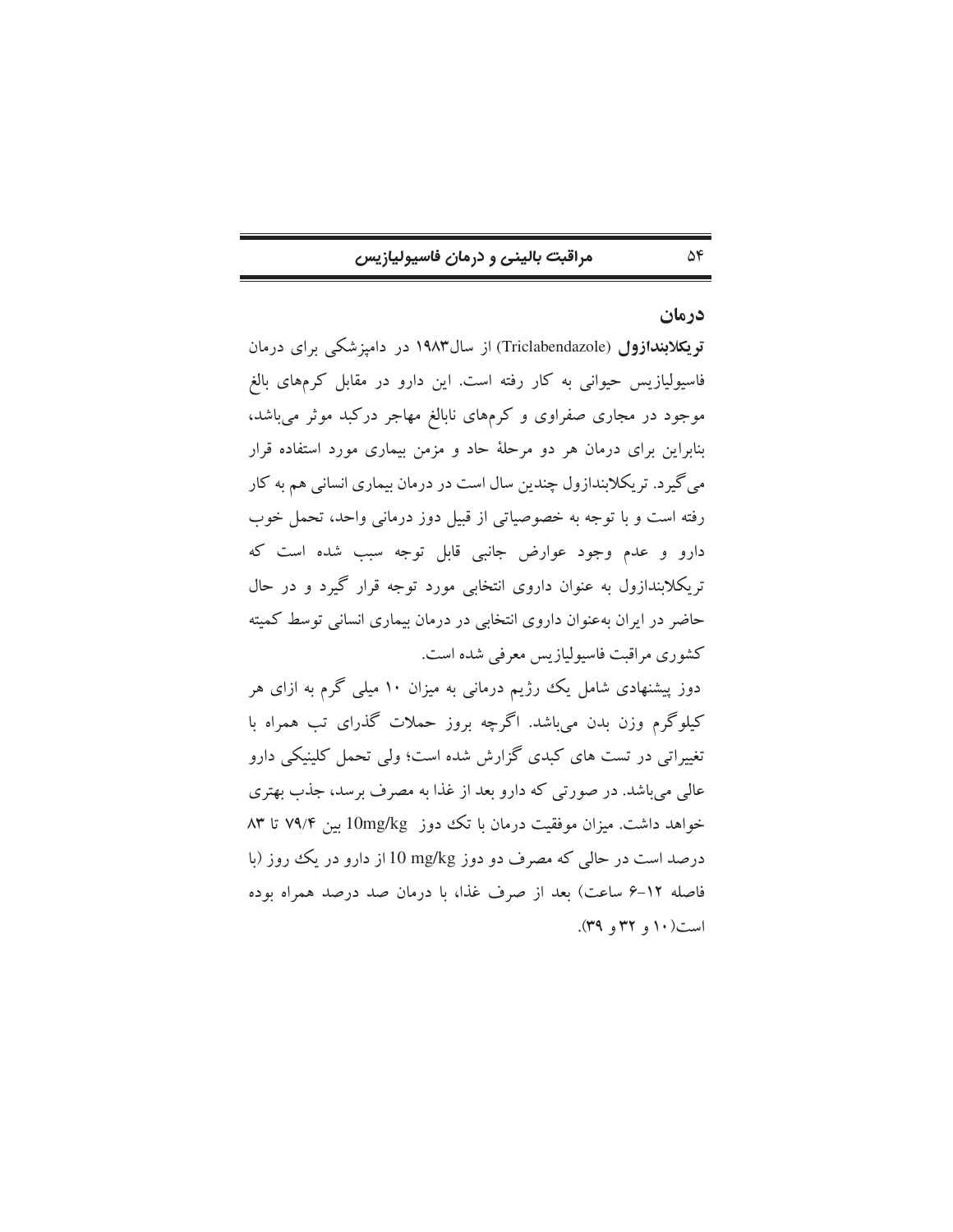عوارض تریکلابندازول خفیف بوده وشایع ترین آن درد شکم ، درد اپیگاستر و تعریق میباشد. عوارض کمتر شایع ً عبارتند از: خستگی، تهوع، استفراغ، سرگیجه، سرفه، تب، خارش و کهیر. (راش جلدی چندان شایع نمیباشد). بر اساس خبرنامه سازمان جهانی بهداشت در موارد درمان دسته جمعی یا هدفمند افراد آلوده در کشورهای هیپرآندمیک (targeted treatment) کودکان زیر ۴ سال، زنان باردار و شیرده نباید با تریکلابندازول درمان شوند. این بدان معنی است که درمان این قبیل افراد بایستی در مراکز درمانی و تحت نظر پزشک صورت گیرد (۴۰).

| جدوں تجویز ترینداروں ہر حسب ورن ( ۱ آب |        |                      |  |
|----------------------------------------|--------|----------------------|--|
| Number of Triclabendazole              | Dosage | Weight (kg)          |  |
| Tablets $(250 \text{ mg})$             | (mg)   |                      |  |
|                                        |        |                      |  |
| 1/2                                    | 125    | $\leq 12.5$          |  |
|                                        | 250    | $>$ 12.5 - $\leq$ 25 |  |
| $1+1/2$                                | 375    | $>$ 25 - $\leq$ 37.5 |  |
| 2                                      | 500    | $>$ 37.5 - $\leq$ 50 |  |
| $2 + 1/2$                              | 625    | $> 50 - 562.5$       |  |
| 3                                      | 750    | $>62.5 - \leq 75$    |  |
| $3 + 1/2$                              | 875    | $> 75 - $87.5$       |  |
|                                        | 1000   | $> 87.5 - \leq 100$  |  |

\* Emetine و Dehydroemetine: داروهای کلاسیکی هستند که با دوز lmg/kg روزانه از طریق داخل عضلانی یا زیر جلدی به کار رفتهاند. این داروها مؤثر بودند و هنوز هم در موارد خاص مورد استفاده قرار

 $\Delta\Delta$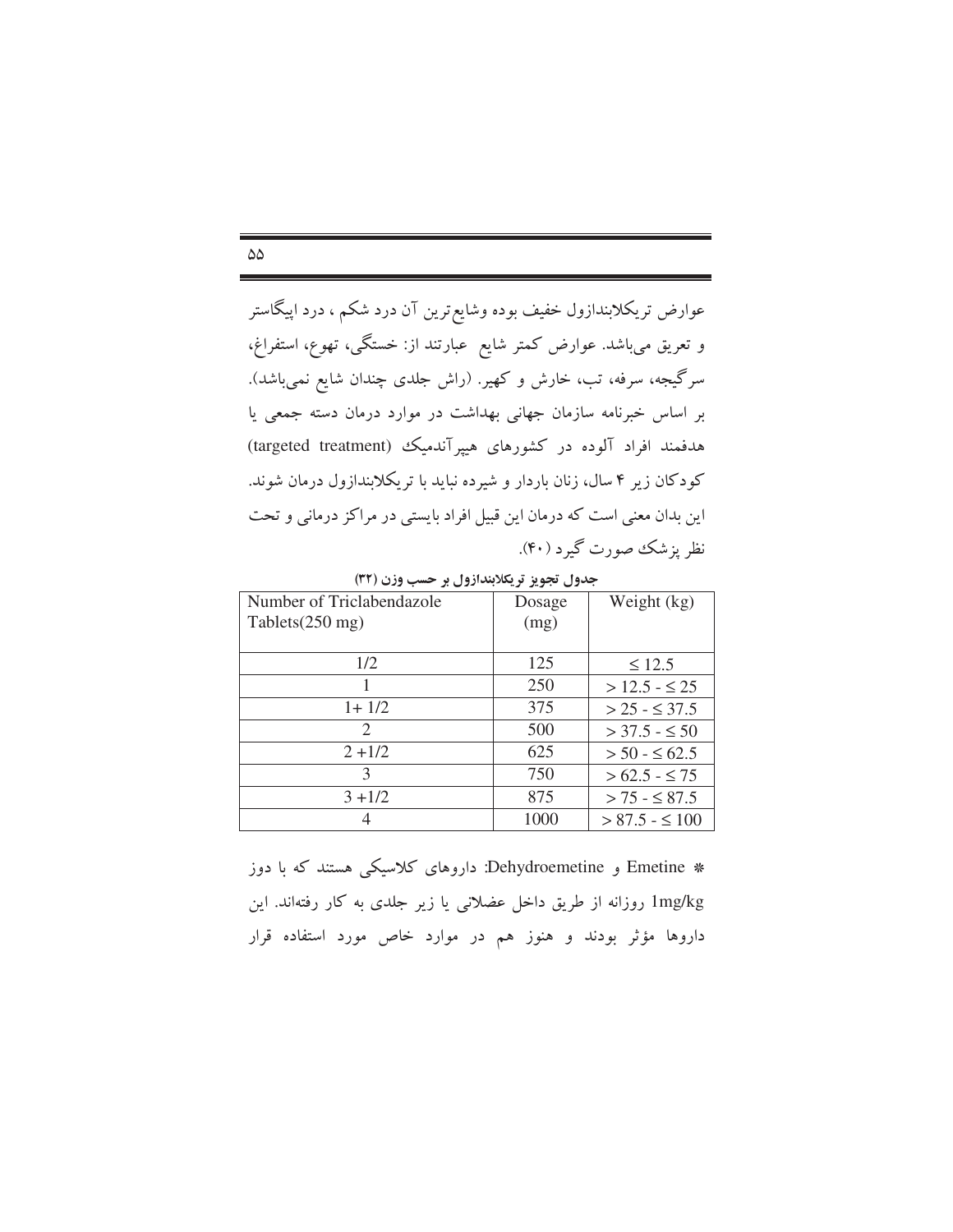## مراقبت بالینی و درمان فاسیولیازیس

مي گيرند. با اين حال به دليل عوارض جانبي آنها (بهويژه سميت قلبي)، چند نوع داروی دیگر در طول دهههای گذشته ساخته شده و در درمان بیماری به کار رفته است (۱۰).

داروی بیتینول Bithionol با دوز 50 mg/kg در سه دوز جداگانه به صورت یک روز در میان، به مدت ۱۵ روز تجویز میشود. این دارو در موارد وجود مقاومت به Emetine با موفقیت در درمان بیماران به کار رفته است. بیتینول نیز دارای عوارض سمی برای قلب است و بیمار باید در طول دارو درمانی استراحت كند.

پیگیری و مراقبت پس از درمان

 $\Delta \hat{z}$ 

باتوجه به اینکه پس از شروع درمان ممکن است برخی علائم بالینی در بیمار ظاهر شود که با عوارض جانبی دارو اشتباه شود، بهتر است بیماران از نظر بروز علائم و نتایج درمانی در روزهای صفر (روز درمان)، روزاول (۲۴ساعت یس ازشروع درمان)، روزچهارم پس از درمان و یک هفته پس از آن پیگیری شوند. همچنین حدود یک ماه پس از درمان بایستی اقدامات تشخیصی مناسب برای اطمینان از حصول درمان کامل بیمار به عمل آید.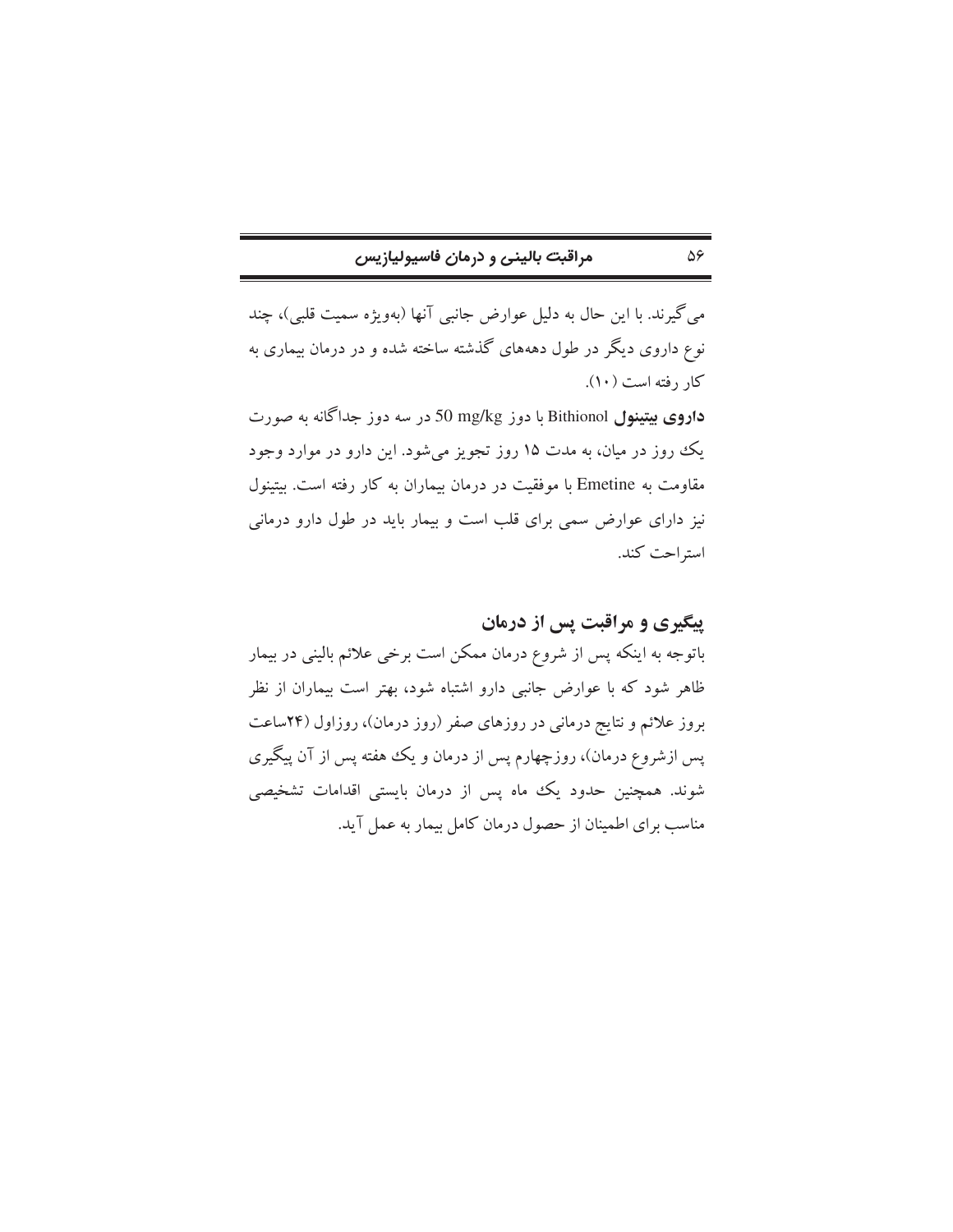# معیارها و ملاک های مهم درمانی در بیماران مبتلا به فاسیولا در فاز حاد ملاك هاي درمان بيماران عبارتند از (٣٨): ۱– تشدید موقت علائم بالینی که به دنبال آن بهبودی حاصل می شود. ۲– تستهای آزمایشگاهی: کاهش تعداد ائوزینوفیل ها و سطح سرمی IgE که پس از آن کاهش سطح آنتی بادیهای ضد فاسیولا و ناپدید شدن آنتی ژنهای دفعی-ترشحی فاسیولا درسرم اتفاق خواهد افتاد.

۳– رادیوگرافی: هیچ مطالعه سیستماتیک در این زمینه انجام نشده است. نتايج التراسوند كه به صورت تجربي تشريح شده اند عبارنتد از: ناپدید شدن کانونهای مهاجر هیپواکوئیک (در سونوگرافی مناطقی از کبد که دچار آسیب شدهاند در مقایسه با بافت سالم اطراف دارای اکوی ضعیف و یا فاقد آن می باشد) در کبد و پسرفت اسپلنومگالی. همچنین ناپدید شدن عوارض بیماری (خونریزی، آسیت وریزش جنب) پس از درمان مشاهده شده است.

#### $\Delta V$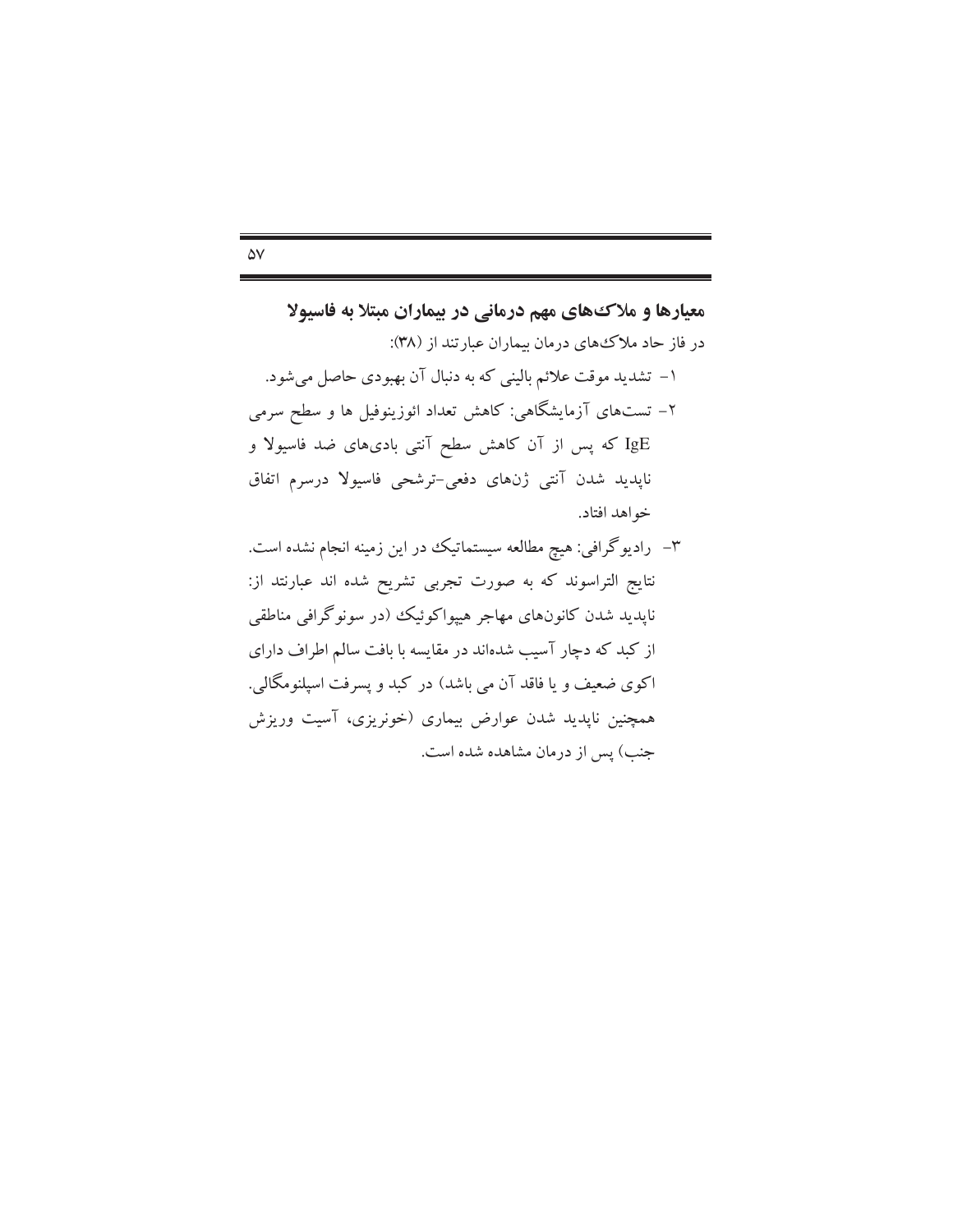| مراقبت بالينى و درمان فاسيوليازيس |  |
|-----------------------------------|--|
|-----------------------------------|--|

 $\Delta\Lambda$ 

در فاز مزمن سه ملاک اولیه درمان میبایست تا روز ٦٠ محقق گر دد (۳۸) ۱– پاک شدن مدفوع از تخم انگل (انجام آزمایش بر روی سه نمونه مدفوع با استفاده از تکنیک سدیمانتاسیون در ظروف مخروطی پایه دار يا روش تلمن) ۲– منفی شدن آنتی ژنهای دفعی–ترشحی فاسیولا در مدفوع ۳- فقدان تصاویر هلالی قابل مشاهده در التراسوند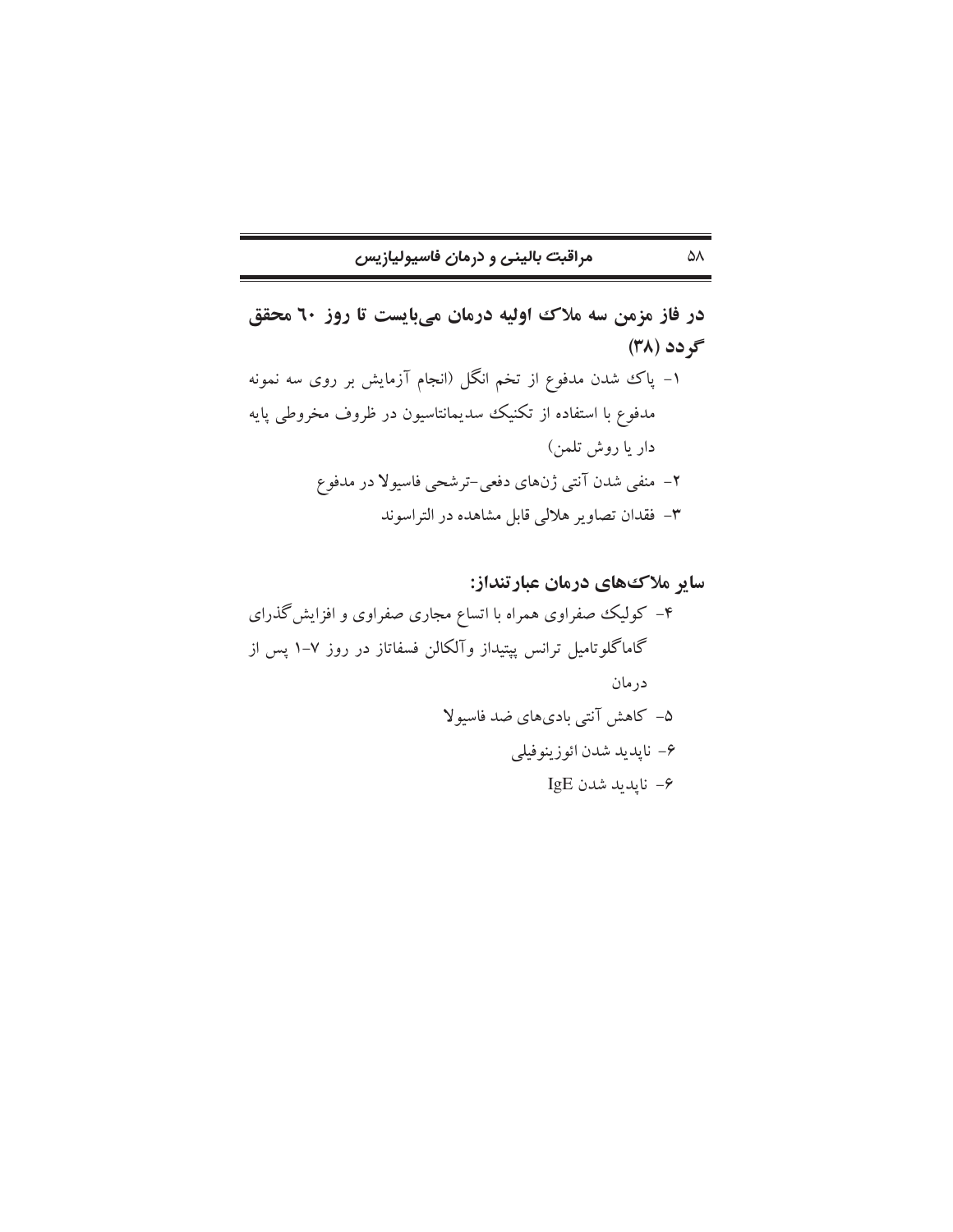$\Delta$ ٩

سایر ملاک های شکست درمان عبارتند از:

i.

۰

$$
IgE \text{ with the }
$$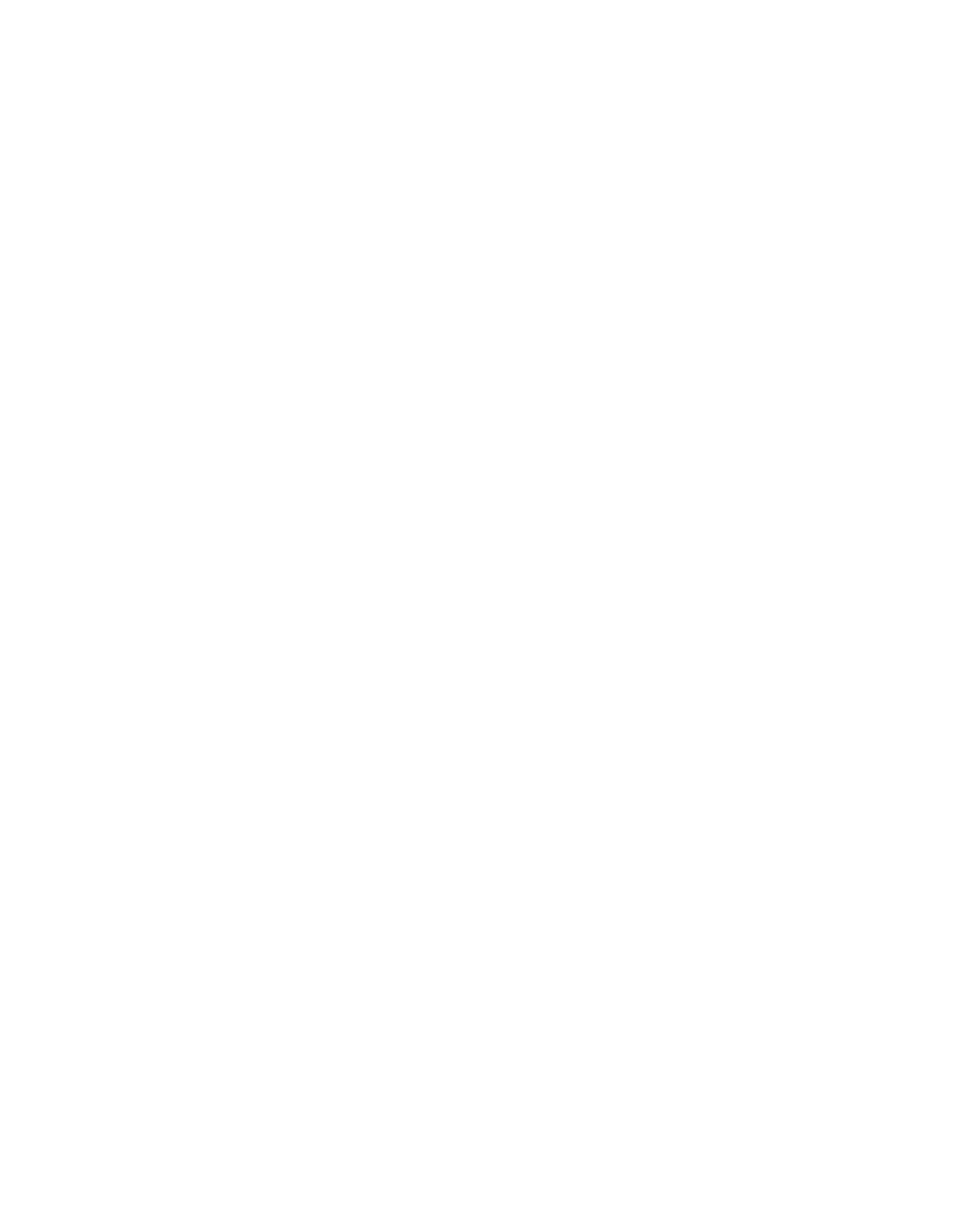$51$ 

# فصل سوم

# برنامه مراقبت اپیدمیولوژیکی فاسیولیازیس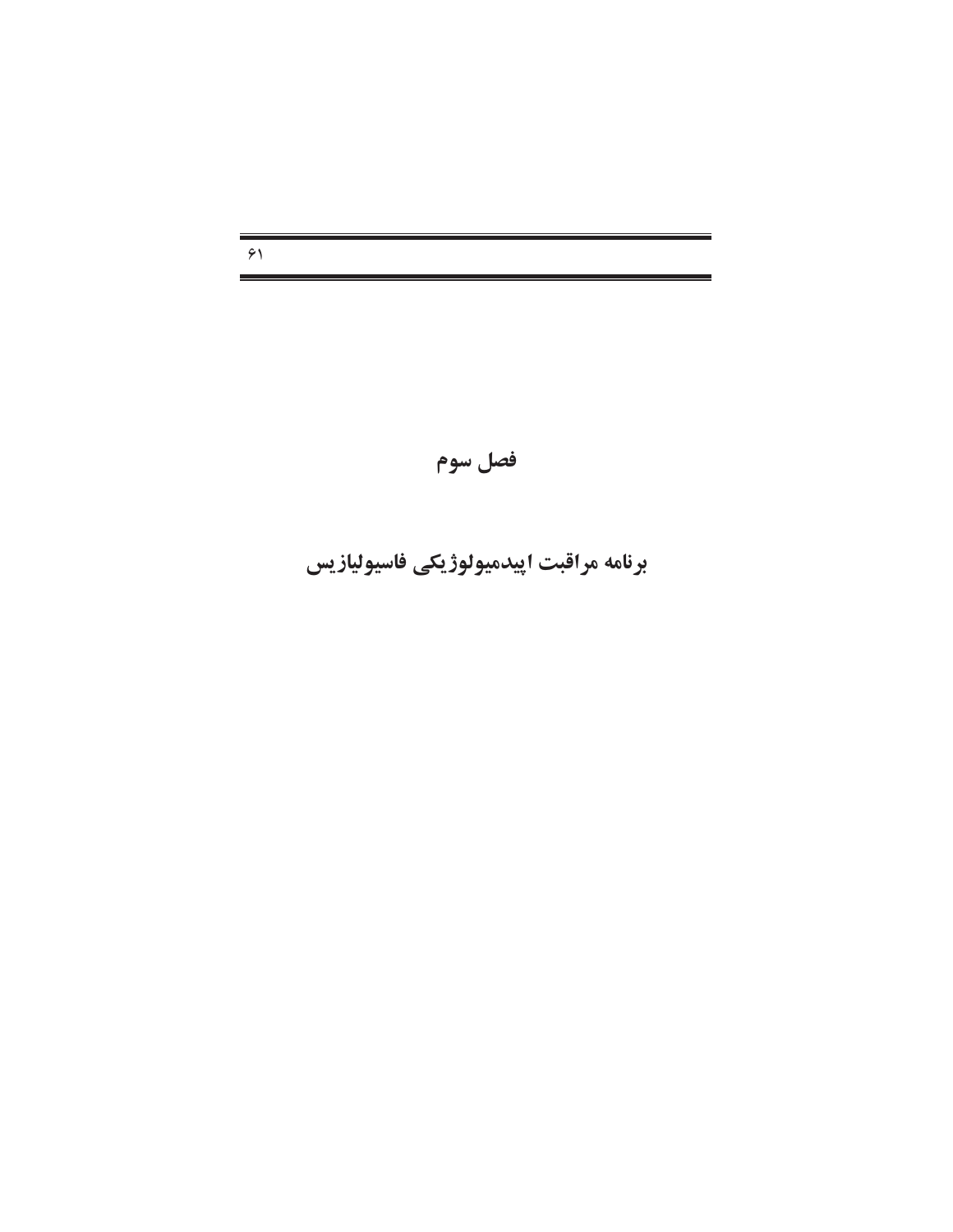برنامه مراقبت اييدمولوژيكي فاسيوليازيس

تعاريف بيماري طبقهبندی بیماری (تعاریف)

 $\gamma$ 

طبقهبندی موارد فاسیولیازیس براساس نظریه کمیته فنی کشوری مورد مشکوک: وجود علائم باليني عمومي (تب با منشأ ناشناخته، دردهاي غير تيپيك ناحيه شکم، بزرگی کبد همراه با تاریخچه مصرف سبزیجات خام یا مواد غذایی تهیه شده از آن، سابقه قبلی فاسیولیازیس درخانواده و نوشیدن آبهای سطحی روباز مثل چشمه ها ۴–۲ هفته قبل از بروز بیماری). مورد محتمل: مورد مشکوک + ائوزینوفیلی بالا (تعداد مطلق بیش از ۵۰۰) و یا لکوسیتوز یا یافته های سونوگرافی مثبت + تست سرولوژی مثبت. مورد قطعي: مورد مشکوک یا محتمل +اثبات وجود تخم انگل در نمونه مدفوع بیمـار یـا مواد بهدست آمده از توباژ اثنی عشر.

تعریف آلودگی مزمن اثبات وجود تخم انگل در نمونه مدفوع با رعایت استانداردهای لازم همراه با مواردي چون: وجود اختلالات صفراوى (التهاب مجارى صفراوى وكيسه صفرا) +وجـود يرقان انسدادي مداوم يا متناوب.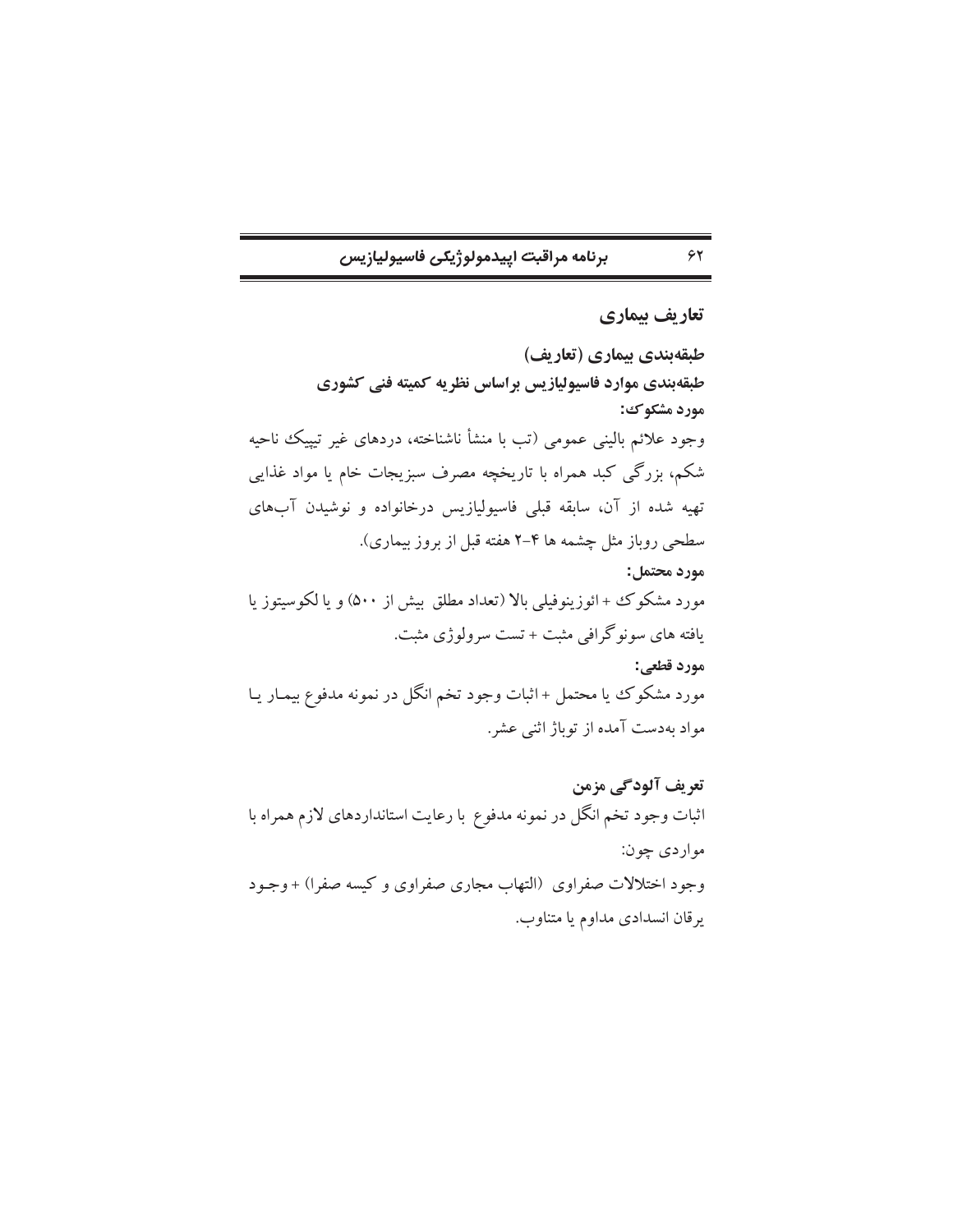١- طبقهبندي جديد اييدميولوژيك فاسيوليازيس انساني امروزه محققین درک متفاوتی از وضعیت ایپدمیولوژیک فاسیولپازیس انسانی پیدا کر دهاند. مناطق متعددی برای این بیماری آندمیک شده و به علت قدرت تطابق بالای انگل و قدرت کلونیزاسیون ذاتی گونههای لیمنهٔ ناقل، ظرفیت قابل ملاحظهای برای توسعه انتشار جغرافیایی بیماری انسانی وجود دارد. اکنون فاسیولپازیس فقط به عنوان یک بیماری زئونوتیک ثانویه مطرح نیست و بایستی بعنوان یک بیماری انگلی انسانی مهم مد نظر قرار گیرد. لذا الگوی

اییدمیولوژیکی انتقال بیماری به انسان بسیارگسترده است که نشاندهنده تطابق انگل با شرایط مختلف محیطی می باشد.

بر این اساس طبقهبندی جدیدی به شرح زیر برای فاسپولیازیس انسانی پیشنهاد شده است (٤ و ١٠)

1-۲- موارد وارده (Imported cases)

شناسایی موارد انسانی بیماری در مناطقی که در آن آلودگی انسانی و حیوانی دیده نشده است، یعنی فاسیولا هپاتیکا یا فاسیولا ژیگانتیکا حتی در بین حيوانات آن مناطق نيز وجود ندارد.

 $54$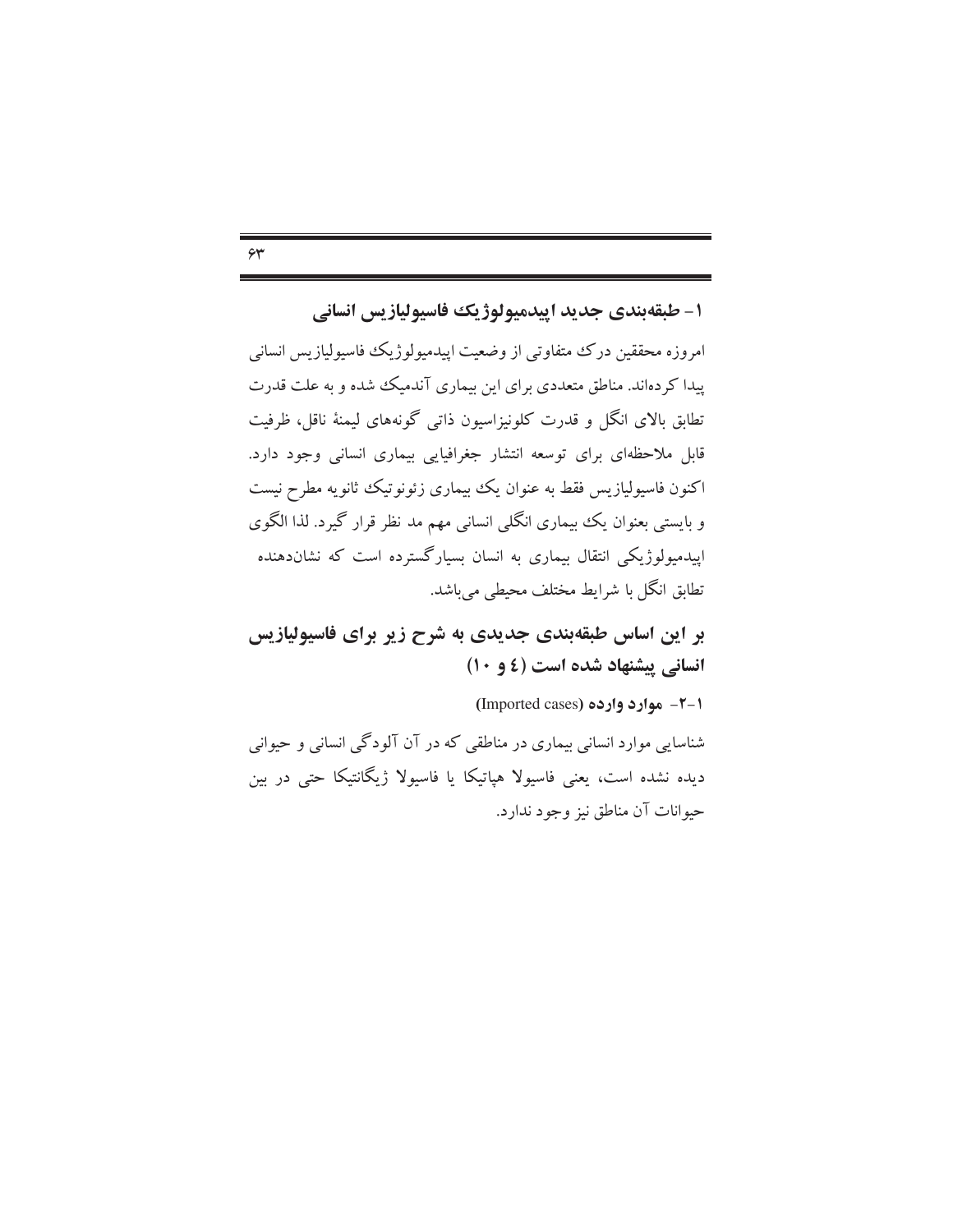# برنامه مراقبت اييدمولوژيكي فاسيوليازيس

 $55$ 

1–٢- بوهي (Autochthonous, isolated, nonconstant cases) انسانها عفونت را در محل زندگی خود کسب می کنند در این مناطق فاسیولیازیس حیوانی نیز وجود دارد و موارد انسانی بیماری هم بهصورت تک گير ديده مي شود. (Endemic) موارد آندمیک (Endemic) بر اساس شیوع عفونت در جمعیت کلی که با روشهای آزمایش مدفوع (کوپرولوژیک) تعیین میشود، بهطور کلی سه حالت آندمیسیته شرح داده شده است.

الف- مناطق هيبوآندميك (Hypoendemic) شیوع بیماری در این مناطق زیر یک درصد بوده و میانگین شدت آن کمتر از ۵۰ تخم در گرم مدفوع (50 cpg) است. نقش انسانها در انتقال بیماری مي تواند ناديده گرفته شود.

ب- مناطق مزوآندميك (Mesoendemic)

شیوع بیماری انسانی بین ۱۰-۱ درصد بوده و شیوعهای بالاتر ممکن است در گروه سنی ۱۵–۵ سال مشاهده شود. میانگین شدت آن در جمعیتهای انسانی معمولاً ۳۰۰–۵۰ تخم در گرم مدفوع (۳۰۰-۵۰) است و افراد واجد سطوح بالاي epg ممكن است يافت شوند. انسانها از طريق دفع تخم ممكن است در انتقال بیماری نقش داشته باشند.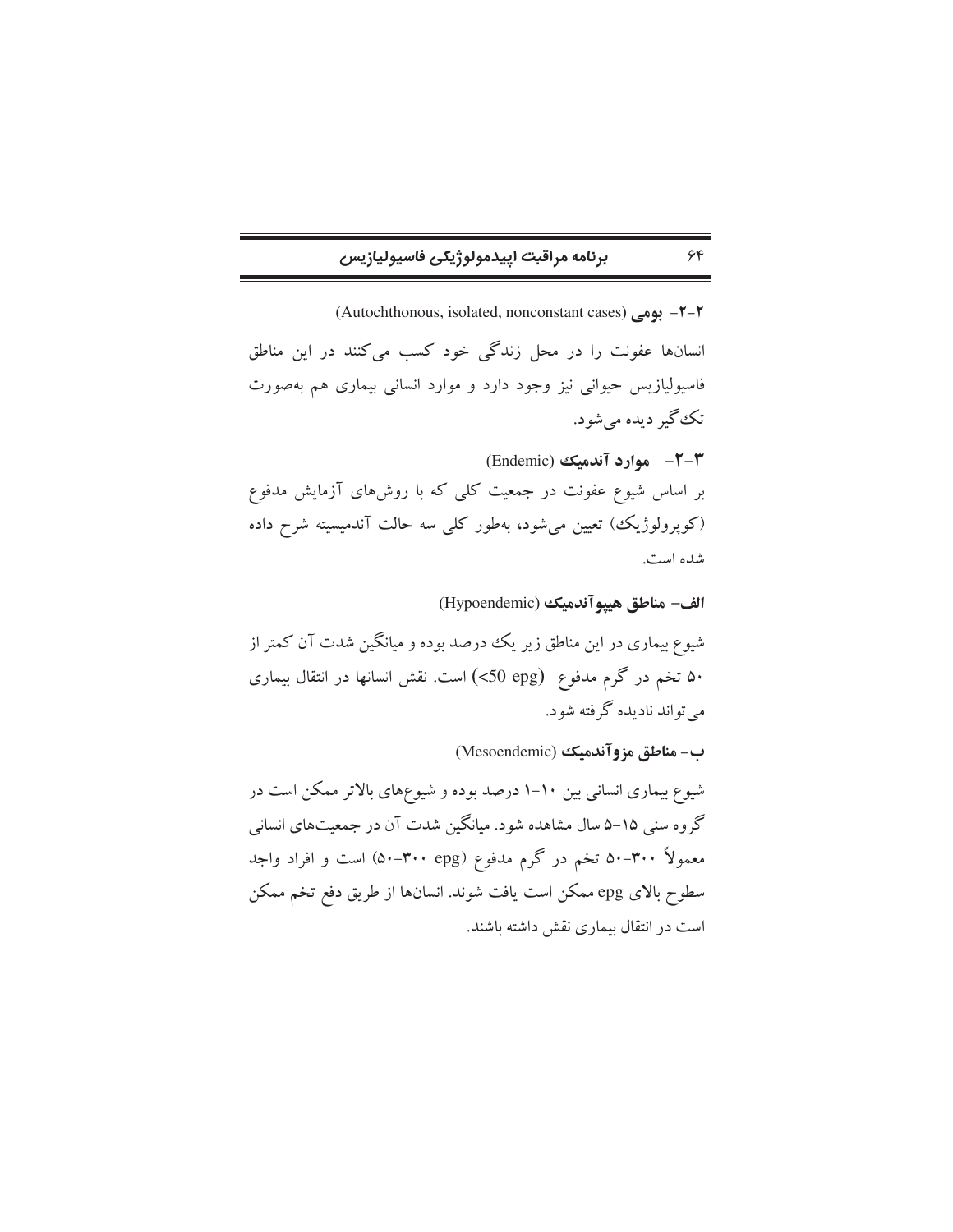$\varphi_{\Delta}$ 

ج-مناطق هيير آندميك (Hyperendemic) شیوع فاسیولیازیس بالای ۱۰٪ و میانگین شدت در جمعیتهای انسانی معمولاً بیش از ۳۰۰ تخم در گرم مدفوع است (apg) 300 <). معمولاً گروه سنی ۱۵-۵ سال شیوع بالاتری را نشان میدهد. شدت بالای عفونت با epg بیش از ۱۰۰۰ به فراوانی دیده میشود. افراد آلوده از طریق دفع تخم نقش قابل ملاحظهای در انتقال فاسیولیازیس دارند.

۳- موارد اپیدمیک (Epidemic)

انواع متفاوتی از همه گیری با توجه به آندمیک و یا غیر آندمیک بودن منطقه وجود دارد:

الف- همه گیری در مناطقی که فاسیولیازیس در حیوانات آندمیک است نه در انسان.

معمولاً این قبیل اپیدمیها در مناطقی رخ میدهد که موارد اسپورادیک عفونت انسانی قبلاً از آنجا گزارش شده و همیشه افراد معدودی که از یک منبع آلودگی تغذیه کردهاند را در بر میگیرد. (گزارش آلودگی افراد یک خانواده یا سایر گروههای کوچک که از سبزیجات وحشی یا کشت شده واجد متاسر کر تغذیه کردهاند).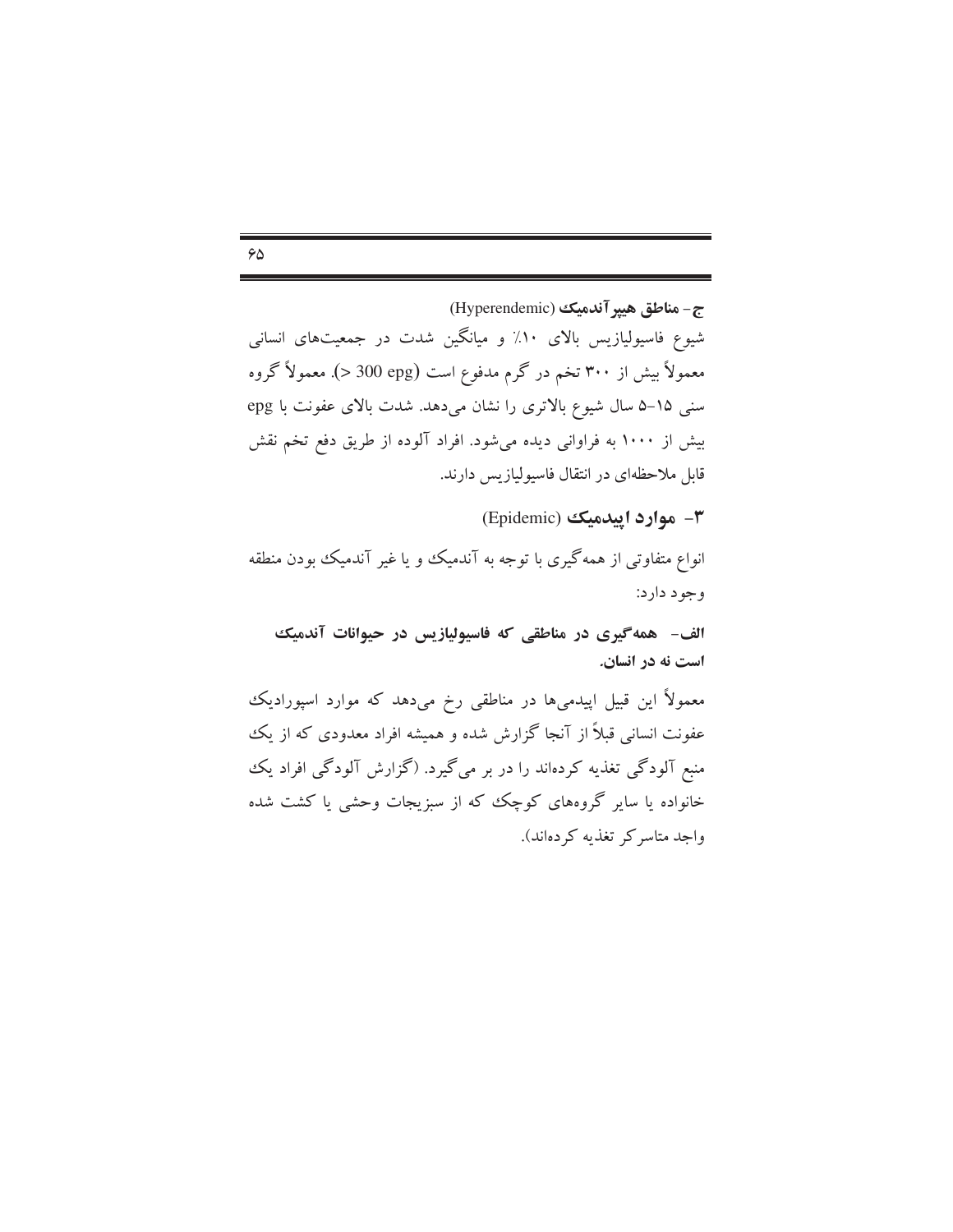| برنامه مراقبت اپيدمولوژيکی فاسيوليازيس |  |
|----------------------------------------|--|
|----------------------------------------|--|

ب- اییدمی در مناطق آندمیک انسانی

 $55$ 

این شکل از اپیدمیها در مناطقی رخ میدهد که فاسیولیازیس انسانی آندمیک است. تعداد افراد آلوده بسیار زیادتر بوده و شرایط آب و هوایی مناسب برای ابقاء انگل (متاسرکر) و حلزونهای ناقل با وقوع این اپیدمیها مرتبط دانسته شده است. اییدمیها ممکن است در هرسه مناطق هیپو، مزو و هيهِ آندميك اتفاق افتد (۴ و ۱۰).

اقدامات پیشگیری و کنترل فاسیولیازیس ۱– آشنا نمودن جمعیتهای انسانی بهویژه در مناطق آندمیک با سیر تکاملی بیماری و روشهای انتقال عفونت به انسان و همچنین راههای جلوگیری از سرایت آن به افراد جامعه. ۲– خودداری ساکنین مناطق آندمیک از مصرف خام گیاهان آبزی وحشی و همچنین سبزیجات محلی (ترتیزک، شاهی وحشی، چوچاق، خاليواش، پونه صحرايي، بولاغ اوتي و...)، پختن و يا خشک کردن آنها قبل از مصرف. ۳– کاشتن سبزیجات محلی مورد علاقه برای مصرف در محل های مناسب تحت شرایط کاملاً کنترل شده و بدون امکان دسترسی حلزونها و حيوانات نشخواركننده به آنها.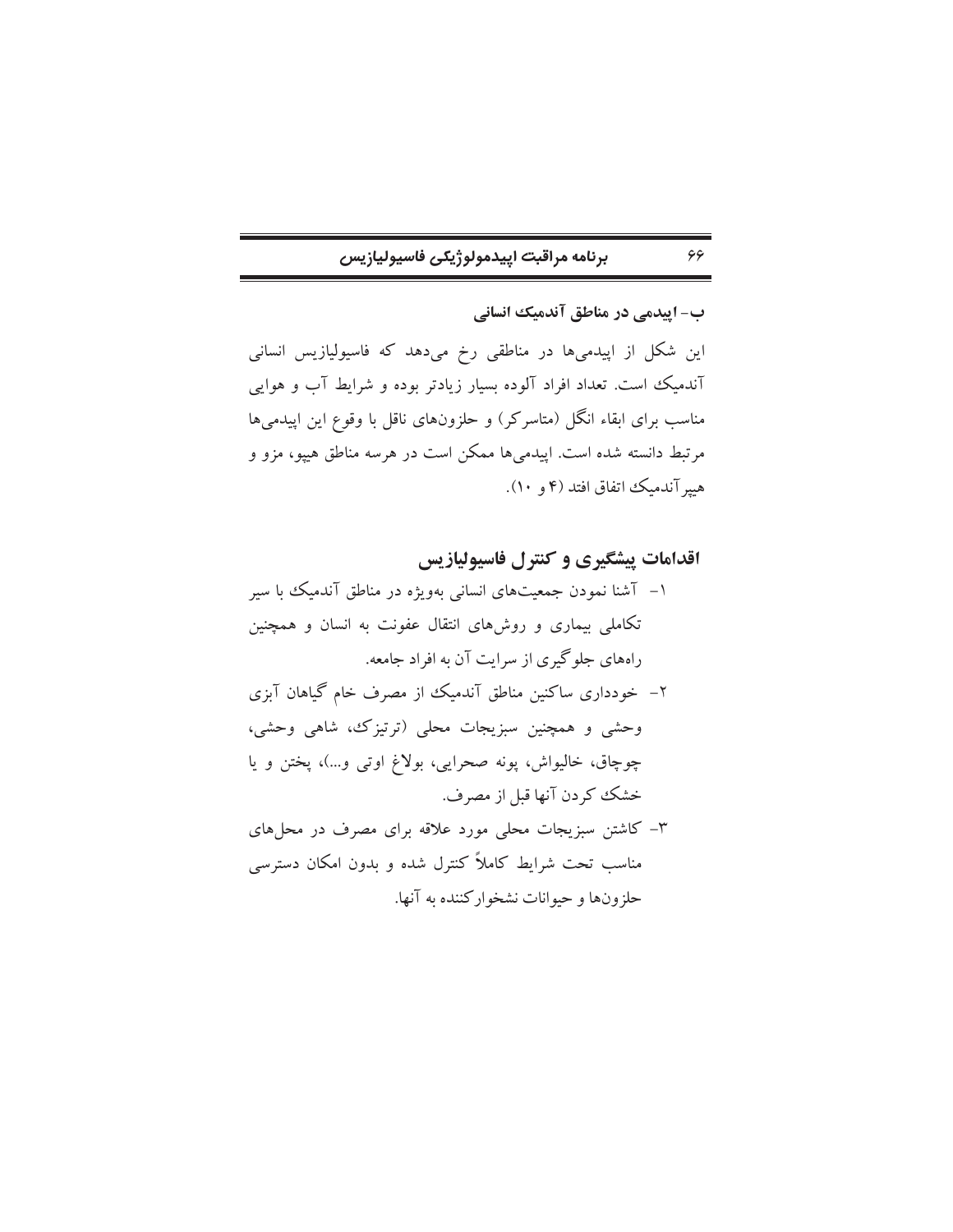| ٤- شستشوی دقیق سبزیجات مصرفی و سپس ضدعفونی آن در                |
|-----------------------------------------------------------------|
| محلول ۲۴ میلی گرم در لیتر پرمنگنات پتاسیم به مدت ۱۰ دقیقه و     |
| یا محلول ۱۲۰ میلی لیتر سرکه (یک استکان) در یک لیتر آب، به       |
| مدت ۱۰ دقیقه.                                                   |
| ٥– خودداری از مصرف کود حیوانی و عدم استفاده از فاضلاب خام       |
| انسانی جهت آبیاری سبزیکاریها و مزارع کشاورزی.                   |
| ٦– مبارزه با حلزونهای ناقل در مناطقی که از نظر اجرایی عملی و از |
| نظر اقتصادی مقرون به صرفه باشد.                                 |
| ۷– عدم استفاده از آبهای آلوده (آبهای سطحی) برای آبیاری و یا     |
| شستشوی سبزیجات و ظروف آشپزخانه.                                 |
| ۸– تأمین آب شرب بهداشتی برای مردم بهویژه در مناطق آندمیک و      |
| پرهیز از آشامیدن آبهای سطحی همچون آب چشمههای روباز              |
| در مناطق ييلاقي.                                                |
| ۹– اقدامات موثر ادارات دامپزشکی در درمان بهموقع و کامل کلیه     |
| مخازن عفونت (نشخوارکنندگان اهلی) به منظور کاهش شدت              |
|                                                                 |

عفونت در دامها.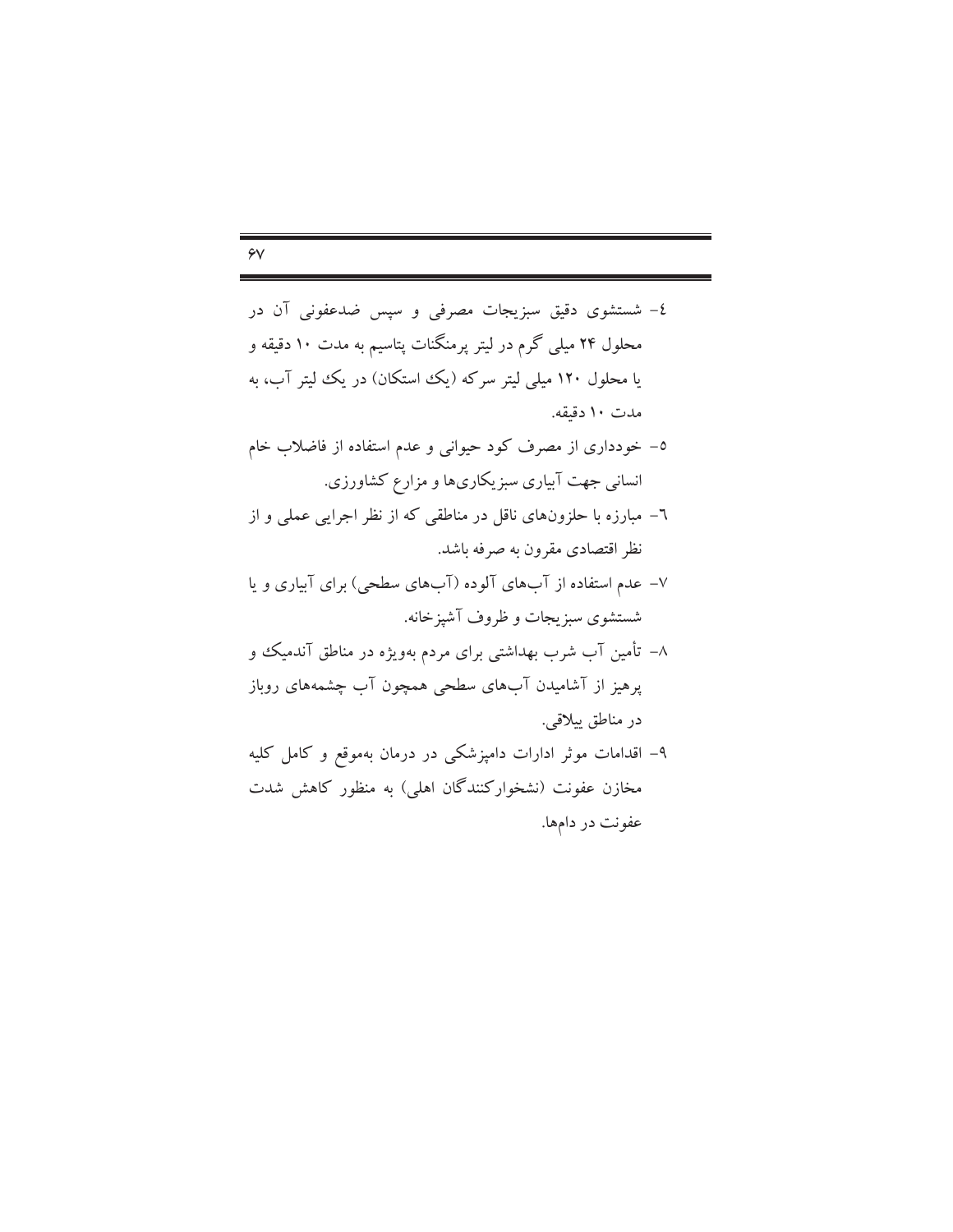$5\lambda$ 

اقدامات لازم در همه گیریها 1– معرفی راههای احتمالی ابتلا به عفونتهای انسانی و نحوه پیشگیری از ابتلای به آن جهت آگاهی ساکنان مناطقی که فاسیولیازیس در آن به صورت همه گیری درآمده است. این موضوع یکی از مهمترین اقدامات لازم برای كاهش ميزان انتقال و انسيدانس فاسيوليازيس است. ۲– توصیه اکید به عدم مصرف سبزیجات و گیاهان آبزی و یا گیاهان خشکی زی بصورت خام و ناپخته که ممکن است طی ماههایی از سال در معرض تماس با آب بودهاند. منابع آبی که واجد حلزونهای ناقل بوده و دامها به آن دسترسی داشته باشند محیط بسیار مناسبی برای برقراری چرخه زندگی انگل و ایجاد کانونهای انتقال میباشند. ۳– درمان افراد آلوده جهت رفع عفونت و کاهش آلام آنان و همچنین خاطر نشان كردن خطر دفع مدفوع در محيط خارج، بمنظور كاهش احتمال انتقال عفونت. ۴-شناسایی وجود آتودگی در دام های منطقه توسط ادارات دامیزشکی و اقدام به درمان دسته جمعی کلیه مخازن عفونت (نشخوارکنندگان اهلی) .

> هدف کلی کنترل بیماری فاسیو لیازیس در جمهوری اسلامی ایران.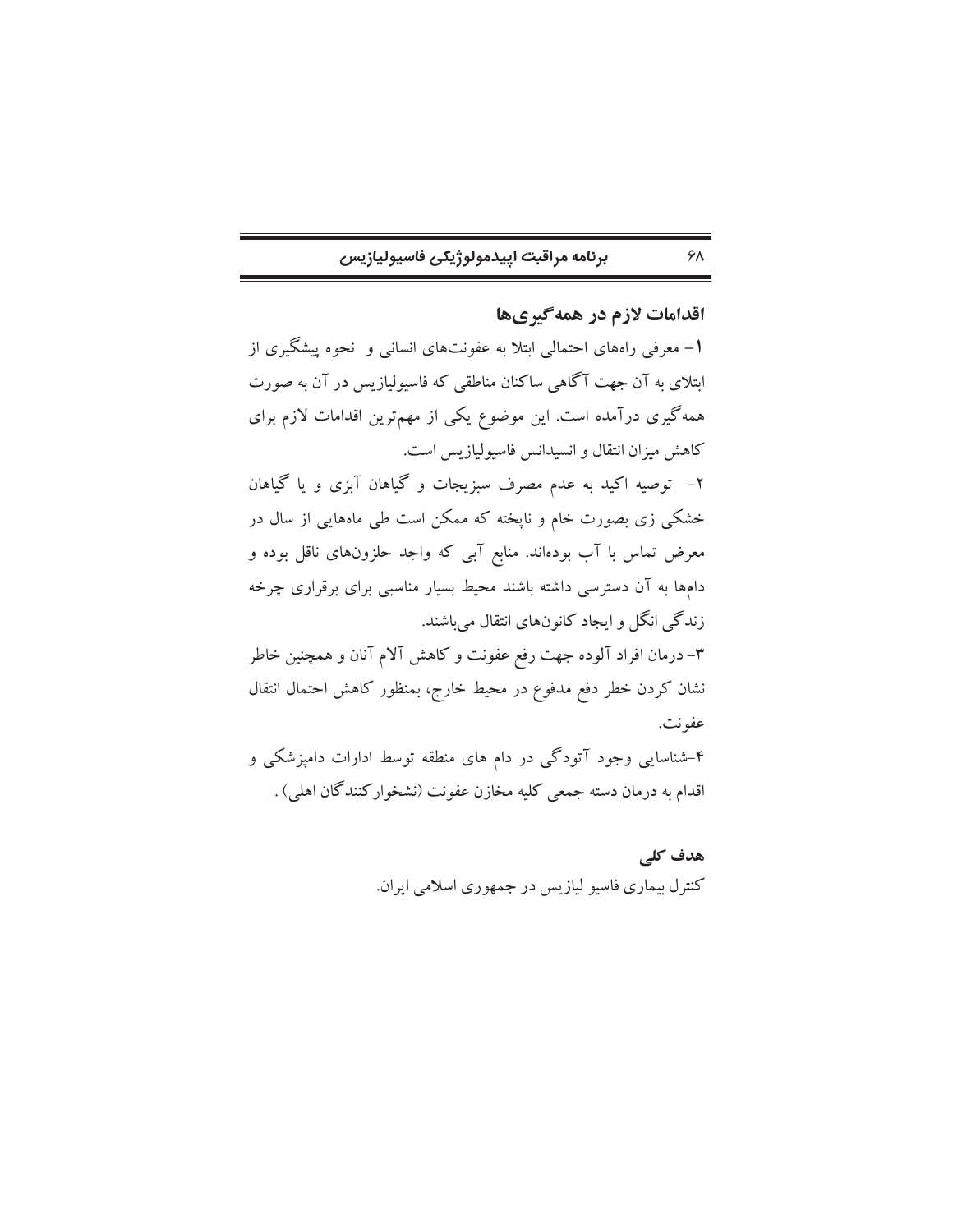# $99$

اهداف اختصاصي ۱- کاهش میزان بروز فاسیولیازیس در جمعیتهای انسانی ساکن در مناطق آندمىك. ۲– کاهش عوارض و هزینه های ابتلا به بیماری. ٣- افزايش آگاهي کارکنان بخش بهداشت و درمان. ۴– افزایش آگاهی جامعه در مورد راه های انتقال و پیشگیری بیماری فاسيو ليازيس. ۵– کاهش میزان بروز فاسیولپازیس در جمعیت دامی مناطق آندمیک.

# استراتژیهای برنامه جامع کنترل فاسیولیازیس در ایران

۱. تعیین یک کمیته کشوری فاسیولیازیس متشکل از افراد صاحبنظر با تخصص های مختلف مورد نیاز از سازمانهای مرتبط، به منظور کمک به مرکز مدیریت بیماریهای واگیر در خصوص مدیریت و تدوین یک استراتژی صحیح و علمی برای مبارزه با بیماری در كشور.

۲. برقرای ارتباط تنگاتنگ بین سازمانهای مختلف ذیربط، تعیین برنامه کاری برای هر سازمان، پیگیری و نظارت بر نحوه اجرای اقدامات مورد نظر در زمانهای معین و تقویت هماهنگم های درون بخشی و بين بخشي.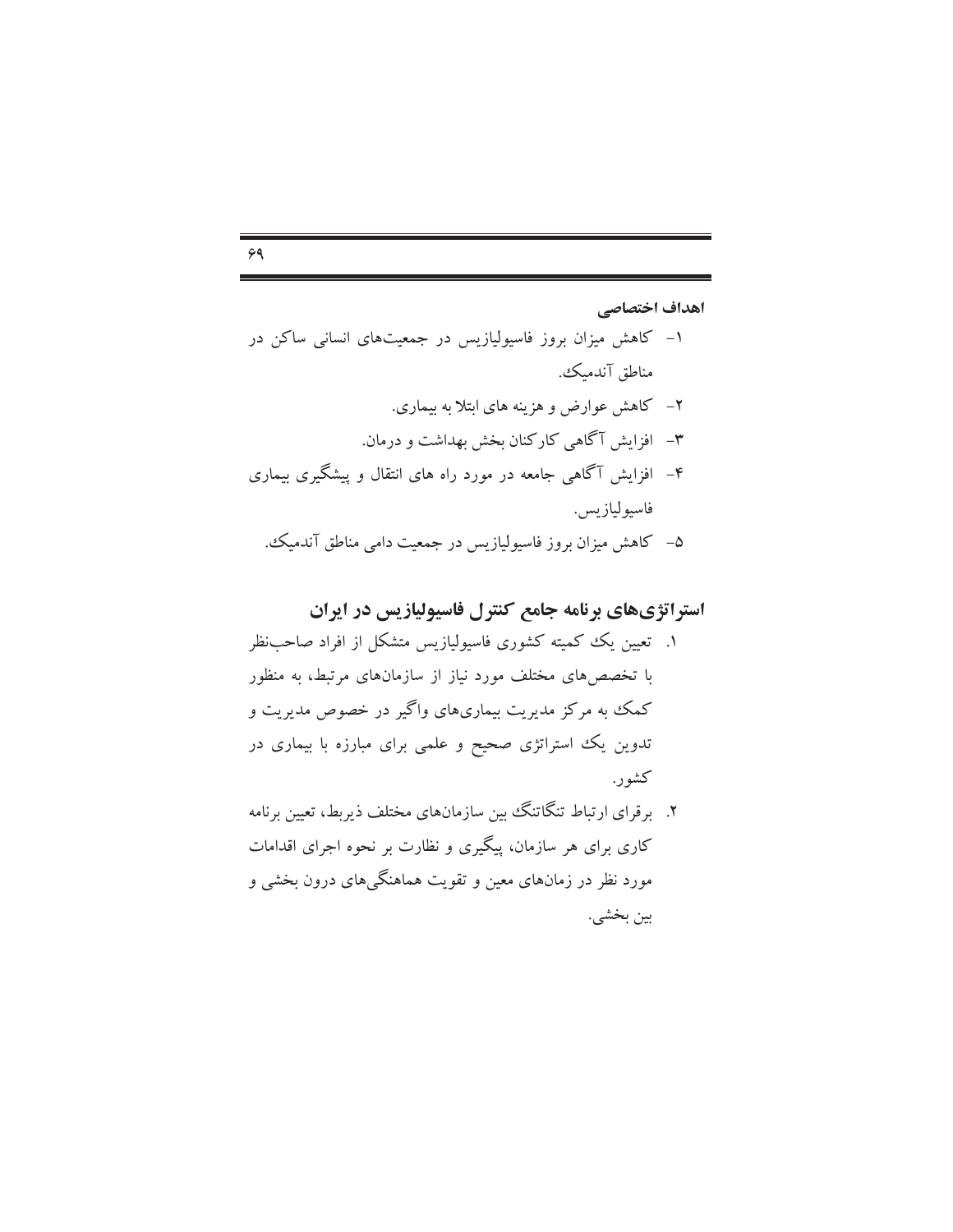# برنامه مراقبت اييدمولوژيكي فاسيوليازيس

 $V^{\star}$ 

- ۳. برقرای ارتباط و جلب مشارکت سازمانهای بین المللی مرتبط (EMRO&FAO & WHO)
- ۴. آموزش عموم جامعه، به ویژه در مناطق در معرض خطر، با بهره گیری از ظرفیتهای استانی (رسانهها).
- ۵. ارتقاء آگاهی کارکنان شاغل در نظام سلامت و شبکههای دامپزشکی در خصوص جنبههای مختلف فاسیولیازیس انسانی و حيواني.
	- ۶. پیماریایی و کشف موارد عفونتهای انسانی در مناطق مختلف.
- ۷. فراهم کردن و یا ارتقاء امکانات تشخیصی در سطح مراکز بهداشتی (خریداری کیتهای Kato-Katz و ELISA) و توسعه آزمایشگاههای تخصصی فاسیولیازیس جهت تشخیص به موقع و صحيح بيماري.
- ۸ آموزش کارکنان شاغل در مراکز بهداشتی استانهای مختلف کشور به منظور کسب توانایی در خصوص انجام آزمایشات اولیه غربالگری (انجام تست کاتو و تهیه نمونه سرم خون از م احعه كنندگان).
- ۹. تهیه داروی ایگاتن به میزان مورد نیاز کشور از طریق مرکز مدیریت بیماریهای واگیر وزارت بهداشت و ارسال آن به مراکز بهداشتی نواحي در معرض خطر در کشور.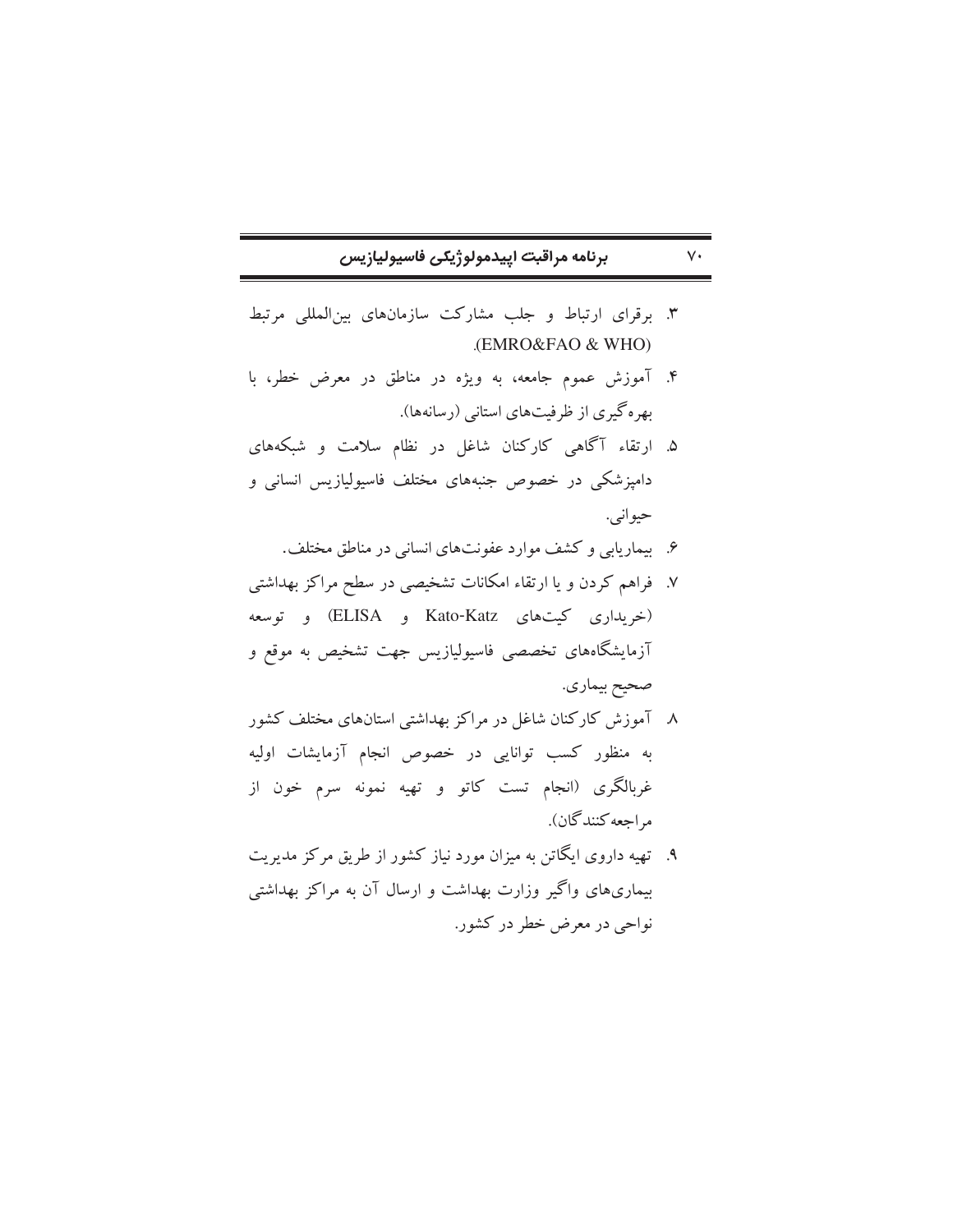$\vee$ 

وظايف و فعاليتها وظایف و فعالیت ها در قالب سطح بندی ارائه خدمات در کشور انجام مي شود: شرح وظایف سطوح مختلف نظام سلامت در مراقبت برنامه فاسيوليازيس وظایف و فعالیت های سطح کشوری ۱– اتخاذ سیاست های کلان و جامع بر اساس یافته های علمی و امكانات اجرايي كشور ۲– تقویت و گسترش هماهنگیهای بین بخشی با سازمانهای ذیربط. ۳– تقویت و گسترش هماهنگی های درون بخشی و بین بخشی با سازمان های مرتبط ۴– تشکیل کمیته فنی کشوری و برگزاری جلسات آن برحسب نیاز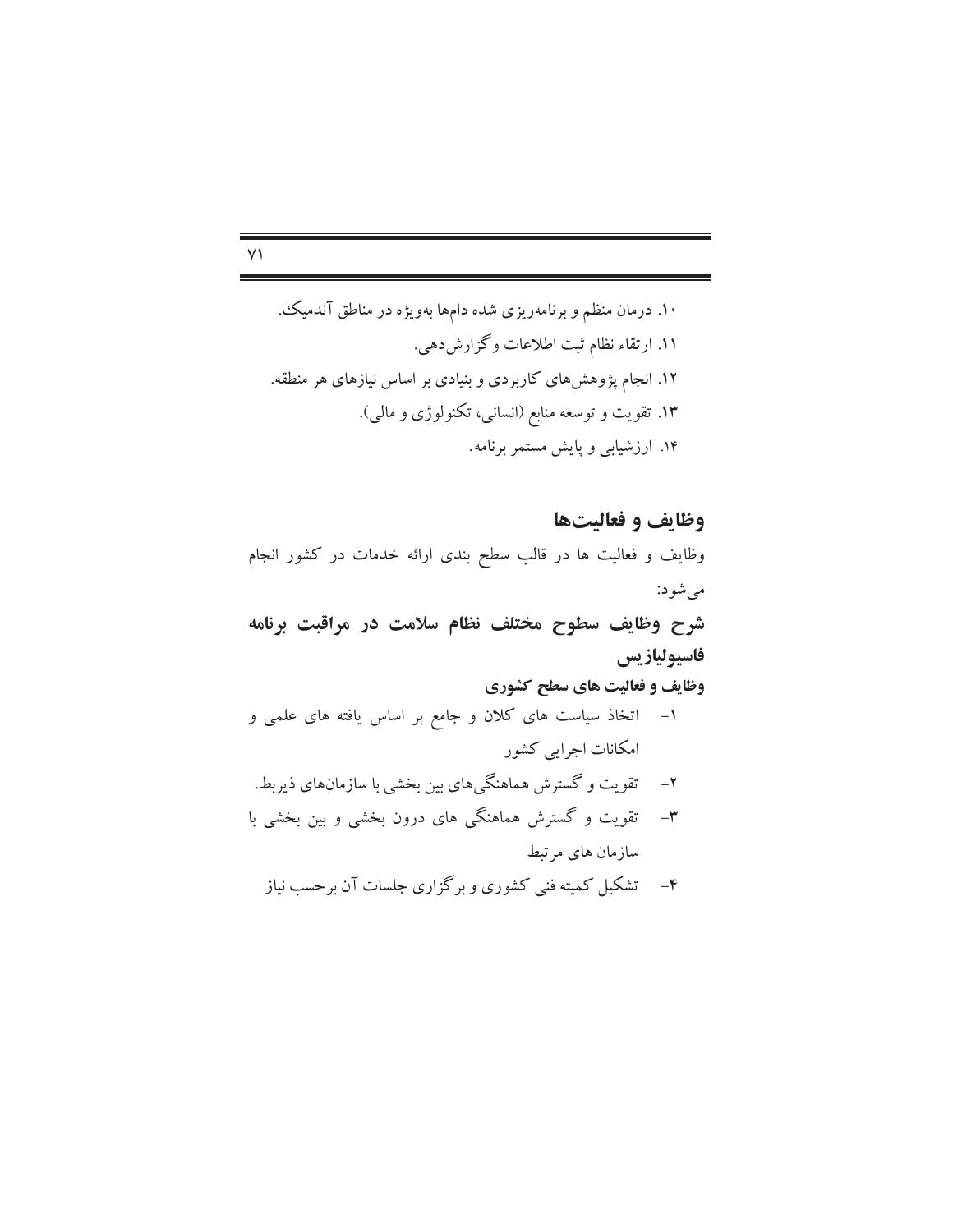$YY$ 

- بازنگری اولیه و مستمر فرم های مراقبت،گزارش دهی با هدف  $-\Delta$ بهبود نظام ثبت و گزارش دهي.
- بازنگری در پروتکل مراقبت بیماری بر اساس آخری یافتههای  $-\epsilon$ علمي واجرايي.
- ۷– برنامهریزی، نظارت، مراقبت و ارزشیابی بر اجرای برنامه مبارزه با بيماري.
- تعیین اولویتهای تحقیقی جهت اجرا در مناطق مختلف کشور با  $-\lambda$ کمک اعضای کمیته کشوری فاسیولیازیس و اعلام آن به مراکز دانشگاهی جهت اجرا.
- ۹– تعیین دقیق سیمای انتشار بیماری در دام ها و انسان ها و تعیین نقاط ۔<br>آلودہ کشور با جلب ہمکاری سازمان دامیز شک<u>ی</u>.
- ۱۰– بهرهگیری از همکاری افراد صاحب نظر و مشاوره مستمر با آنان در زمینه برنامهریزی در سطح کلان.
- ۱۱– ایجاد هماهنگیهای لازم در سطوح مختلف اجرایی و ستادی بخش بهداشت در جهت اجراي برنامه.
- ۱۲– تهیه و تدوین و توزیع متون آموزشی و کمک آموزشی،تنظیم برنامه های آموزشی برای سطوح مختلف شامل: گردهمایی سالیانه کشوری ،کارگاه های آموزشی.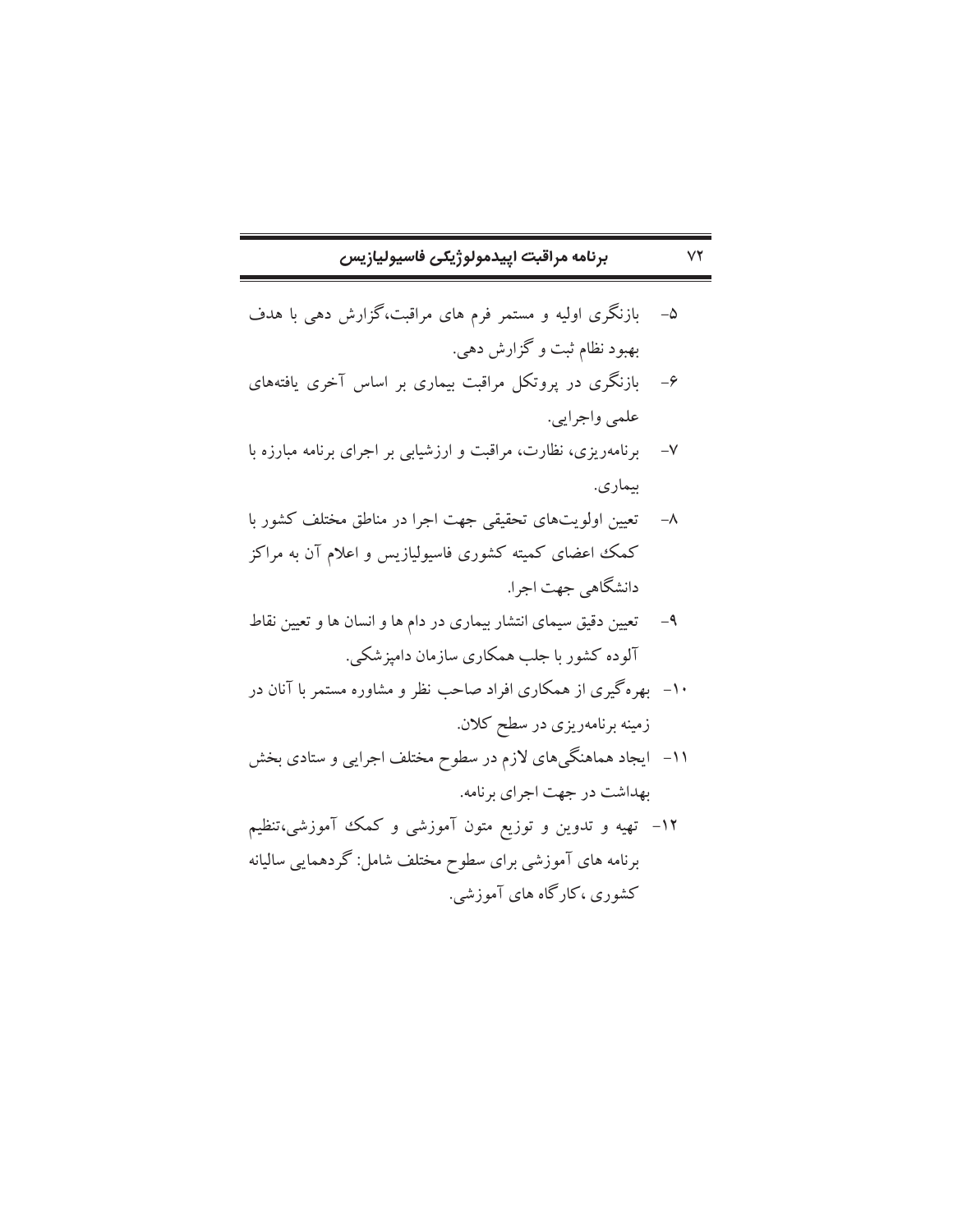- ۱۴– جمع آوری آخرین دستاوردهای علمی مبارزه با بیماری و در اختیار قرار دادن آنها در حوزه معاونت بهداشتی ، دانشگاهها و دانشكدهها.
	- ۱۵– جمع آوری ،تجزیه و تحلیل دادهها.
- ۱۶– تهیه و ارائه گزارش اجرای برنامه و تهیه پس خوراند به سطوح محيطي.
- ١٧- گزارش وضيعت بيماري به سازمان هاي بين الملل. ۱۸– پیش بینی و پیگیری تهیه داروهای مورد نیاز درمان مواردآلوده انسانی از طریق مجامع بین المللی و توزیع آن بین دانشگاهها.

وظایف و فعالیتهای سطح دانشگاه(استانی)

تقویت و گسترش هماهنگیهای بین بخشی در استان با  $-1$ سازمانهای ذیربط (باید توجه داشت که موفقیت و دسترسی به اهداف هر برنامه مستلزم ایجاد هماهنگی بین بخشی مداوم و مستمر بین بخش بهداشت و دامپزشکی استان میباشد که می تواند با استفاده از امکانات موجود در هر دو بخش و همسو ساختن این

#### $\forall \check{r}$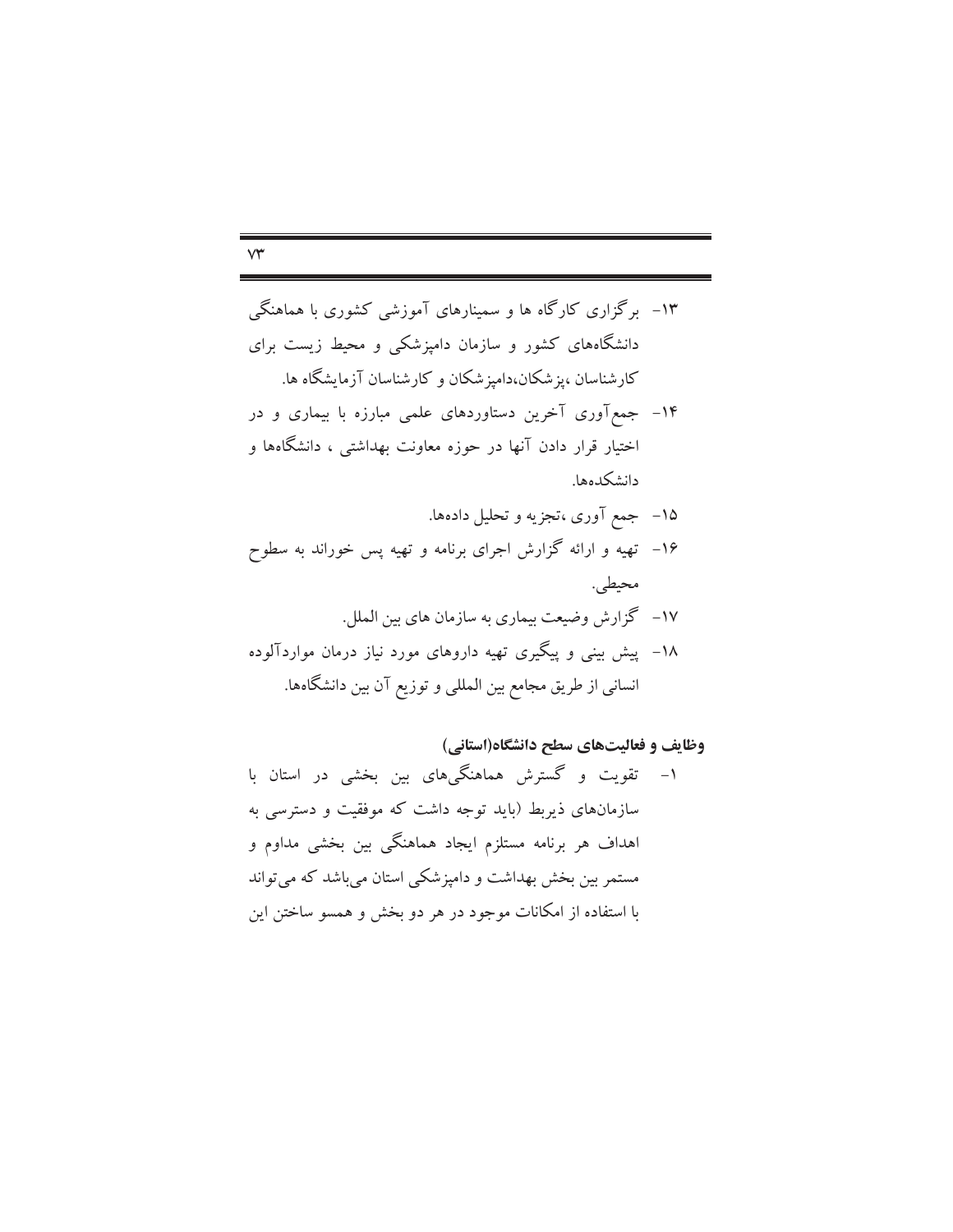| برنامه مراقبت اپيدمولوژيکی فاسيوليازيس |  |  |
|----------------------------------------|--|--|
|----------------------------------------|--|--|

 $V \mathfrak{F}$ 

امکانات و برنامهریزی صحیح مشترک در کنترل این بیماری گام بر دارند). تعیین یک کمیته استانی فاسیولیازیس در مناطق آندمیک جهت  $-1$ هماهنگ کردن برنامههای مبارزه با بیماری زیر نظر رییس دانشگاه.

- ٣- تهيه، تدوين و اجراي برنامه عملياتي ساليانه مراقبت بيماري فاسيوليازيس
	- ۴– اجرای برنامههای آموزشی و باز آموزی در سطوح مختلف.
- ۵– تهیه مطالب و جزوات آموزشی مناسب بر اساس راهنمای کشوری به منظور آموزش پرسنل و جامعه.
- ۶– هماهنگی با رسانههای گروهی به منظور تهیه و پخش برنامههای آموزشي.
- جمع آوری اطلاعات محیطی و دسته بندی و آنالیز و تهیه گزارش  $-V$ و ارسال آنها به بخشهای مورد نظر.
	- تعیین میزانهای شیوع و بروز فاسیولیازیس در سطح استان.  $-\lambda$ 
		- ۹– بررسی فاکتورهای خطر بیماری در سطح استان.
		- ۱۰– گزارش مستمر و ماهیانه انجام برنامه به سطوح کشوری.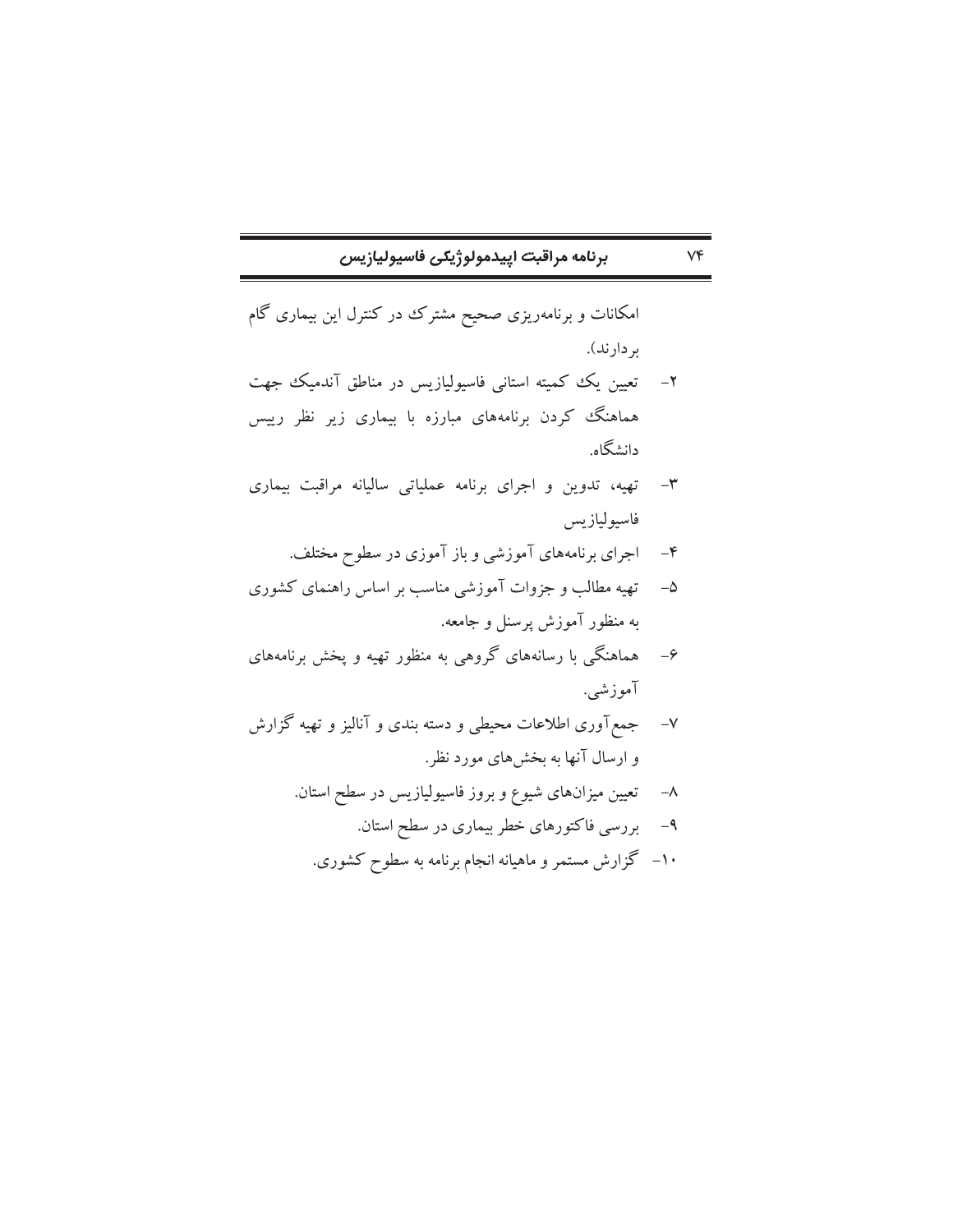$$
f_{\rm{max}}
$$

استان.

## $V\Delta$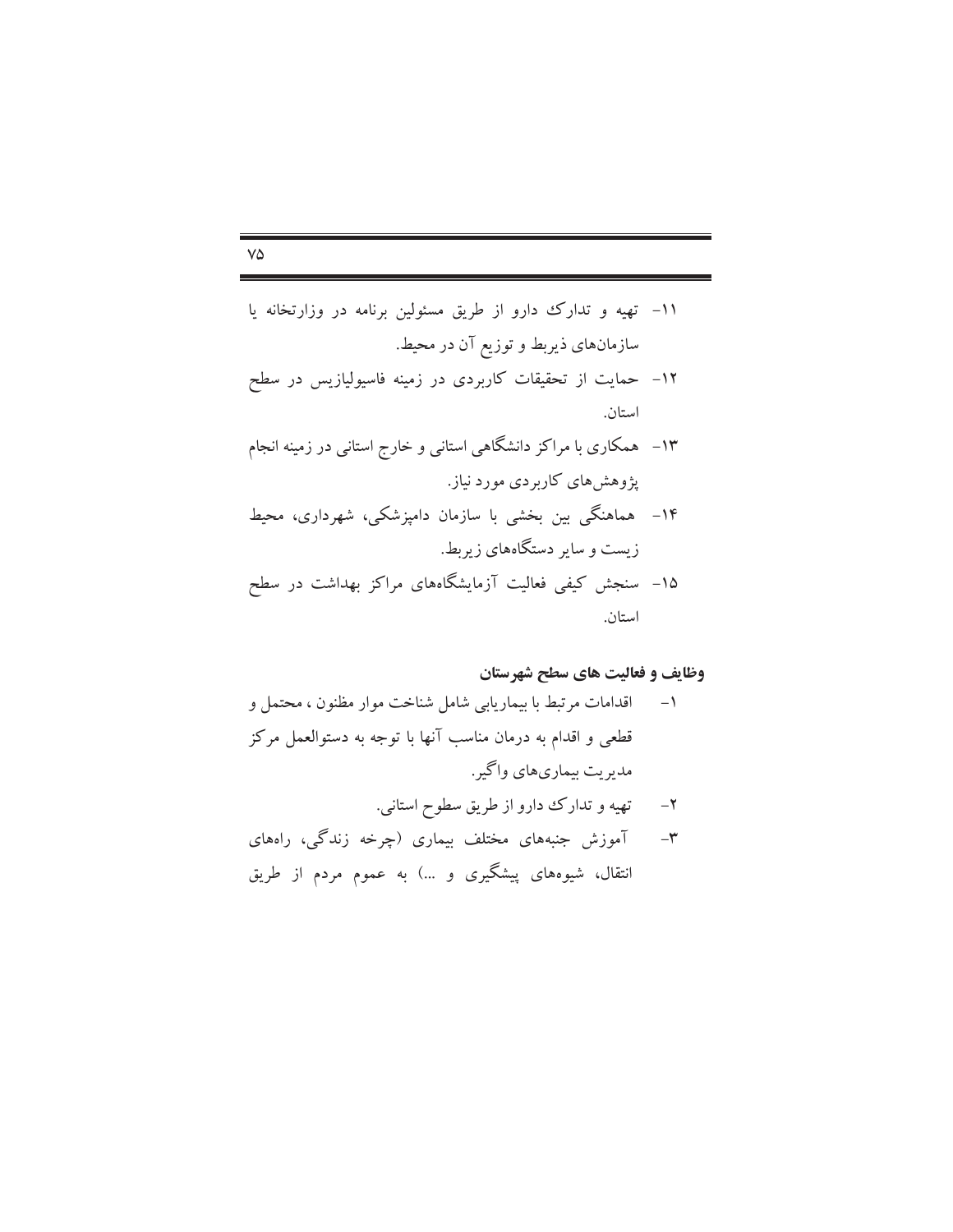## برنامه مراقبت اييدمولوژيكي فاسيوليازيس

 $\mathsf{V}\mathsf{P}$ 

رسانههای محلی و تهیه پمفلت، تراکت و آموزش چهره به چهره از طريق بهورزان و رابطين.

- آموزش نیروهای درگیر برنامه با همکاری سازمان دامپزشکی.  $-\epsilon$
- هماهنگیهای بین بخشی با سازمانهای دامپزشکی و محیط  $-\Delta$ زيست.
- جمع آوری اطلاعات مورد نیاز در خصوص شیوه زندگی، عادات  $-\epsilon$ غذایی، نوع سبزیجات مصرفی، نوع آب آشامیدنی، وضعیت تماس با دامها و هرنوع اطلاعی که به امر کنترل بیماری کمک كند.
- تشکیل شورای هماهنگی مبارزه با بیماریهای قابل انتقال بین  $-\sqrt{}$ انسان وحيوان در سطح شهرستان.
	- تبادل مستمر اطلاعات با شبکه دامیز شکی استان.  $-\lambda$
- پایش و نظارت مستمر بر چگونگی اجرای برنامه به منظور  $-4$ تشخيص انحرافات و اصلاح آنها.
- تجهیز حداقل یک آزمایشگاه در سطح شهرستان با همکاری  $-1$ . بخش خصوصي.
- ۱۱– برنامهریزی اصولی جهت پیگیری وضعیت افراد درمان شده (كنترل درمان).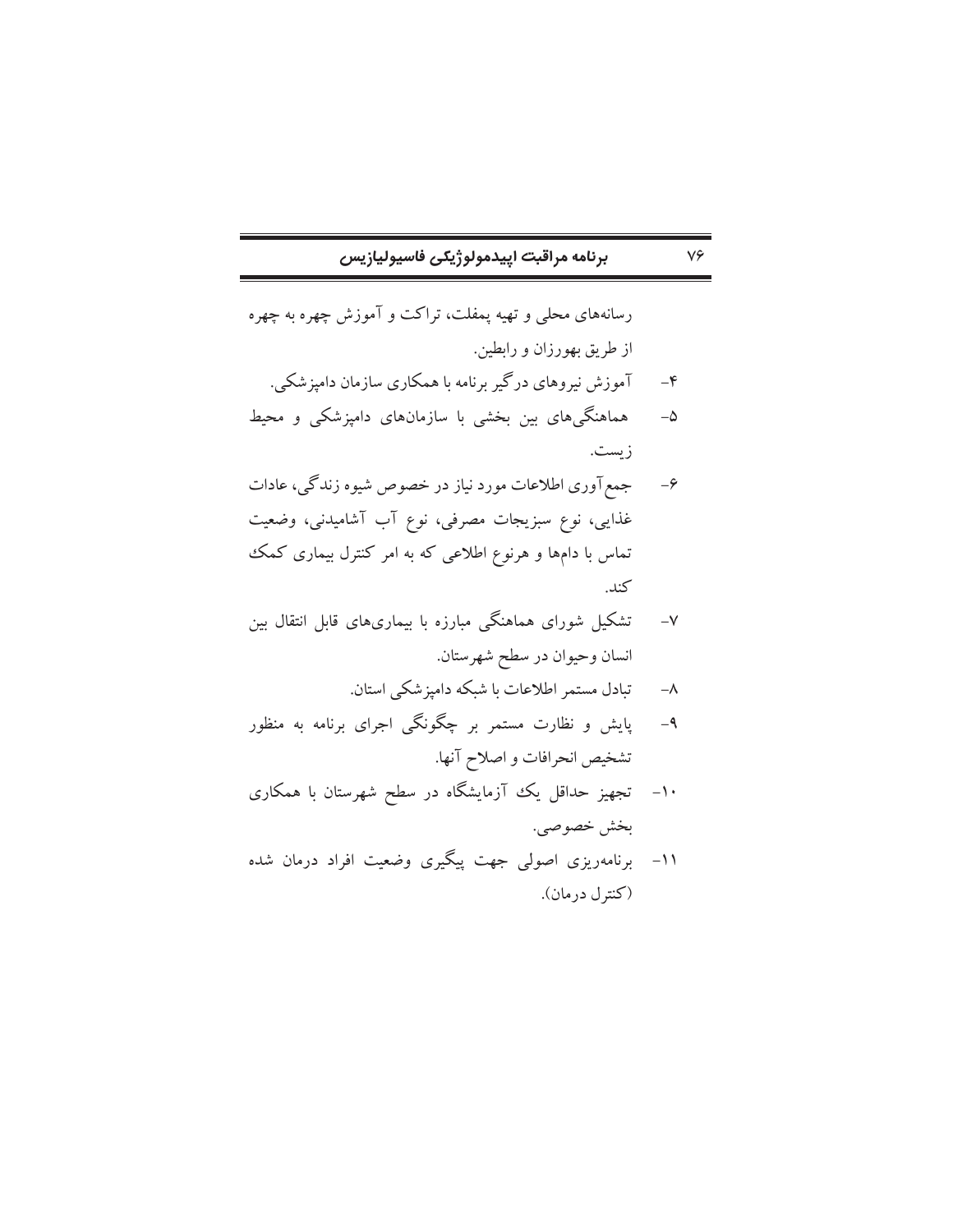۱۴– تهیه، تدوین و اجرای برنامه عملیاتی مراقبت بیماری در سطح شهرستان.

وظایف و فعالیتهای سطح محیطی (مراکز بهداشتی درمانی و خانههای بهداشت تابعه)

- ۱– آموزش مردم در روستاها توسط بهورزان و پرسنل مراکز بهداشتی درمانی روستایی و در شهرها توسط رابطین و مراکز شهری.
	- ۲- بررسی سیمای اپیدمیولوژیک بیماری در جمعیت تحت پوشش.
- شناخت موارد مظنون به بیماری وتکمیل فرم نمونه گیری و ارجاع  $-\mathbf{r}$ به آزمایشگاه واقدام به درمان و پیگیری موارد مثبت با هماهنگی مركز بهداشت شهرستان.
- ۴– در صورتی که مورد مثبت انتقال محلی باشد باید مراتب سریعا به ستاد شهرستان اطلاع داده شود.

#### $\mathsf{VV}$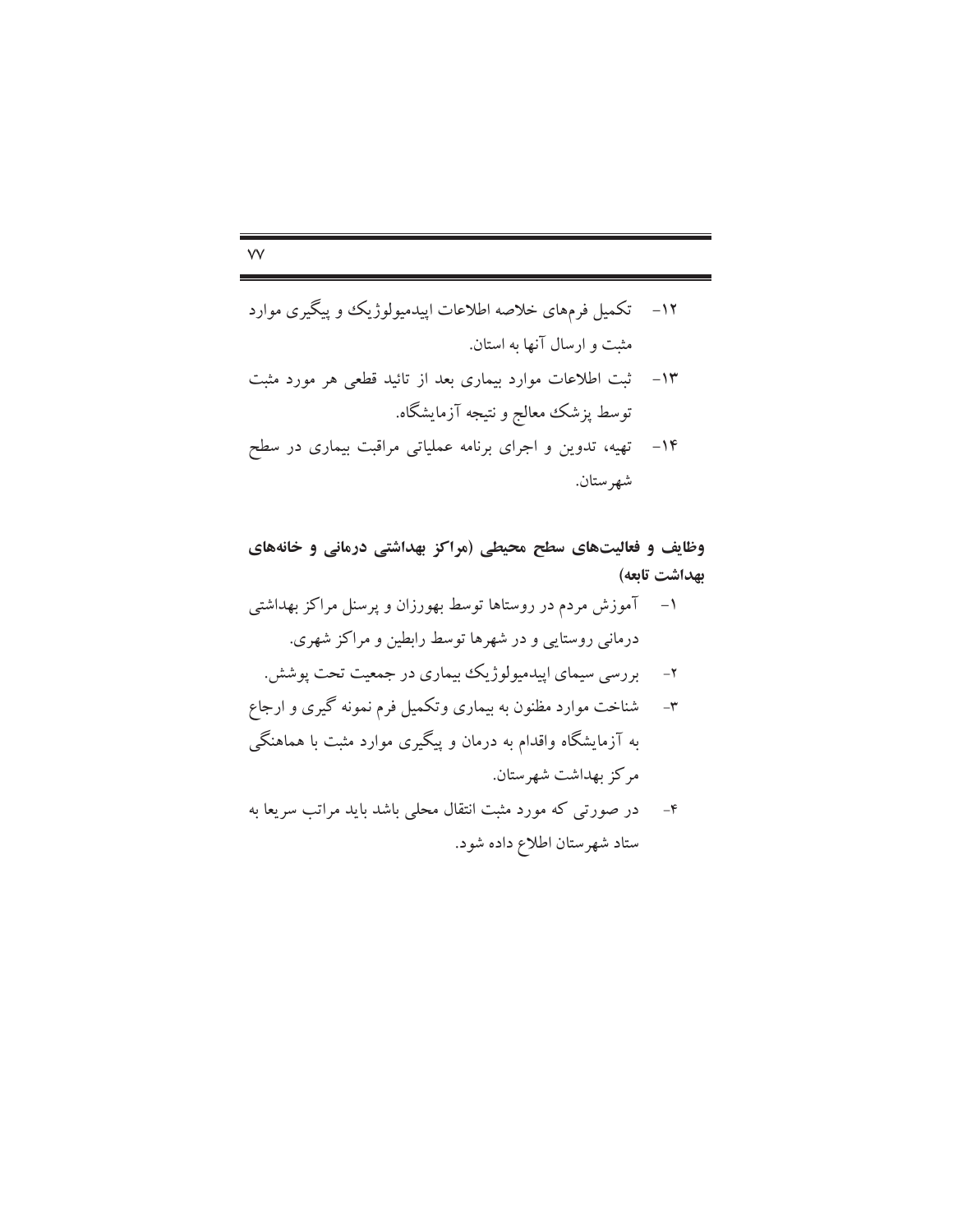| برنامه مراقبت اپيدمولوژيکی فاسيوليازيس |  |
|----------------------------------------|--|
|----------------------------------------|--|

- در صورتی که مورد مثبت وارد از سایر شهرستان های استان و یا  $-\Delta$ سایر نقاط کشور باشد مراتب به ستاد استان مورد نظر اطلاع داده شود.
- آموزش بهورزان تحت پوشش و رابطین مراکز شهری و سایر  $-\epsilon$ پرسنل و نیروهای درگیر برنامه به طور مداوم.
- نظارت بر برنامه های اجرایی و آموزشی توسط پرسنل خانه های  $-V$ بهداشت و مراكز.
- ۸– جمع آوری اطلاعات و دستهبندی طبق فرمهای موجود و ارسال آن به شهرستان.
	- همکاری در امر مبارزه با حلزون در منطقه تحت پوشش.  $-9$
- ۱۰- همکاری با نیروهای اعزامی از حوزه بهداشت و دامپزشکی به منظور بیماریابی و درمان موارد در انسان و دام.
- همکاری در انجام امور تحقیقاتی با مراکز دانشگاهی و تحقیقاتی  $-11$ داخل و خارج استان.

**VA**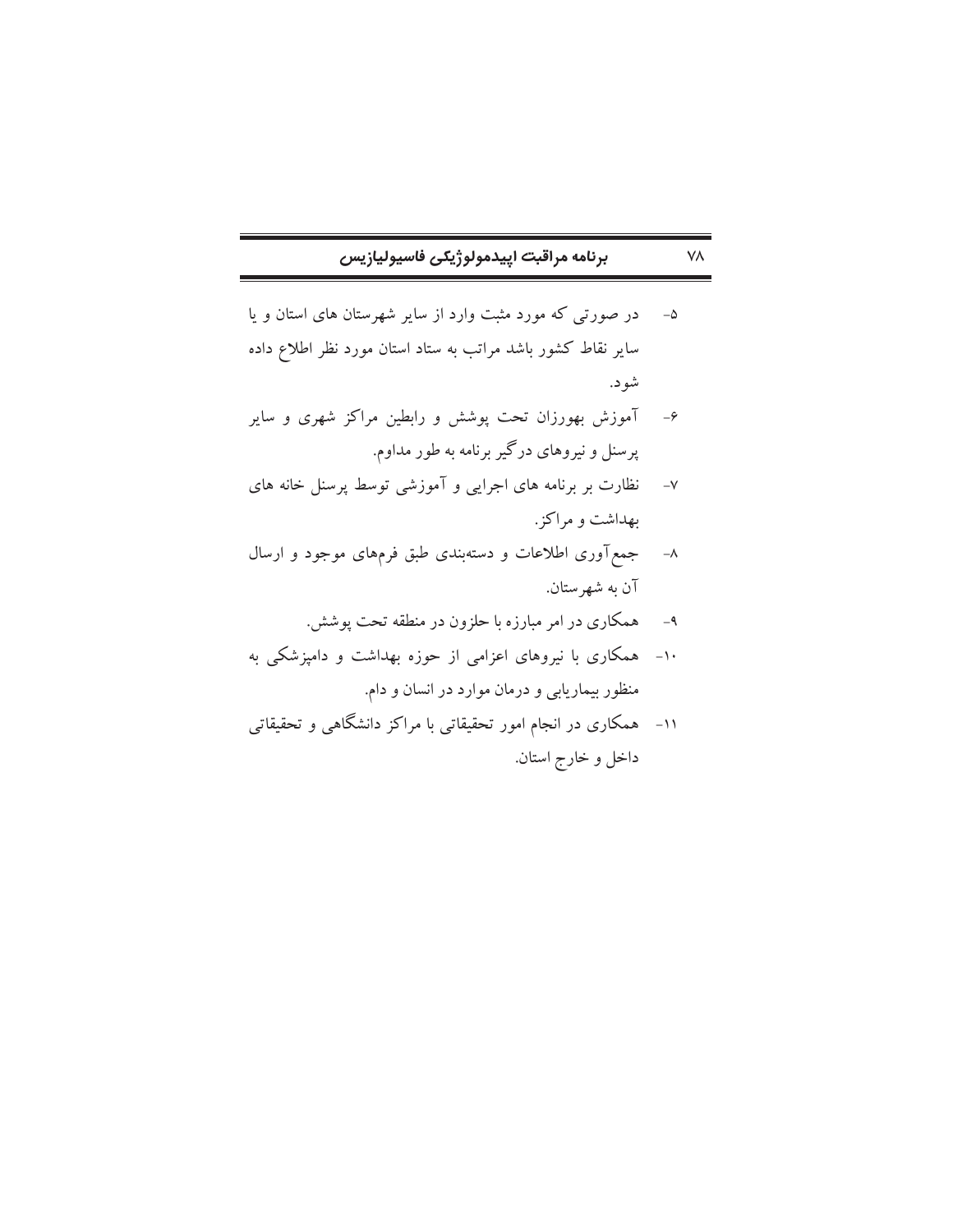$V<sup>q</sup>$ 

# فرمهای ثبت و جمع آوری و گزارش

دادههای نظام مراقبت فاسیولیازیس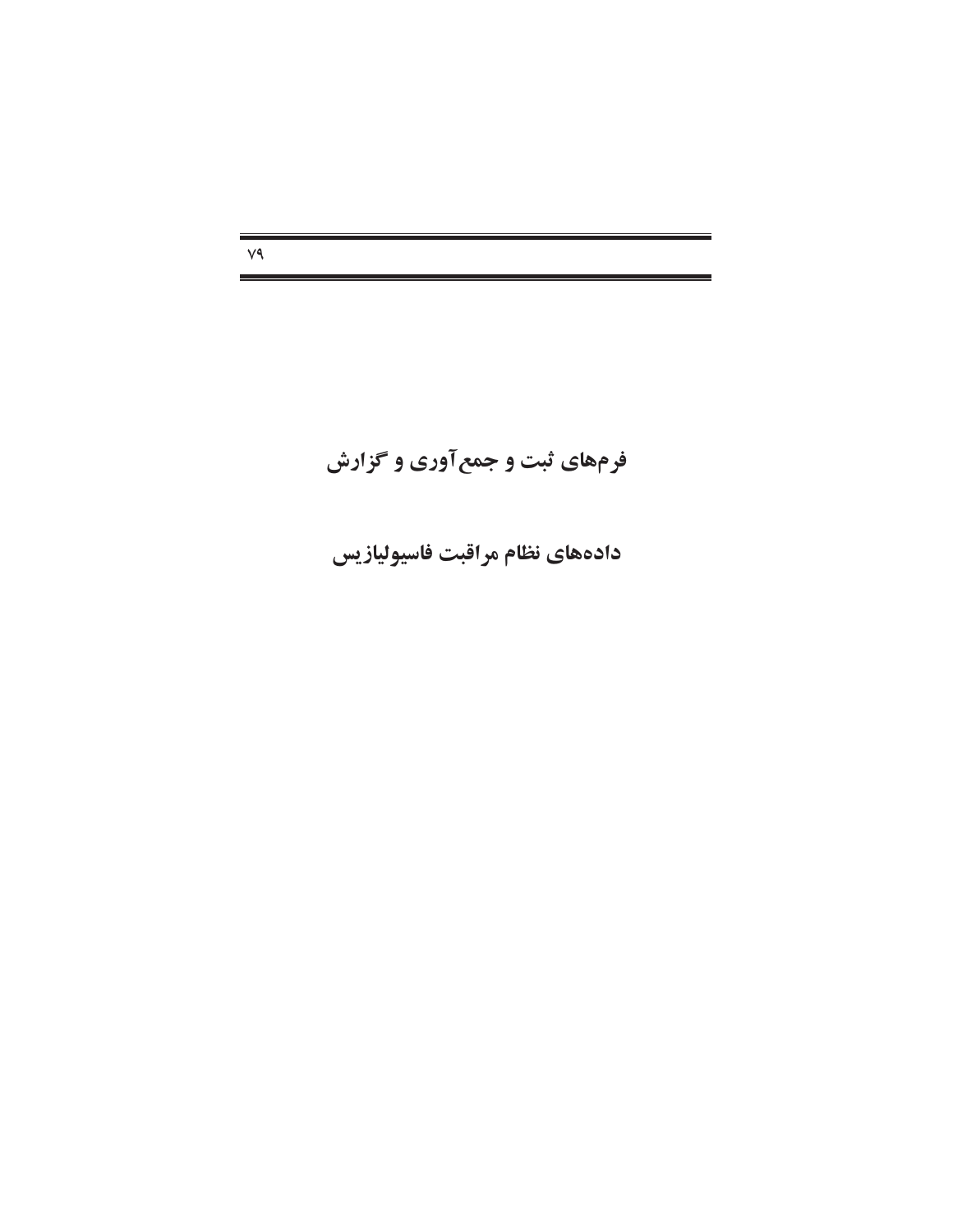$\wedge\cdot$ 

|       | وزارت بهداشت، درمان وآموزش پزشکی                                                                                                                                                                    |                                                        |                                                                                  |
|-------|-----------------------------------------------------------------------------------------------------------------------------------------------------------------------------------------------------|--------------------------------------------------------|----------------------------------------------------------------------------------|
|       | مركز بهداشت استان                                                                                                                                                                                   |                                                        |                                                                                  |
|       | مركز بهداشت شهرستان                                                                                                                                                                                 |                                                        |                                                                                  |
|       | فرم بیماریابی فاسیولیازیس (فرم شماره ۱)                                                                                                                                                             |                                                        |                                                                                  |
|       | نام يدر:                                                                                                                                                                                            |                                                        | نام ونام خانوادگی :                                                              |
|       |                                                                                                                                                                                                     | جنس:                                                   | سن :                                                                             |
| ميزان | شغل فرعي:                                                                                                                                                                                           |                                                        | شغل اصلي:                                                                        |
|       | تعداد افراد خانوار:                                                                                                                                                                                 |                                                        | تحصيلات :                                                                        |
|       |                                                                                                                                                                                                     |                                                        | آدرس محل سکونت:                                                                  |
|       |                                                                                                                                                                                                     |                                                        | تلفن:                                                                            |
|       |                                                                                                                                                                                                     |                                                        | علائم بيماري:.                                                                   |
|       | در صورت داشتن هر یک از علائم دور آن خط کشیده شود.<br>تب دردشکم اختلالات گوارشی کھیر مشکلات تنفسی درد عضلات درد<br>آیا بیمار در چند ماه گذشته سابقه مصرف سبزیجات خود روی محلی(آبزی وخشکی زی) یا سایر |                                                        | در ناحیه شانه مسلم کم خونبی<br>زردی خارش پوست<br>تاريخ شروع اولين علائم بيماري : |
|       |                                                                                                                                                                                                     | <b>سبزیجات خام دارد</b> ؟     بل <sub>ی</sub> خیر      |                                                                                  |
|       | آیا بیمار در چند ماه گذشته سابقه نوشیدن آب های سطحی ِ یا شنا در آن را دارد ؟                                                                                                                        |                                                        |                                                                                  |
|       |                                                                                                                                                                                                     | خير                                                    | بلى                                                                              |
| خير   | بلى                                                                                                                                                                                                 | آیا فرد دیگری در خانواده مبتلا به فاسیولیازیس شده است؟ |                                                                                  |
|       |                                                                                                                                                                                                     |                                                        | تعداد مبتلايان:                                                                  |
| خير   | بلي                                                                                                                                                                                                 | آیا فرد سابقه مسافرت در ٦- ۲ ماهه گذشته را دارد؟       |                                                                                  |
|       |                                                                                                                                                                                                     |                                                        | در صورت جواب مثبت محل مسافرت ذکر گردد.                                           |
|       |                                                                                                                                                                                                     | نام ونام خانوادگی وامضاء تکمیل کننده پرسشنامه :        |                                                                                  |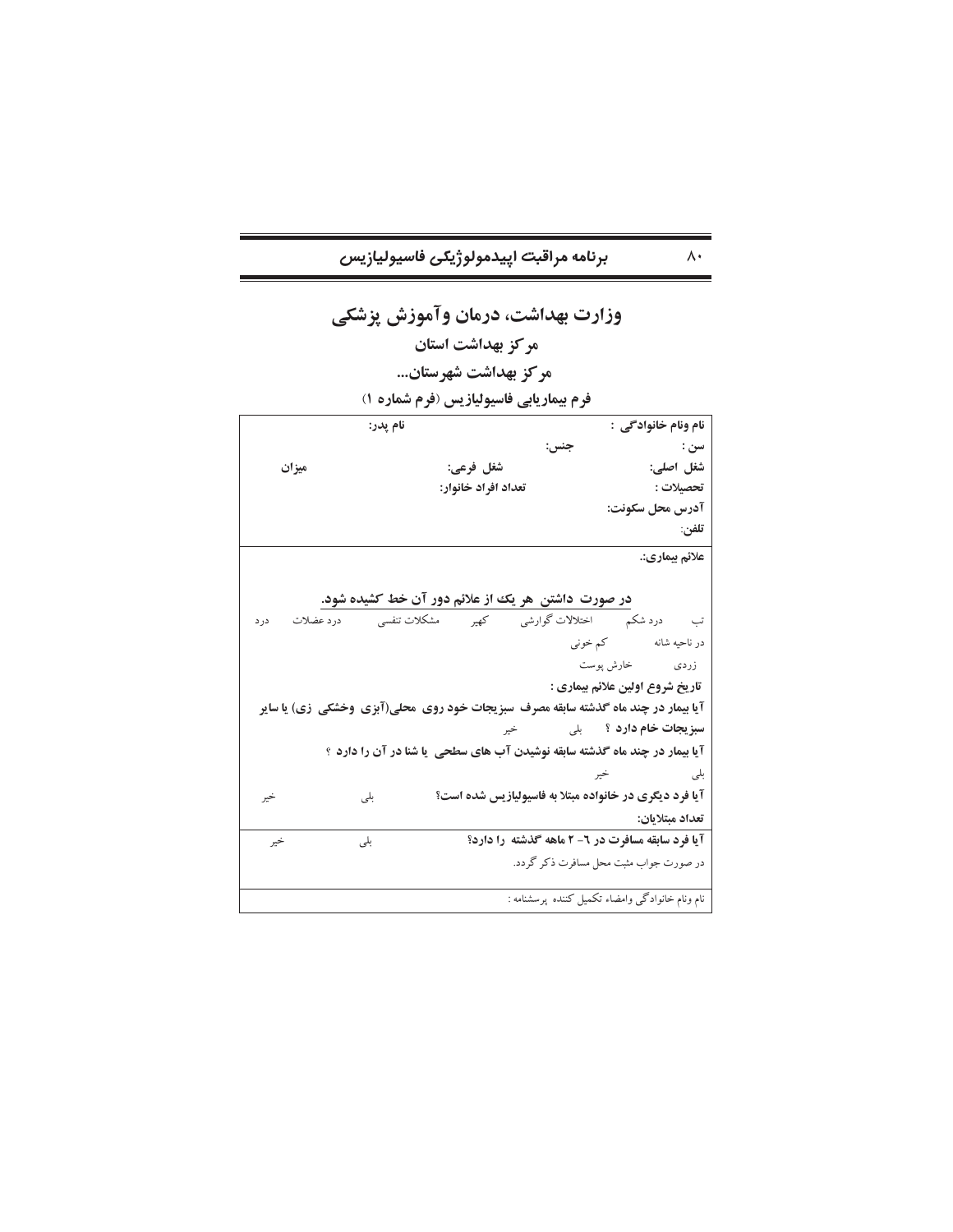|       | ڐ                     |                                                                 |                   |                                                                                                                                     | آورس                  |                                              | منبع گرارش بیماری:               |
|-------|-----------------------|-----------------------------------------------------------------|-------------------|-------------------------------------------------------------------------------------------------------------------------------------|-----------------------|----------------------------------------------|----------------------------------|
|       | $\tilde{\mathcal{C}}$ | خسن: زن:                                                        |                   | نام پدر:                                                                                                                            | نام خانوادگی:         |                                              | ۼ                                |
|       |                       | تعداد افراد خانواده:<br>چند نفر از افراد خانواده مبتلا شده اند؟ |                   | تحصيلات:                                                                                                                            | شغل فوعى:             |                                              | شغل اصلي:                        |
|       | ته:<br>ا              | روستا:                                                          | ساكن: شهر:        |                                                                                                                                     |                       | آدرس سکونت قبلی(بیش از ۲ ماه):               | آدرس سكونت فعلى:                 |
|       |                       | J΄                                                              | ざ                 | –اگر در استانهای شمالی زندگی نمی کند آیا در ماه های گذشته به این استانها مسافرت کرده است؟                                           |                       |                                              |                                  |
|       |                       | Ĵ,                                                              |                   | –آیا بسابقه مصرف سبزیجات محلی(مانند خالواش) و یا مواد غذاین تهیه شده از مسبریجات محلی از قبیل نمک سبز،زیتون پرورده و غیره دارد؟ بلی |                       |                                              |                                  |
| ندارد | دارد                  | سابقه ابتلای قبلی :                                             |                   | –تاریخ تشخیص (تاریخ مراجعه به پزشک)                                                                                                 |                       |                                              | –تاريخ بروز اولين علائم بالبنير  |
| j.    | تأريخ.                | نوع آزمايشات:<br>-وسترن بلات(B)                                 | J.                | نوع آزمايشات:                                                                                                                       | $\int\limits_{0}^{1}$ | تاريخ                                        | نوع آزمايشات:<br>WBC-            |
|       |                       | –ايمونوالكتروفرز(C.C.LE)                                        |                   | ELISA-                                                                                                                              |                       |                                              | -BOS(درصد)                       |
|       |                       | – آنزیم های کبدی                                                |                   | – يمونو فلور سانس<br>-ممانعت ازهماگلوتيناسيون(IHA)                                                                                  |                       |                                              | $\bar{\mathbb{Z}}$<br>–مدفوع(تخم |
|       |                       |                                                                 |                   |                                                                                                                                     |                       |                                              | علائم باليني بيمار:              |
|       |                       |                                                                 |                   |                                                                                                                                     |                       |                                              | درمان :                          |
|       |                       | تاريخ                                                           |                   | نوع دارو :                                                                                                                          | دارد:                 | سابقه درمان قبلی : تدارد:                    |                                  |
|       | مادت مصر ف:           |                                                                 | تاريخ تجويز دارو: |                                                                                                                                     |                       | نام دارو:                                    | درمان فعلی :                     |
|       |                       |                                                                 |                   |                                                                                                                                     |                       |                                              | نام پزشک معالج:                  |
|       |                       | تاريخ تكميل فرم:                                                |                   |                                                                                                                                     |                       | نام و نام خانوادگی و امضاء تکمیل کننده فرم : |                                  |

 $\lambda$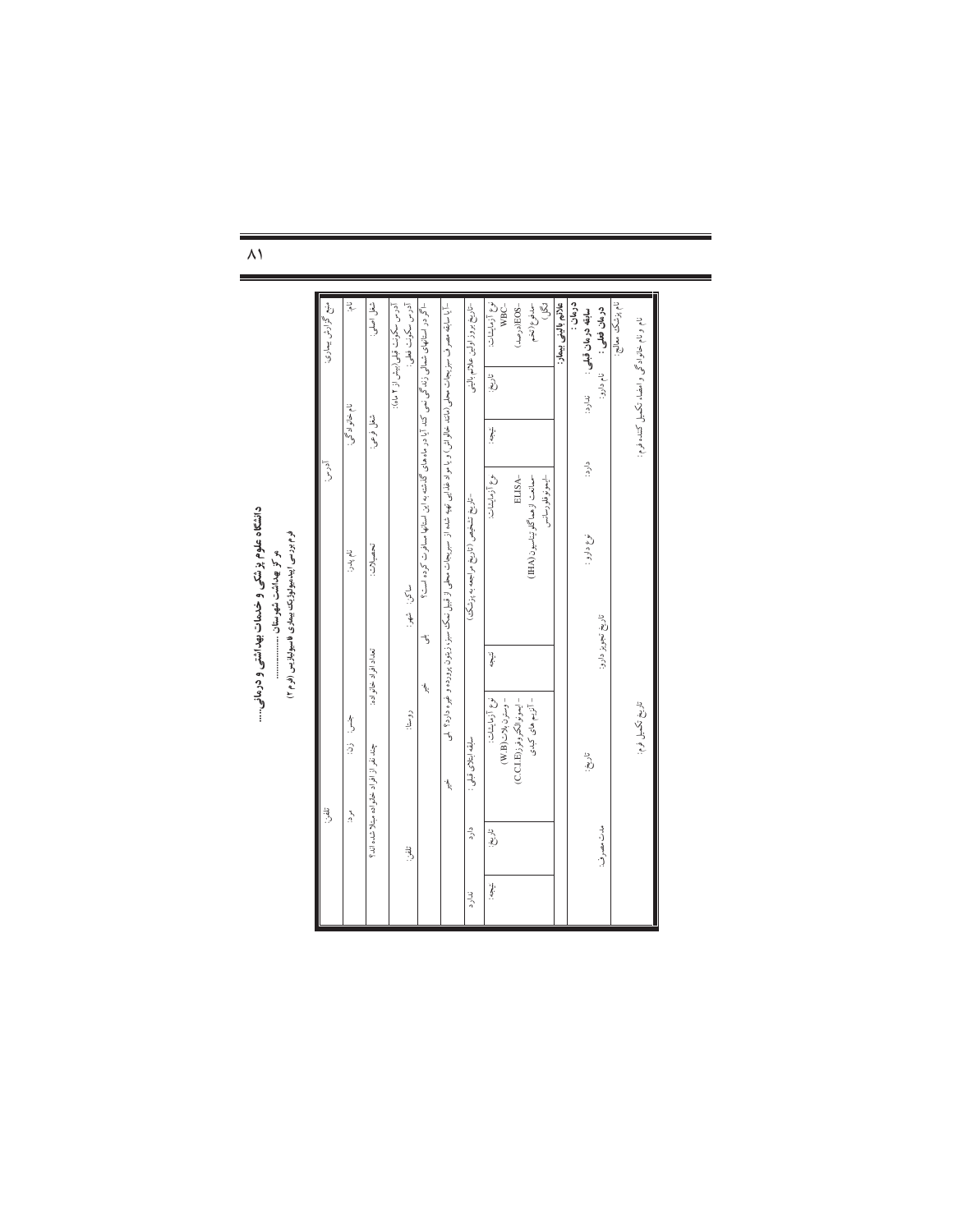| برنامه مراقبت اپيدمولوژيکی فاسيوليازيس                                                                                      |                        |                                |  |  |  |  |  |  |  | $\wedge$ ٢ |                                         |  |
|-----------------------------------------------------------------------------------------------------------------------------|------------------------|--------------------------------|--|--|--|--|--|--|--|------------|-----------------------------------------|--|
|                                                                                                                             |                        | رديف                           |  |  |  |  |  |  |  |            |                                         |  |
|                                                                                                                             |                        | سن                             |  |  |  |  |  |  |  |            |                                         |  |
|                                                                                                                             |                        |                                |  |  |  |  |  |  |  |            |                                         |  |
|                                                                                                                             | شغل                    |                                |  |  |  |  |  |  |  |            |                                         |  |
|                                                                                                                             | تاريخ بروز اولين علائم |                                |  |  |  |  |  |  |  |            | نام و نام خانوادگی و امضاء گزارش کننده: |  |
|                                                                                                                             |                        | علائم باليني بيمار             |  |  |  |  |  |  |  |            |                                         |  |
|                                                                                                                             |                        | گلبول سفید در<br>ميليمتر مكعب  |  |  |  |  |  |  |  |            |                                         |  |
|                                                                                                                             |                        | درصد<br>ائورينوفيلى            |  |  |  |  |  |  |  |            |                                         |  |
| دانشگاه/ دانشنده علوم پزشکی و خدمات بهداشتی درمانی شهرستان<br>فرم گزارش خلاصه اطلاعات موارد بیماری فاسیولیازیس(فرم شماره ۳) |                        | هماگلو تيناسيون<br>غير مستقيم  |  |  |  |  |  |  |  |            |                                         |  |
|                                                                                                                             | آزمایشات               | ايمونو<br>فلورسانس             |  |  |  |  |  |  |  |            |                                         |  |
|                                                                                                                             |                        | الايزا                         |  |  |  |  |  |  |  |            |                                         |  |
|                                                                                                                             |                        | وسترن<br>بلات                  |  |  |  |  |  |  |  |            |                                         |  |
|                                                                                                                             |                        | ايمونو<br>الكتروفرز            |  |  |  |  |  |  |  |            |                                         |  |
|                                                                                                                             |                        | تخم<br>انگل<br>در مدفوع        |  |  |  |  |  |  |  |            |                                         |  |
|                                                                                                                             | سكونت                  | شهر                            |  |  |  |  |  |  |  |            |                                         |  |
|                                                                                                                             |                        | روستا                          |  |  |  |  |  |  |  |            |                                         |  |
|                                                                                                                             |                        | محل مسافرت در ۲-۲ ماه<br>كذشته |  |  |  |  |  |  |  |            |                                         |  |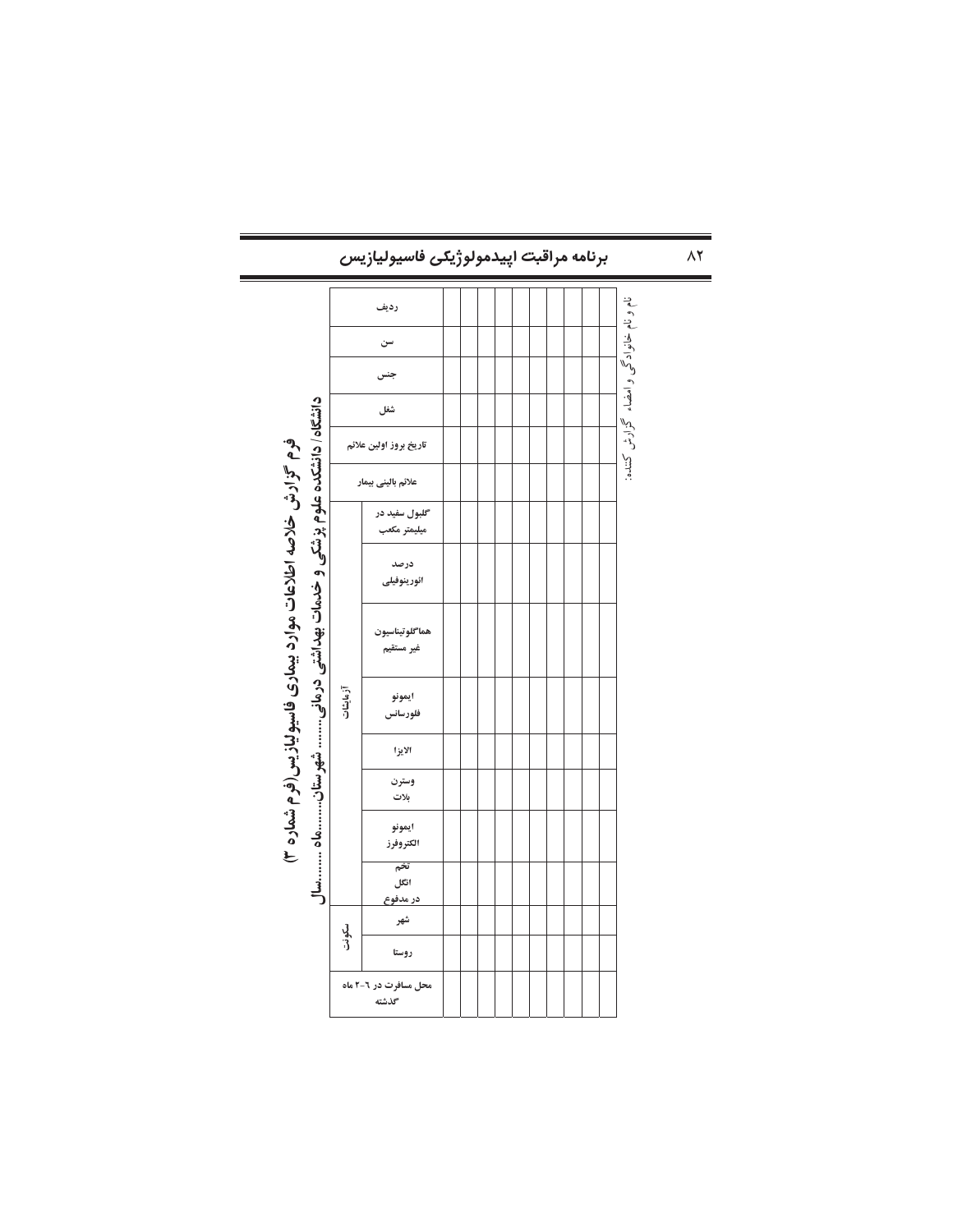منابع (Referrences)

- 1- Mas-Coma S. Bargues M.D. Valero M.A. Fascioliasis and other plant-borne trematode zoonoses. *International Journal for Parasitolog*y, 2005, 35:1255–1278.
- 2- World Health Organization. Control of foodborne trematodeinfections. *WHO Tech. Rep. Ser.* 1995; 849, 1– 157.
- 3- S. Mas-Coma, A. Rodriguez, M.D. Bargues, M.A. Valero, J.R Coello, & R, Angles. Secondary reservoir role of domestic animals other than sheep and cattle in fascioliasistransmission in the Northern BolivianAltiplano. *Research and Reviews in Parasitology,* 1997; *57:39-46.*
- 4- S. Mas-Coma. Parasitic diseases, global change and the developing world: the example of emerging fascioliasis. *Scientia Parasitologica*; 2007, 1:10-27.
- 5- Esteban J.G., Bargues M.D and Mas-Coam S. Gegraphical distribution , diagnosis and treatment of human fasciloiasis: a review, *Research and Reviwes in Parasitology.* 1998; 58-1: 13-42.
- 6- Mas-Coam Si, Esteban J.G. and Bargues M.D. Epidemiology of human fascioliasis: a review and proposed new calssicfication. *Bulletin of the WHO*, 1999; 72(4).
- 7- Chen M.G. and Mott K.E. Progress in assessment of morbidity due to *Fasciola hepatica* infection: a review of recent literature. *Tropical Disease Bulletin*. 1990; 87(4):  $R_1 - R_{38}$
- 8- Ashrafi K., Valero M.A., Panova M., Periago M.V., Massoud J., Mas-Coma. Phenotypic analysis of adults of

 $\wedge$   $\qquad$   $\qquad$   $\qquad$   $\qquad$   $\qquad$   $\qquad$   $\qquad$   $\qquad$   $\qquad$   $\qquad$   $\qquad$   $\qquad$   $\qquad$   $\qquad$   $\qquad$   $\qquad$   $\qquad$   $\qquad$   $\qquad$   $\qquad$   $\qquad$   $\qquad$   $\qquad$   $\qquad$   $\qquad$   $\qquad$   $\qquad$   $\qquad$   $\qquad$   $\qquad$   $\qquad$   $\qquad$   $\qquad$   $\qquad$   $\qquad$   $\qquad$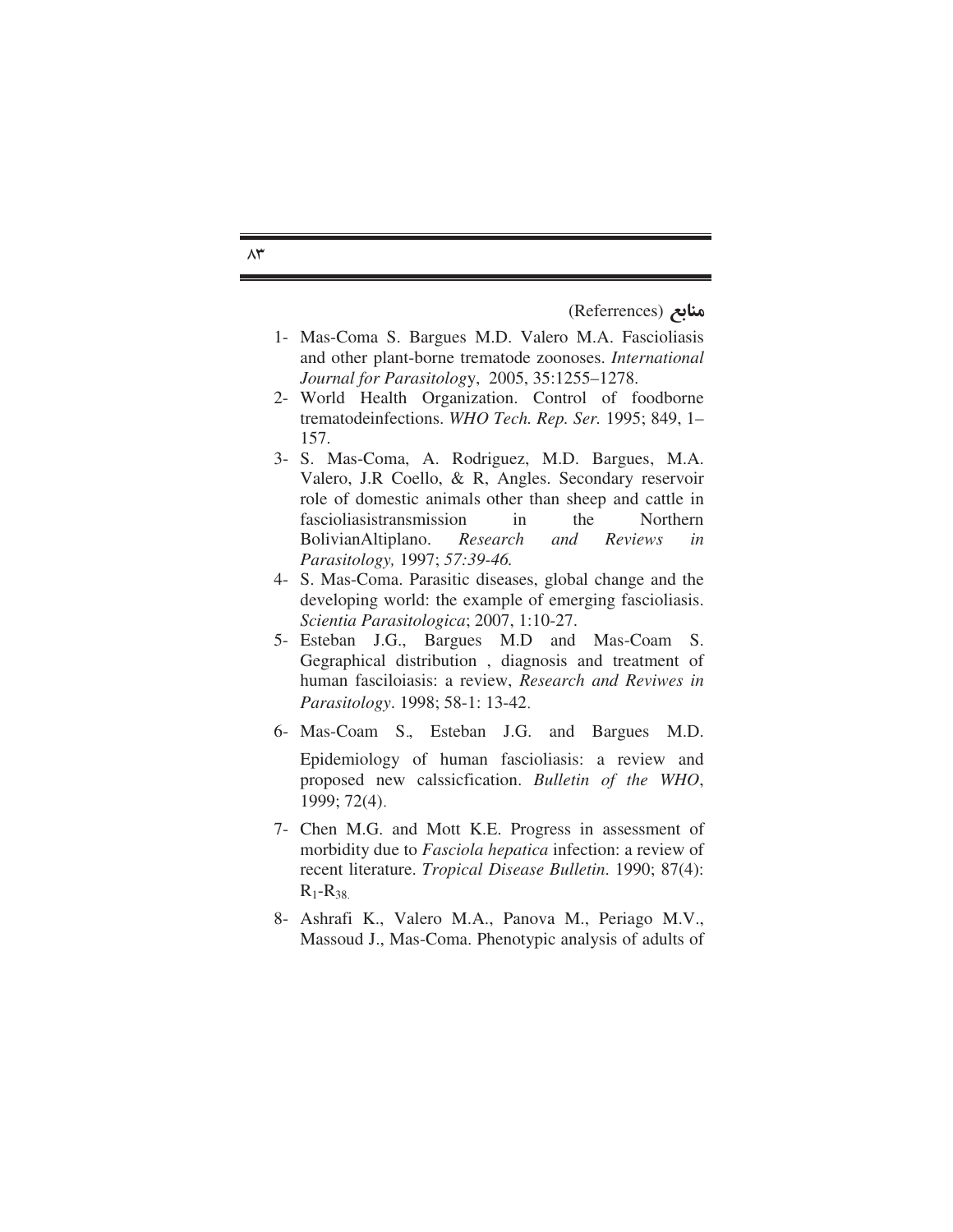منابع<br>۸۴ منابع

Fasciola hepatica, Fasciola gigantica and intermediate forms from the endemic region of Gilan, Iran.

*Parasitology International, 2006, 55:249-260.* 

- 9- Valero M.A., Periago M.V., El Sayed M., Ashrafi K., El Wakeel A., Mohamed M.Y., Desquesnes M., Curtale F. & Mas-Coma S. Phenotypic description of Fasciola hepatica/Fasciola gigantica intermediate forms from the human endemic area of the nile Delta, Egypt*. Infection, Genetics and Evolution*, 2008; 8: 51-58.
- 10- Mas-Coam S., Bargues M. D. Human liver flukes. A review. *Research and Reviwes in Parasitology,* 1997; 57:145-218.
- 11- Massoud. J. and Sajadi S. Susceptibility of different species of *Lymnaea* snails to mirocidia of *Fasciola gigantica* and *F. hepatica* in Iran. *Journal of Helminthology*, 1980; 54: 201-202.
- 12- Cruz-Reyes A. and Malek E.A. Suitability of six lymnaeid snails for infecion with *Fasciola hepatica*. *Veterinary Parasitology,* 1987; 24: 203-210.
- 13- Arfaa F., Movafagh K. and Mahdavi M. *Lymnaea gedrosiana*, an intermediate host of Fasciola hepatica in Iran. *Journal of Parasitology*, 1969; 55(1): 134-34.
- 14- Ashrafi K. Phenotypic and genotypic analysis of fasciolids and their relationships with lymnaid snails in Gilan province, northern Iran. Dissertation for Ph.D degree, Faculty of Health of Tehran University of Medical Sciences, 2004.
- 15- Ashrafi K, Massoud J., Khoubbane M., Ebadati N., Majidi-shad B., Rahmati B., Raji M., Hadiani M.,R., Najafi F., Valero M.A, Fuentes M.V., Bargues M.D., Mas-Coma S. The experimental demonstration of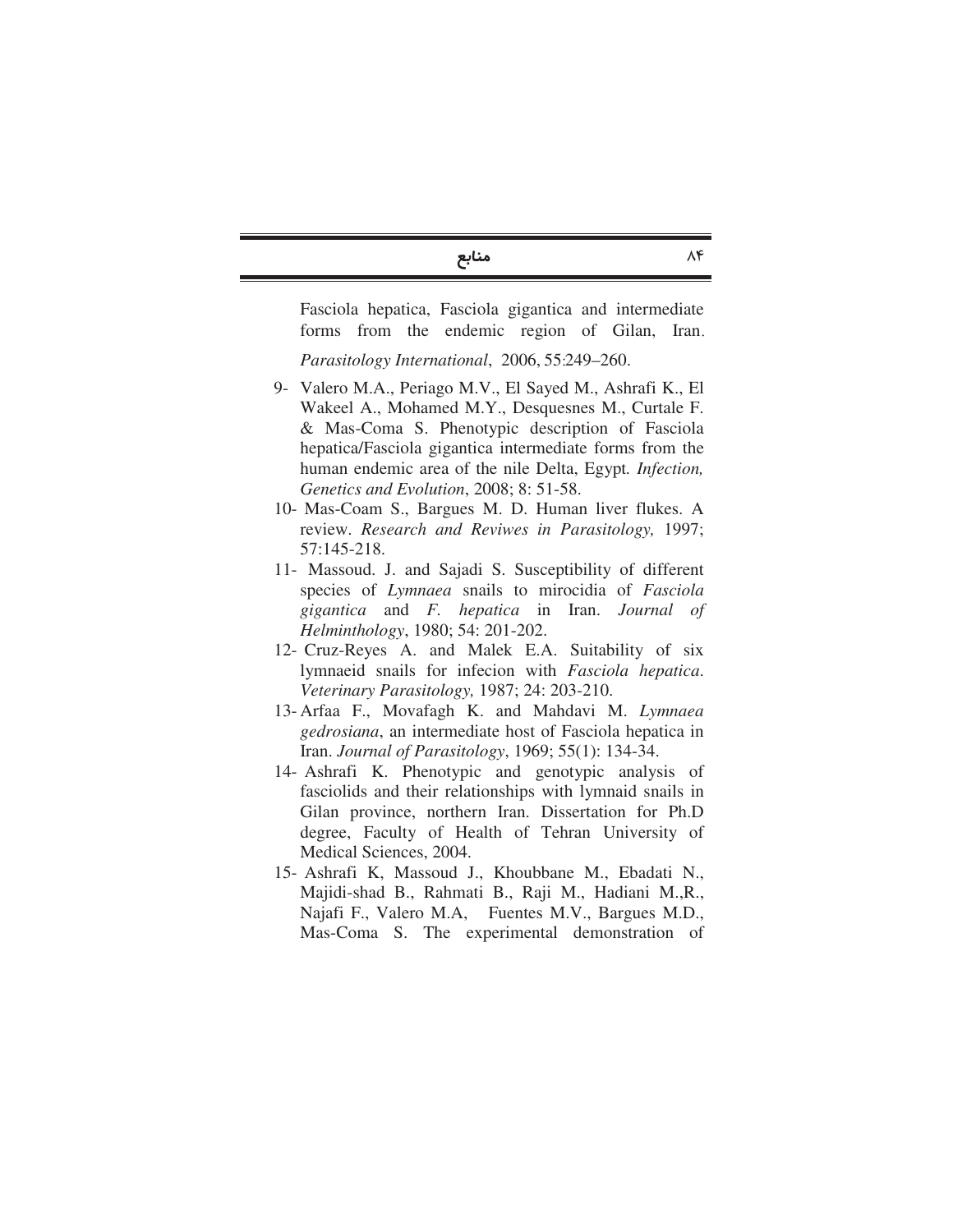*Lymnaea gedrosiana* as a potential intermediate host for transmission of fascioliasis in the endemic zone of Guilan province, Northera Iran. In: abstracts of  $9<sup>th</sup>$ European Multicolloquium of Parasitology, Valencia, Spain, 18-23 July 2004, P-278.

- 16- Mas-Coma, S., Bargues, M.D., Valero, M.A., Fuentes, M.V. Adaptation capacities of Fasciola hepatica and their relationships with human fascioliasis: from below sea level up to the very high altitude. In: Combes, C., Jourdane, J. (Eds.), Taxonomy, Ecology and Evolution of Metazoan Parasites, 2003; vol. 2. Perpignan University Press Perpignan, pp. 81–123.
- 17- Valero, M.A., Marcos, M.D., Fons, R., Mas-Coma, S.,. Fasciola hepatica development in experimentally infected black rat, Rattus rattus. *Parasitology research*, 1998; 84:188–194.
- 18- Valero, M.A., Panova, M., Comes, A.M., Fons, R., Mas-Coma, S. Patterns in size and shedding of Fasciola hepatica eggs by naturally and experimentally infected murid rodents. *Journal of Parasitology*, 2002; 88: 308– 313.
- 19- Esteban J.G., Flores A., Aguirre C., Strauss W., Angles R., and Mas-Coma S. Presense of very high prevalence and intensity of infection with *Fasciola hepatica* among Aymara childern from the Northern Bolivian Altiplano. *Acta Tropica*. 1997; 66: 1-14.
- 20- Gaillet P., Liance M., Rivolet D. and Houin R., Situaton de la fasciolose humanie en France, enquete retrospective portant sur les 30 dernieres annees. *Bulletin de la Societe Francaise de Parasitologie,* 1983; 1: 79-82.

 $\lambda \Delta$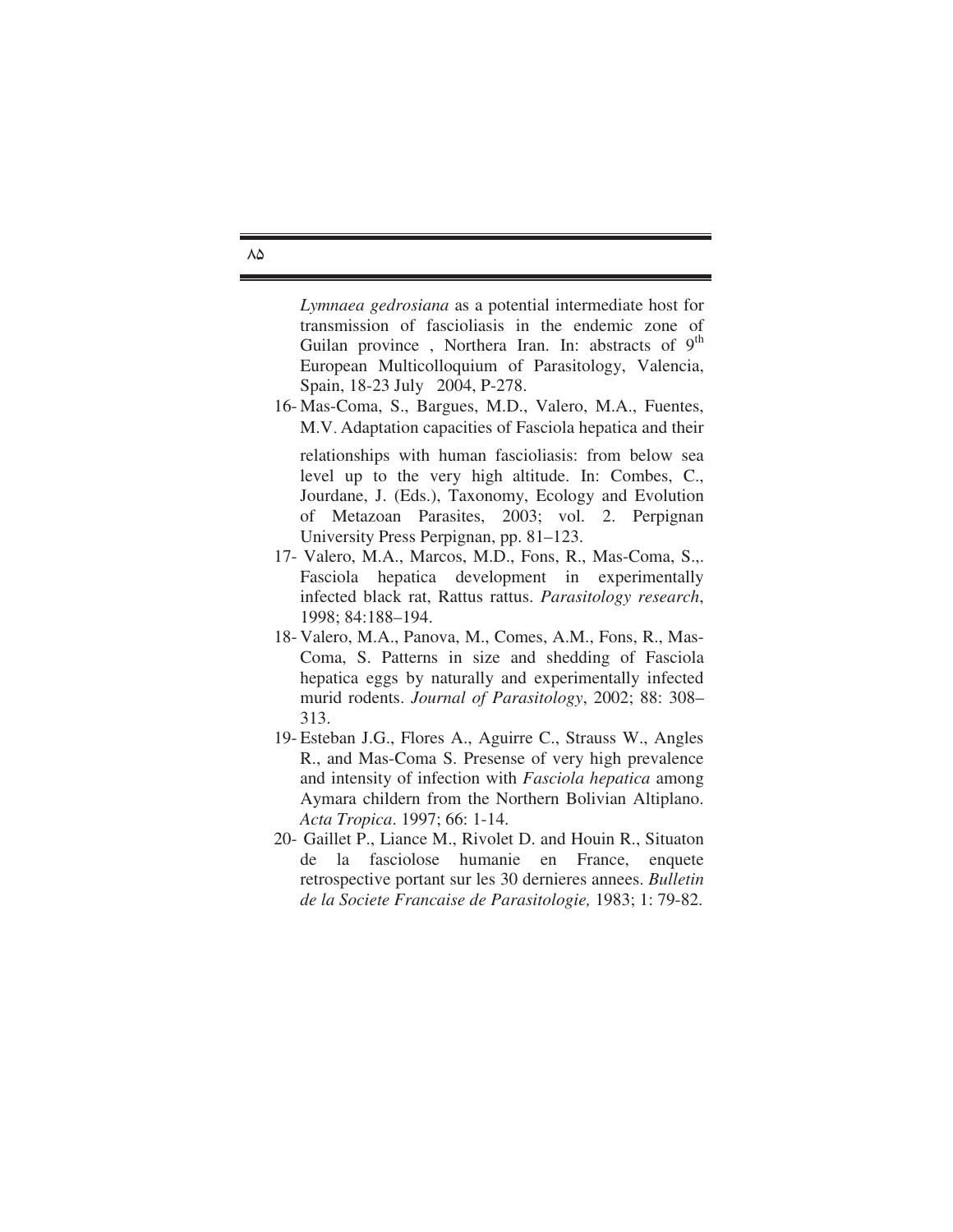منابع  $\lambda \beta$ 

- 21- Danis M., Nozais J.P. and Chandenier J. La distomatose a *Fasciola hepatica*. II: La Fasiolose humaine en France. *Action veterinaire*, 907: VII-VIII.
- 22- Sampaio Silva M.L. et al. Antigenic companents of excretory secretory products of adult *Fasciola hepatica* recognized in human infections. *American Journal of Tropical Medicine and Hygiene*, 1996; 54: 146-148.
- 23- Sorribes J., Pascual F.J., Aubary M.J., Gil-Benito A. and Mas-Coam S. La Fascioliasis en Espnia: revision de la casuistica humana en las dos ultimas decadas. In: VI congreso Nacional Y I congreso Iberico de Parasitologia (Cacres, Spain), Resumens de comunicaciones: 1989; 259.
- 24- Anonymous. Fasciola hepatica. *British Medical Journal*. 1969; 3:63.
- 25- World Health Organization. Control of foodborne trematode infections. *WHO Technical Series.* WHO, Geneva, 1995; 849:1-157.
- 26- Mas-Coam S. Human fascioliasis in Bolivia: a general analysis and a critical review of existing data. *Research and reviews in Parasitology*. 1995; 55: 73-93.
- 27- Esteban J.G., Flores A., Aguirre C., Strauss W., Angles R. and Mas- Coma S. Presense of very high prevalence and intensity of infection with *Fasciola hepatica* among Aymara childern from the Northern Bolivian Altiplano. *Acta Tropica*. 1997; 66: 1-14.
- 28- Angeles R., Strauss W, Ramirez S., Esteban J.G. and Mas-Coam S. Human Fascioliasis in Bolivia: Coprological surveys in different provinces of Department of La Paz. *Research and Reviews in Parasitology* 1997; 57: 33-37.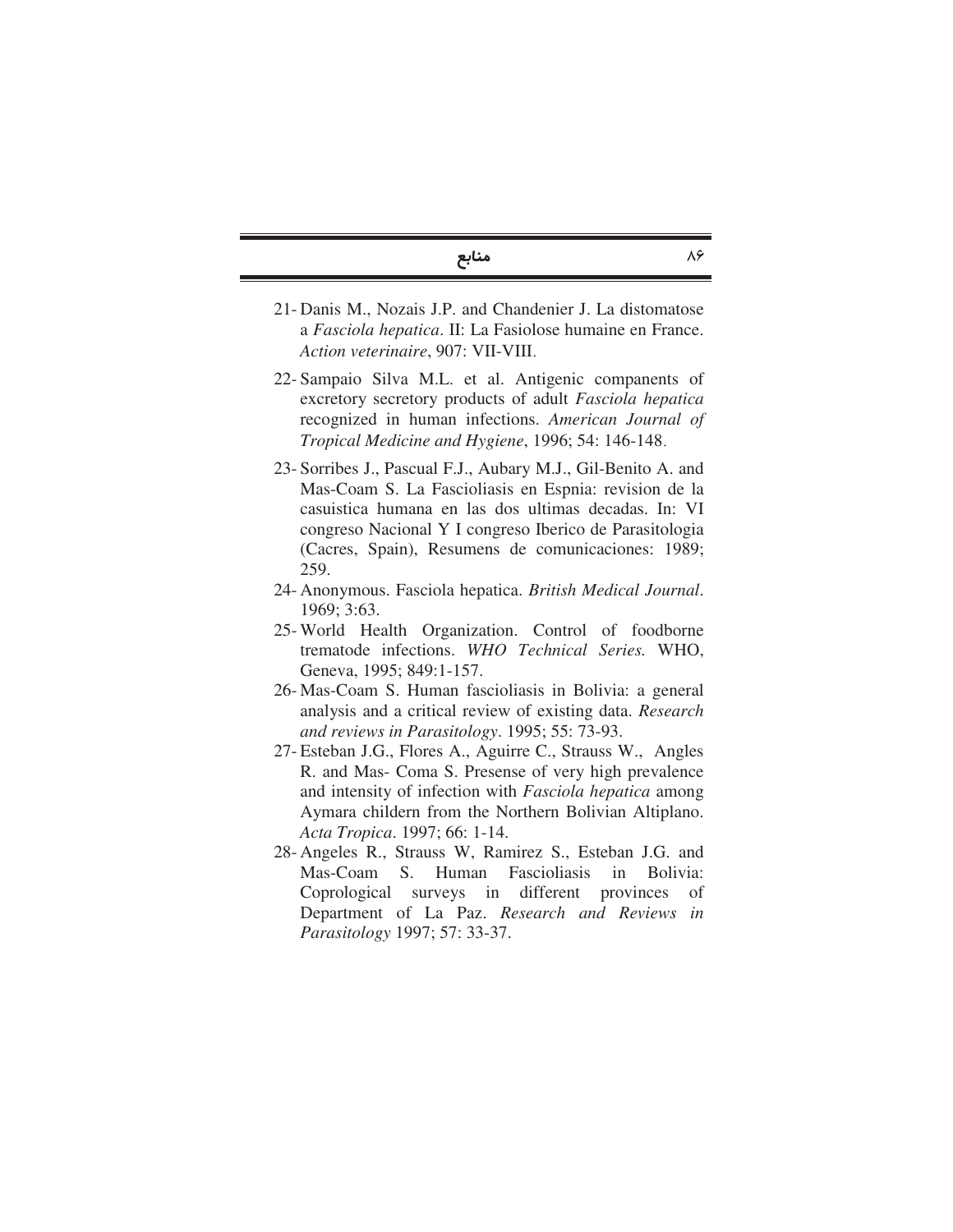- 29- Hillyer G.V. Foodborne trematode infections in Americas. *Parasitology Today*, 1997; 13: 87-88.
- 30- Ashrafi K., Massoud J., Holakuei Naieni K., Mahmoodi M., Jo-afshani M.A., Valero M.A., Fuentes M.V., Khoubbane M., Artigas P., Bargues M.D. and Mas-Coma S. Evidence suggesting that Fasciola gigantica may be the most prevalent causal agent of fascioliasis in the endemic province of Gilan, northern Iran. *Iranian Journal of Public Health*, 2004; 33 (4):31-37.
- 31- Massoud J. Fascioliasis outbreak in man and drug test (Triclabendazole) in Caspian Littoral Northern Iran. *Bull. Soc. Farn. Parasitil*. 1989; 8: 438-439.
- 32- World Health Organization. The "neglected" neglected worms, Action against worms, December 2007, issue 10, WHO, Geneva, Switzerland.
- 33-Boray J. C. Experimental fascioliasis in Australia. *Advances in Parasitology*, 1969; 7: 95-210.
- 34- Sabbaghian H., Bijan H. and Arfaa F. Data on trematode infections among livestock in Khuzestan, Iran. *Bull. Tehran Coll. Vet. Med*. 1964 (in Persian).
- 35- Sahba G.H., Arfaa F., Farahmandian I. and Jalali H. Animal fascioliasis in Khuzestan, South western Iran. *Journal of Parasitology*, 1972; 58(4): 712-16.
- 36- ashrafi K., Massoud J., Molavi G., Shahtaheri SJ., Mas-Coma S. Geographical distribution of lymnaid snails in Gilan Province, northern Iran. *5 th National Iranian Congress of Parasitology, Shaidbeheshti University of Medical Sciences*, 2005; Tehran, Iran.
- 37- Moghaddam AS, Massoud J, Mahmoodi M, Mahvi AH, Periago MV, Artigas P, Fuentes MV, Bargues MD, Mas-Coma S. Human and animal fascioliasis im Mazandaran

## $\Delta V$